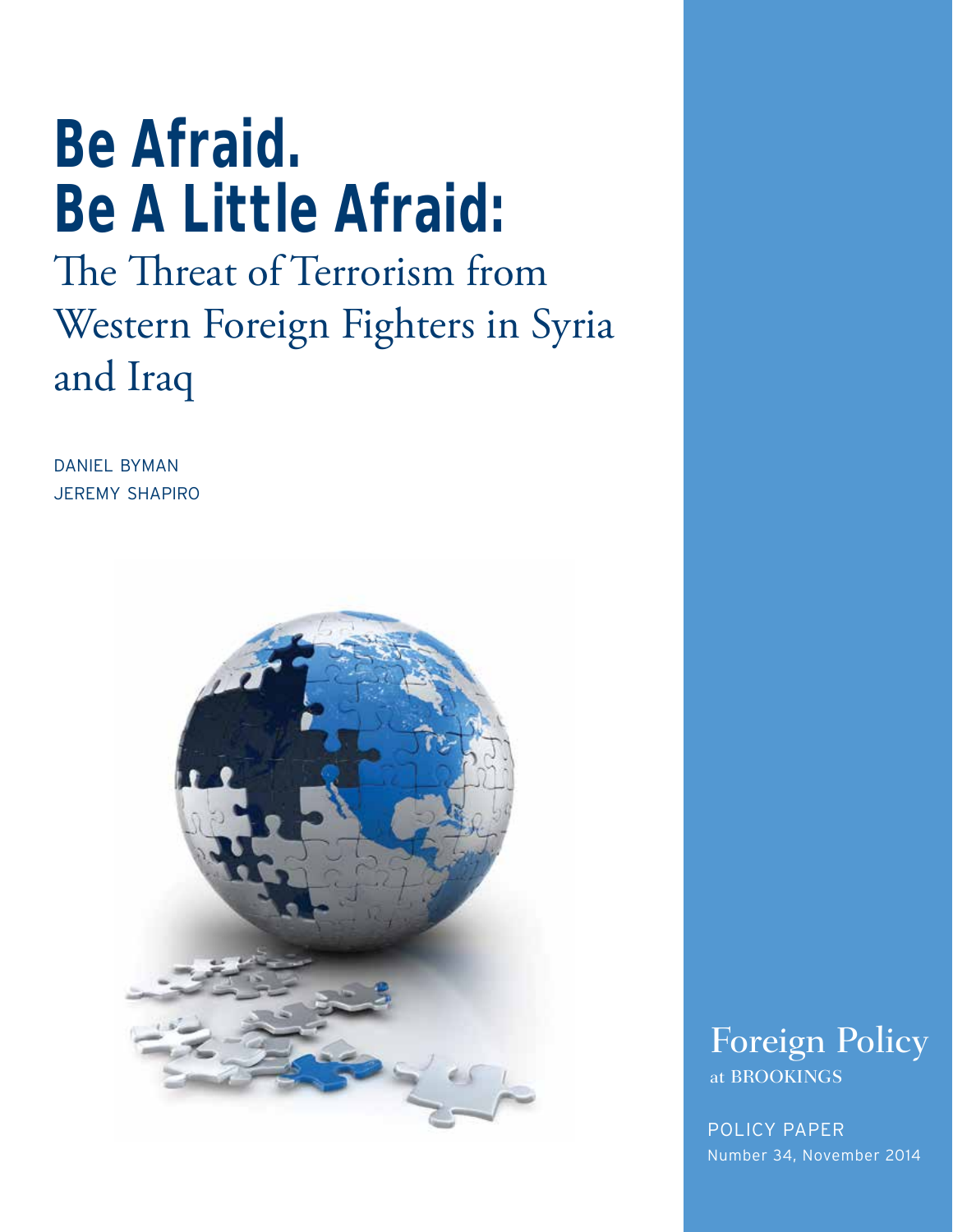This report is in large part the distillation and organization of other people's observations and wisdom. The authors relied heavily on interviews with experts and government officials in Denmark, France, Germany, the Netherlands, Turkey, the United Kingdom, and the United States to understand these issues. These people were extraordinarily generous with their time and with their insights. Most of them asked not to be identified, either for reasons of modesty, professional survival, or simply because they are embarrassed to know us. This report is, we hope, a small testimony to their enormous collective wisdom and dedication to the safety and security of their respective countries.

We would particularly like to thank Marc Hecker, Shiraz Maher, Peter Neumann, Magnus Ranstorp, and Floris Vermeulen. We are also very grateful to John Mueller and an anonymous reviewer for their expert and relatively gentle criticisms which both improved the paper and maintained our fragile egos (for the most part).

Finally, we would like to thank our Brookings colleagues: Martin Indyk, for supporting the work through the Director's Strategic Initiative Fund; Tamara Cofman Wittes and Fiona Hill for providing stimulating and smiling places within Brookings to work; Bruce Jones for shepherding us through the review process and providing sage advice; and Rangano Makamure, Maggie Humenay, and Ben Cahen for their financial acumen. Special thanks go to Stephanie Dahle for her expert editing and for reminding us to thank everyone. Finally, our greatest debt is to Jennifer Williams. Her research assistance, her formidable skills as an editor, and her astonishing patience were absolutely essential to the completion of this paper.

Brookings recognizes that the value it provides to any supporter is in its absolute commitment to quality, independence, and impact. Activities supported by its donors reflect this commitment, and the analysis and recommendations of the Institution's scholars are not determined by any donation.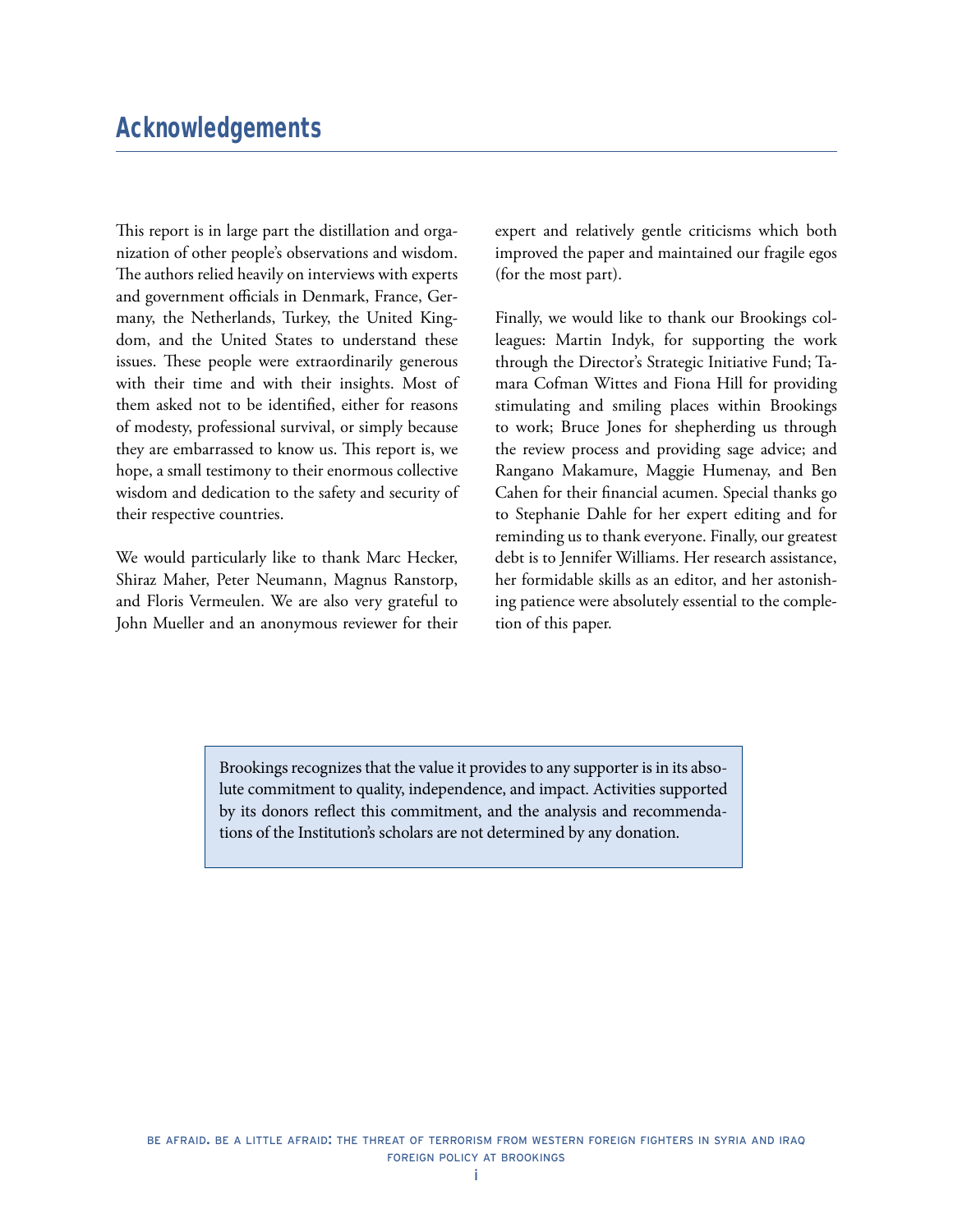## **Table of Contents**

| Be Afraid. Be A Little Afraid: The Threat of Terrorism from Western Foreign Fighters in Syria and Iraq 1 |
|----------------------------------------------------------------------------------------------------------|
|                                                                                                          |
|                                                                                                          |
|                                                                                                          |
|                                                                                                          |
|                                                                                                          |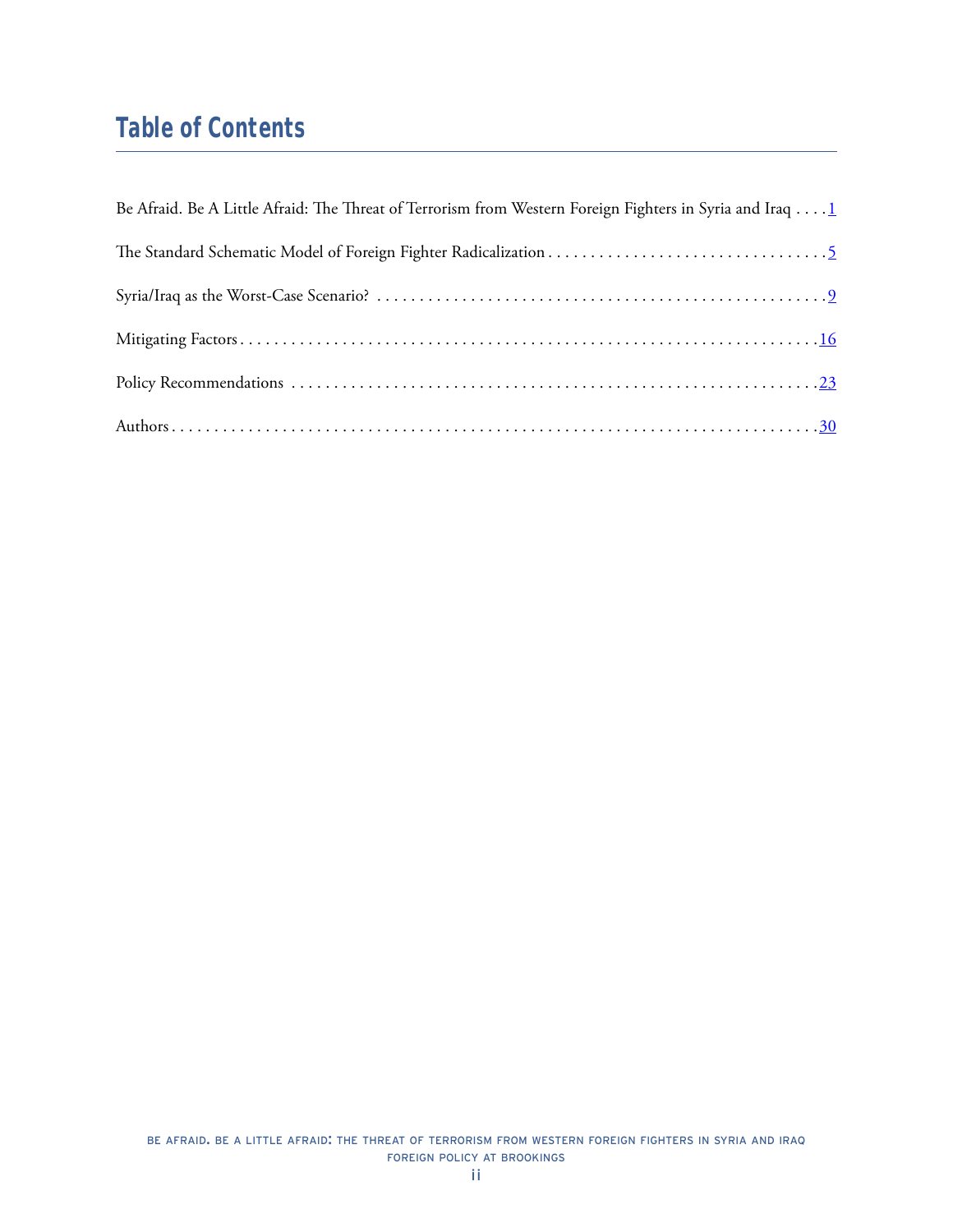## <span id="page-3-0"></span>**Be Afraid. Be A Little Afraid:** The Threat of Terrorism from Western Foreign Fighters

in Syria and Iraq

**O**n May 24, 2014, a man walked into the Jewish Museum in Brussels and opened fire with a pistol and an AK-47, killing four people in just ish Museum in Brussels and opened fire with a pistol and an AK-47, killing four people in just seconds. This attack was more than just another incident of senseless gun violence. The alleged perpetrator, Mehdi Nemmouche, was a French citizen who had spent the last year fighting Syria. As such, this attack appears to have been the very first instance of spillover of the Syrian civil war into the European Union. For many U.S. and European intelligence officials, it seemed a harbinger. They fear that a wave of terrorism will sweep over Europe, driven by the civil war in Syria and the crisis in Iraq.

Despite these fears and the real danger that motivates them, the Syrian and Iraqi foreign fighter threat can easily be exaggerated. Fears about foreign fighters were raised concerning many conflicts, especially after the 2003 U.S. invasion of Iraq; yet for the most part, these conflicts did not produce a surge in terrorism in Europe or the United States. Indeed, in the case of Iraq in particular, returning foreign fighters proved much less of a terrorist threat than originally predicted by security services. Previous cases and the information already emerging from Syria suggest several mitigating effects that reduce—but hardly eliminate—the potential terrorist threat from foreign fighters who have gone to Syria. Mitigating factors include:

- Many die, blowing themselves up in suicide attacks or perishing quickly in firefights with opposing forces.
- Many never return home, but continue fighting in the conflict zone or at the next battle for jihad.
- Many of those who go quickly become disillusioned, and even many of those who return often are not violent.
- Others are arrested or disrupted by intelligence services. Indeed, becoming a foreign fighter particularly with today's heavy use of social media—makes a terrorist far more likely to come to the attention of security services.

The danger posed by returning foreign fighters is real, but American and European security services have tools that they have successfully deployed in the past to mitigate the threat. These tools will have to be adapted to the new context in Syria and Iraq, but they will remain useful and effective. Experience thus far validates both perspectives on the nature of the threat. The Nemmouche attack demonstrates the danger, but European security services have also disrupted five plots with possible links to Syrian foreign fighters to date, in locales ranging from Kosovo to the United Kingdom.<sup>1</sup>

<sup>&</sup>lt;sup>1</sup> For a list of violent plots in Europe involving Syria returnees, see Andrew Zammit, "List of alleged violent plots in Europe involving Syria returnees," *The Murphy Raid* (blog), June 29, 2014,<http://andrewzammit.org/2014/06/29/list-of-alleged-violent-plots-in-europe-involving-syria-returnees/>.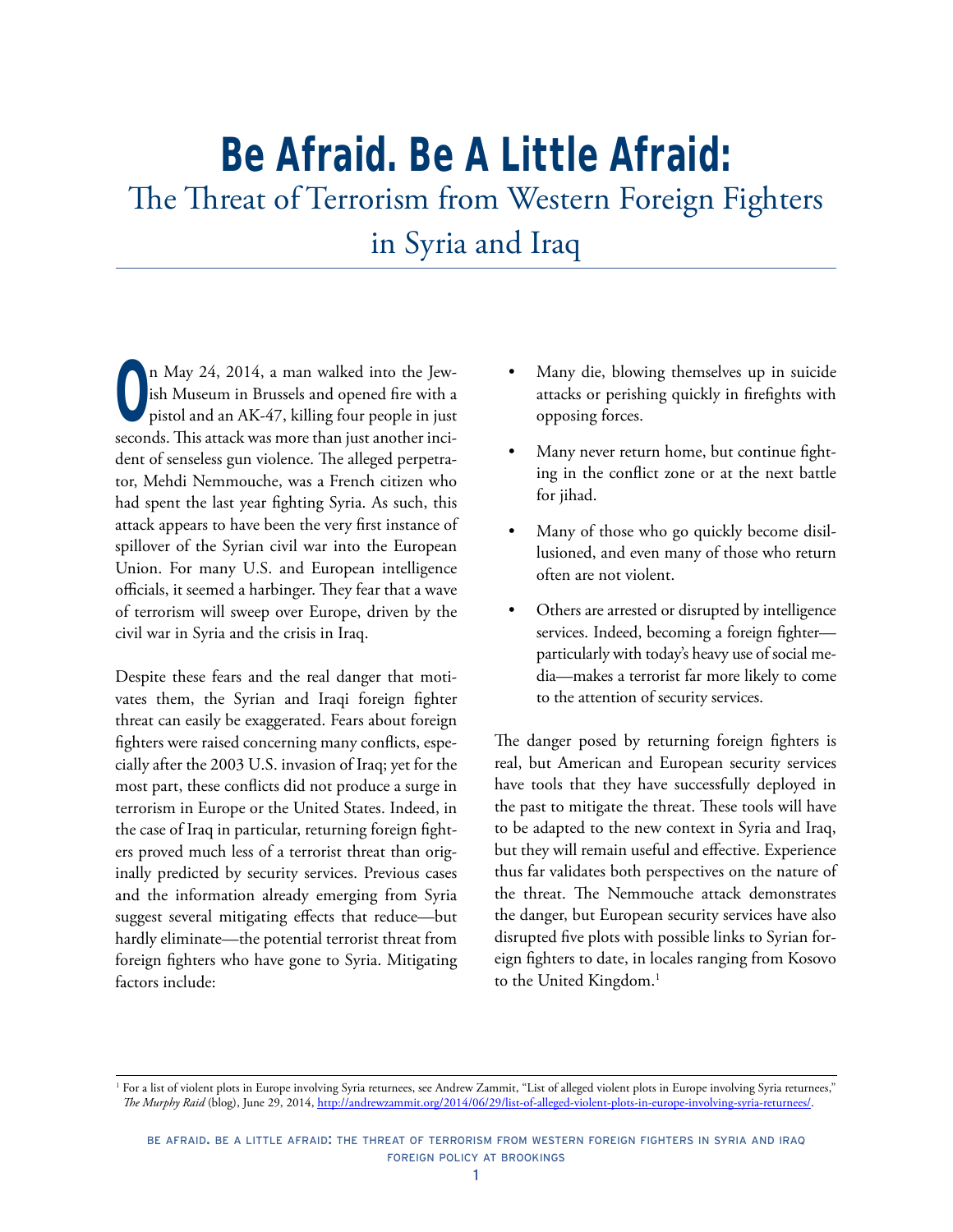Even the one successful attack in Brussels demonstrates why Syria's foreign fighters are less of a danger than is often supposed. Nemmouche was known to French counterterrorism officials who had placed him under surveillance after his return from Syria, specifically because he had been in Syria. He escaped greater notice probably because he acted alone, but that also limited his impact. And while Nemmouche appears to have picked up some weapons skills in Syria, he apparently had no idea how to operate as an undercover terrorist in Europe. He failed to get rid of the guns he used in the attack and boarded a bus on a well-known cannabis smuggling route, leading to his capture.

Many security officials do not find Nemmouche's shortcomings very reassuring. Security officials are paid to worry about threats and, despite the mitigating factors, foreign fighters in Iraq and Syria provide ample room for worry.

Thousands of Sunni Muslims have gone to fight alongside their fellow Sunnis against the Syrian and Iraqi regimes. (Thousands more Shi'a have gone to fight on the side of those governments.<sup>2</sup> But it is the Sunni foreign fighters from Europe and America, with passports that enable them to go anywhere in Europe or the United States without a visa, who worry Western officials.) The overwhelming majority of foreign fighters who have gone abroad to join the fight in Syria and Iraq have come from the Arab world. But Western Europe's sixteen million and America's two million Muslims also feel the pull: the carnage in Syria, the refugee crisis, and the violence between religious communities there have echoed throughout the West. Satellite television and social media bring images of sorrow and slaughter into

the homes of Western Muslims every day. All sides increasingly consider the conflict sectarian, pitting Iraq and Syria's Sunnis against the Iraqi and Syrian regimes and their Shi'a supporters in Syria, Iraq, Iran, and elsewhere.

Western security services fear that the foreign fighter threat in Syria and Iraq is different in important ways than past foreign fighter problems. Young European and American Muslims will go off to fight in Syria and Iraq as Sunni idealists but will return as anti-Western terrorists.3 They see combat experience in the region as a double threat. Many of those who go to war will come back as hardened veterans, steady in the face of danger and skilled in the use of weapons and explosives—ideal terrorist recruiting material. While in the combat zone, they will form networks with other Western Muslims and establish ties to jihadists around the world, making them prone to further radicalization and giving them access to training, weapons, and other resources they might otherwise lack. Charles Farr, director general of the UK's Office for Security and Counter-Terrorism,<sup>4</sup> claims that "Syria is a very profound game-changer," while the Netherlands' national coordinator for security and counterterrorism warns that "these people are not only coming back with radical ideas; they are also traumatised and fully prepared to use violence."5 This fear of violence is particularly acute because many of those going to Syria and Iraq are social misfits and "marginalized… juvenile delinquents. It's often people who were criminals before," according to French officials.<sup>6</sup>

American officials have similar fears. FBI director James Comey stated that "All of us with a memory of the '80s and '90s saw the line drawn from

<sup>2</sup> Daniel L. Byman, "Syria's Other Foreign Fighters," *Lawfare* (blog), January 12, 2014, [http://www.lawfareblog.com/2014/01/the-foreign-policy](http://www.lawfareblog.com/2014/01/the-foreign-policy-essay-syrias-other-foreign-fighters/)[essay-syrias-other-foreign-fighters/;](http://www.lawfareblog.com/2014/01/the-foreign-policy-essay-syrias-other-foreign-fighters/) for a broader overview of foreign fighters in history, see David Malet, "Foreign Fighters Playbook," *Foreign* 

<sup>&</sup>lt;sup>3</sup> For a take on how these foreign fighters can negatively affect the insurgents they claim to aid, see Kristin M. Bakke, "Help Wanted? The Mixed Record of Foreign Fighters in Domestic Insurgencies," *International Security,* Vol. 38, No. 4 (Spring 2014), pp. 140-187.

<sup>4</sup> Colum Lynch, "Europe's New 'Time Bomb' is Ticking in Syria," *Foreign Policy,* July 9, 2013, [http://www.foreignpolicy.com/articles/2013/07/09/](http://www.foreignpolicy.com/articles/2013/07/09/european_fighters_jihadists_syria?page=0,1) [european\\_fighters\\_jihadists\\_syria?page=0,1](http://www.foreignpolicy.com/articles/2013/07/09/european_fighters_jihadists_syria?page=0,1).

<sup>&</sup>lt;sup>5</sup> "Press Release: NCTV maintains threat level at substantial," National Coordinator for Security and Counterterrorism, Minister of Security and Justice, July 1, 2013, [http://english.nctb.nl/currenttopics/press\\_releases/2013/nctv-maintains-threat-level-at-substantial.aspx.](http://english.nctb.nl/currenttopics/press_releases/2013/nctv-maintains-threat-level-at-substantial.aspx)

<sup>6</sup> Lynch, "Europe's New 'Time Bomb.'"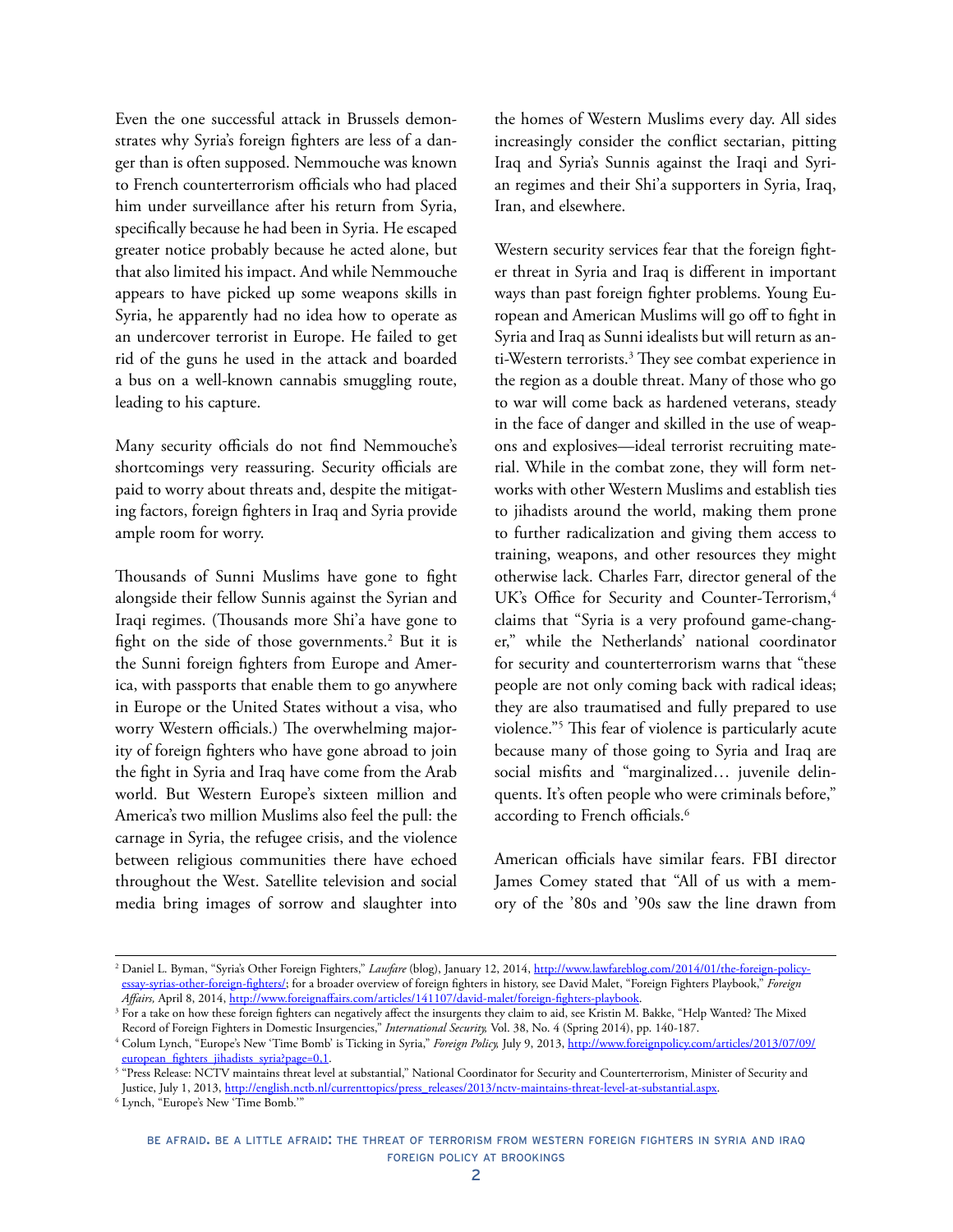Afghanistan in the '80s and '90s to Sept. 11." He then warned: "We see Syria as that, but an order of magnitude worse in a couple of respects. Far more people going there. Far easier to travel to and back from. So, there's going to be a diaspora out of Syria at some point and we are determined not to let lines be drawn from Syria today to a future 9/11."7 Comey also explained that because the European Muslims are from countries whose citizens can travel to the United States without a visa, they are of greater concern, as they can more easily slip through U.S. security.<sup>8</sup>

Most importantly, the foreign fighter problem in Iraq and Syria is simply bigger than past cases. Recent reports estimate that between 2,000 and 3,000 foreign fighters from Western countries have traveled to Syria and Iraq as of September 2014, including over 100 Americans; France, Britain, Belgium, and Germany have the largest numbers of citizens in the fight.<sup>9</sup> However, these figures may underestimate the flow of fighters: Syria has many entry points, and Western security services recognize that they often do not know who has gone to fight.

As the wars continue, the flow is likely to increase. The problem may prove a long-term one, as the networks and skills formed in Syria and Iraq today are used in the coming years to fight against the next grievance to emerge. One expert compared it to a "ticking time bomb,"10 and Andrew Parker, director general of MI-5 (Britain's domestic intelligence service) has affirmed that "A growing proportion of our casework now has some link to Syria."11 This paper

attempts to understand the foreign fighter threat to the West, both the real dangers it presents and the mitigating factors. The foreign fighter threat—and the mitigating factors—can be pictured as a process from recruitment to fighting abroad to terrorism. But this process is not inexorable, and there are many possible exits and roadblocks on the route to terrorism. Indeed, the vast majority of individuals do not pass through the entire process. Most move off the road to terrorism, exiting at different stages in the process. Each conflict has its own dynamics that influence the likelihood that a given individual will travel all the way through the process to terrorism.

Using this framework, our policy recommendations focus on trying to identify opportunities to encourage potentially dangerous individuals to take more peaceful paths and to help determine which individuals deserve arrest, visa denial, preventive detention, or other forms of disruption. Steps include increasing community engagement efforts to dissuade potential fighters from going to Syria or Iraq; working more with Turkey to disrupt transit routes; improving de-radicalization programs to "turn" returning fighters into intelligence sources or make them less likely to engage in violence; and avoiding blanket prosecution efforts. Most important, security services must be properly resourced and organized to handle the potential danger. Taken together, these measures will reduce the likelihood that any one individual will either want to move or succeed in moving all the way down the path from concerned observer to foreign fighter to terrorist.

<sup>7</sup> Sari Horowitz and Adam Goldman, "FBI Director: Number of Americans Traveling to Fight in Syria Increasing," *Washington Post*, May 2, 2014, [http://www.washingtonpost.com/world/national-security/fbi-director-number-of-americans-traveling-to-fight-in-syria](http://www.washingtonpost.com/world/national-security/fbi-director-number-of-americans-traveling-to-fight-in-syria-increasing/2014/05/02/6fa3d84e-d222-11e3-937f-d3026234b51c_story.html)[increasing/2014/05/02/6fa3d84e-d222-11e3-937f-d3026234b51c\\_story.html](http://www.washingtonpost.com/world/national-security/fbi-director-number-of-americans-traveling-to-fight-in-syria-increasing/2014/05/02/6fa3d84e-d222-11e3-937f-d3026234b51c_story.html).

<sup>8</sup> Horowitz and Goldman, "FBI Director."

<sup>9</sup> Dafna Rand and Anthony Vassalo, "Bringing the Fight Back Home: Western Foreign Fighters in Iraq and Syria," Center for a New American Security, August 2014, p. 1, [http://www.cnas.org/sites/default/files/publications-pdf/CNAS\\_ForeignFighters\\_policybrief.pdf;](http://www.cnas.org/sites/default/files/publications-pdf/CNAS_ForeignFighters_policybrief.pdf) Richard Barrett, "Foreign Fighters in Syria," The Soufan Group, June 2014, p. 9, [http://soufangroup.com/wp-content/uploads/2014/06/TSG-Foreign-Fighters](http://soufangroup.com/wp-content/uploads/2014/06/TSG-Foreign-Fighters-in-Syria.pdf)[in-Syria.pdf](http://soufangroup.com/wp-content/uploads/2014/06/TSG-Foreign-Fighters-in-Syria.pdf); Agence France Presse, "3,000 European jihadis now in Syria, Iraq: EU official," *The Daily Star,* September 23, 2014, http://www. dailystar.com.lb/News/Middle-East/2014/Sep-23/271704-3000-european-jihadis-now-in-syria-iraq-eu-official.ashx?utm\_source=twitterfeed&utm\_ medium=twitter#ixzz3EEtvjyOW. 10 Lynch, "Europe's New 'Time Bomb.'"

<sup>11</sup> Guy Faulconbridge, "British spy chief warns Snowden data is a 'gift' for terrorists," *Reuters*, October 8, 2013, [http://www.reuters.com/](http://www.reuters.com/article/2013/10/08/us-usa-security-britain-idUSBRE99711A20131008?feedType=RSS&feedName=topNews&utm_source=dlvr.it&utm_medium=twitter&dlvrit=992637) [article/2013/10/08/us-usa-security-britain-idUSBRE99711A20131008?feedType=RSS&feedName=topNews&utm\\_source=dlvr.it&utm\\_](http://www.reuters.com/article/2013/10/08/us-usa-security-britain-idUSBRE99711A20131008?feedType=RSS&feedName=topNews&utm_source=dlvr.it&utm_medium=twitter&dlvrit=992637) [medium=twitter&dlvrit=992637.](http://www.reuters.com/article/2013/10/08/us-usa-security-britain-idUSBRE99711A20131008?feedType=RSS&feedName=topNews&utm_source=dlvr.it&utm_medium=twitter&dlvrit=992637)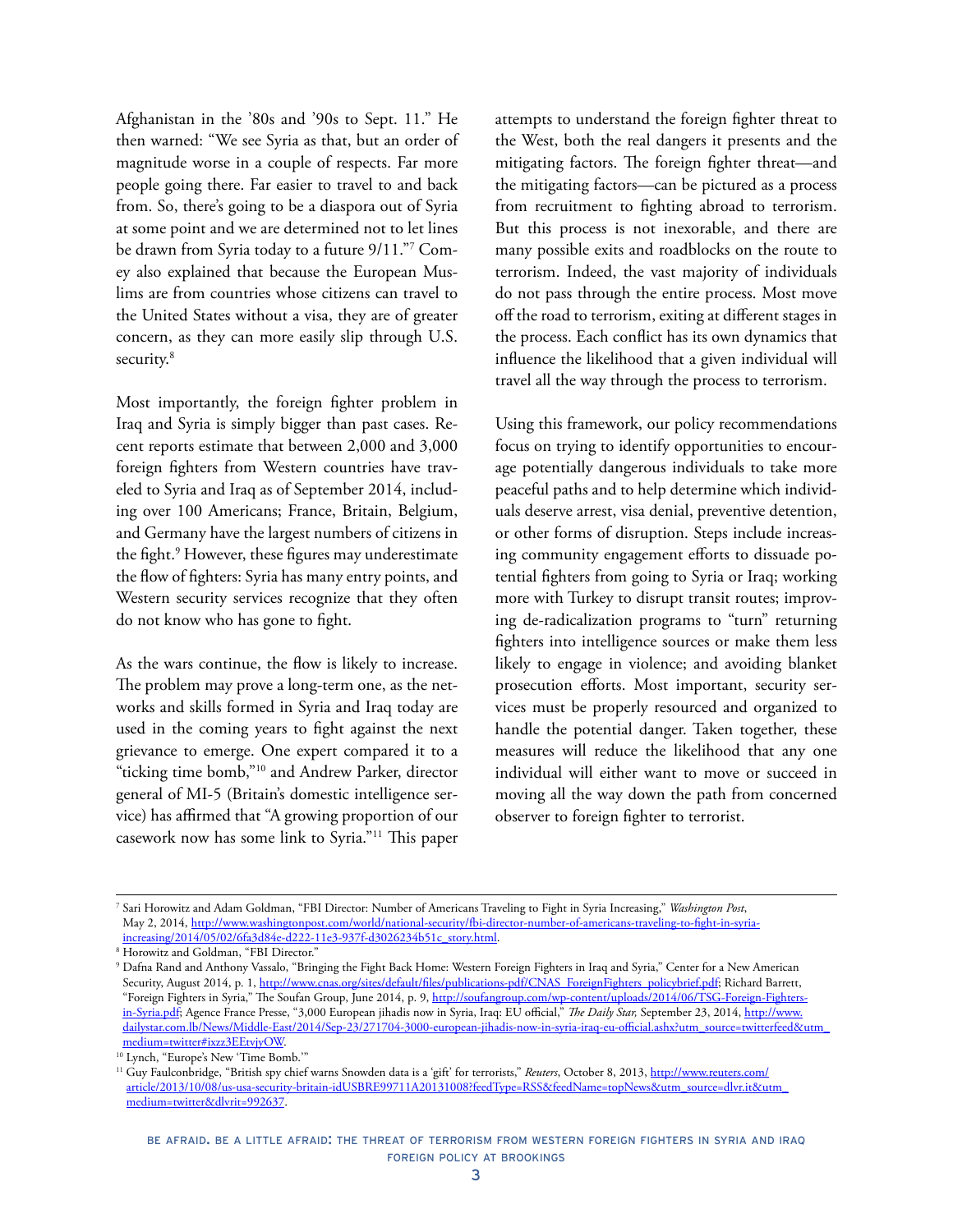This paper first lays out the standard schematic view of how and why some foreign fighters become dangerous terrorists, drawing on the Afghanistan experience in the 1980s to illustrate the arguments. The second section discusses why many seasoned observers believe the Syria conflict is likely to be particularly dangerous. In the third section, we examine why terrorism in Europe and the United States was less than expected from previous jihads such as Iraq, again drawing implications and lessons specific to Syria, as well as examining factors unique to the Syrian conflict itself. The fourth and final section identifies policy implications and recommendations.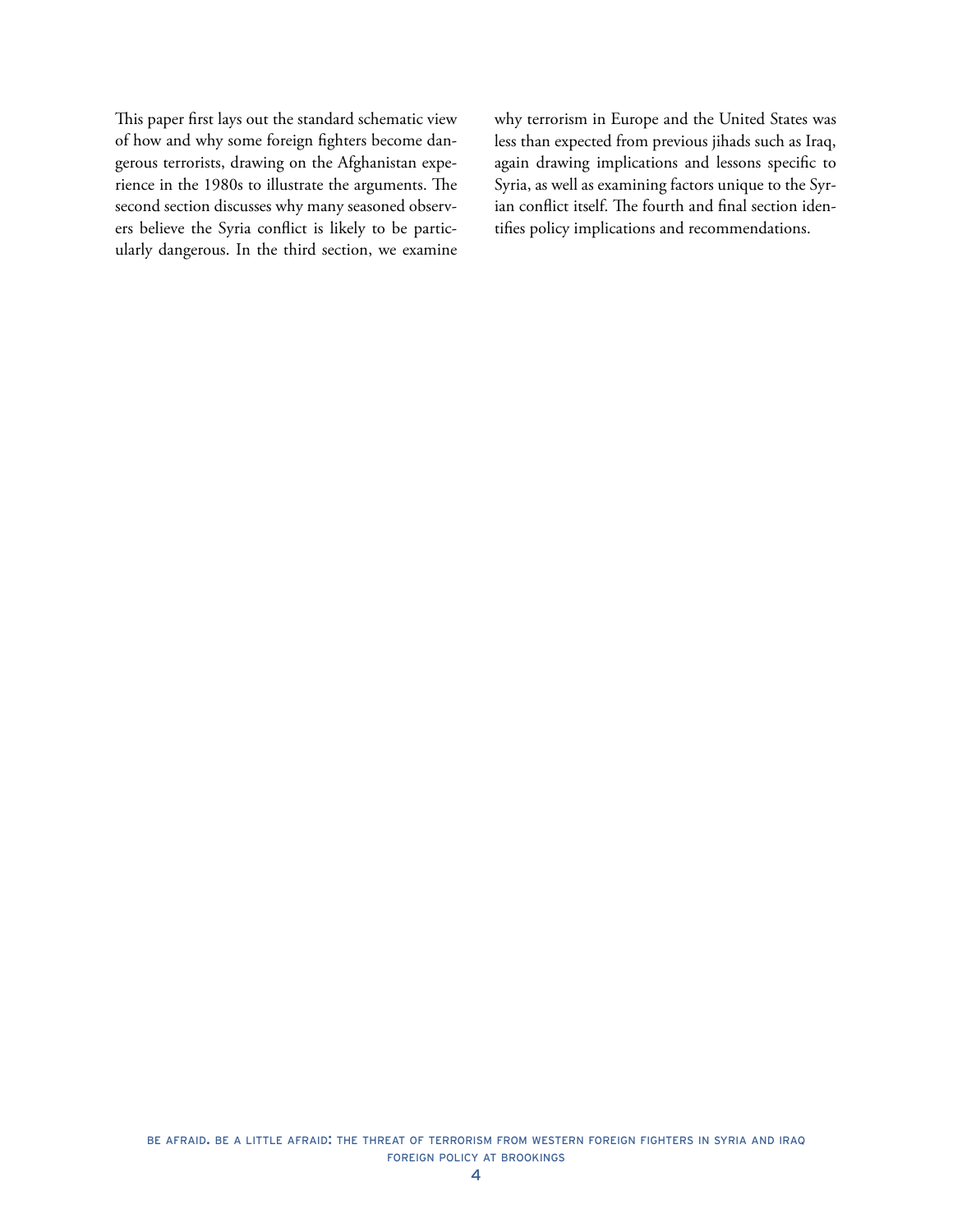## <span id="page-7-0"></span>**THE STANDARD SCHEMATIC MODEL OF FOREIGN FIGHTER RADICALIZATION**

**N** o single model exists to explain why foreign fighters turn into terrorists upon returning home, but looking at the arguments advanced by experts and the experiences of past foreign fighters, particularly those who went to Afghanistan in the 1980s to fight against the Soviets, we can discern a standard, schematic model.12

The first step is for fighters from a foreign country to **decide** to join a conflict. At the start, the motivation for the fight abroad is usually specific and local—fighting against the invader or oppressor—rather than struggling against injustices at home. Overall, security officials believe that the decision to go fight in a foreign conflict is usually less an act of religious commitment than of young male rebellion and thirst for adventure.13 One intelligence official notes that many recruits "just want to fight in Syria" but are vague on why. "Only one percent know a theologian" or are informed on dogma in any way.<sup>14</sup> Indeed, two British foreign fighters on their way to Syria found it necessary to purchase *Islam for Dummies* and *The Koran for Dummies* for the trip, which at least shows an interest.15 As with all such adolescent rebellions, their parents and communities rarely encourage them to pursue their youthful enthusiasms.

In the second step, the foreign fighters **travel** to the war zone. The aspiring jihadi makes contact with recruitment networks. He begins the sometimes long and arduous journey to the foreign field of battle, through normal and specialized travel networks. In the process, he is put into contact with a fighting group, often through friends who had preceded him to the field of battle. They vet and assess him and assign him to a task—to fight his enemies, to martyr himself, or just to dig latrines.

In the third step, the journey transforms as the recruits **train and fight** in the field of jihad. Thomas Hegghammer, director of terrorism research at the Norwegian Defence Research Establishment, points out that "the majority of al-Qaida operatives began their militant careers as war volunteers, and most transnational jihadi groups today are by-products of foreign fighter mobilization."16 Training camps give recruits a sense of mission and focus, helping them develop an *esprit de corps*. 17 While in the war zone, callow youths become seasoned combatants. Brutal combat hardens the fighters, making them steady under pressure and giving them a deep sense of loyalty to their comrades-in-arms. They also gain immediate and practical skills. Clint Watts noted that Iraq and Afghanistan were "training grounds" for foreign fighters where they learned urban warfare and how to use weapons, including advanced technology.18 Hegghammer finds that the presence of a veteran from a foreign jihad both increases the chance that a terrorist plot will succeed and makes the overall lethality higher.<sup>19</sup>

Established insurgent and terrorist groups welcome—and exploit—foreign fighters. Some seek the

<sup>14</sup> Interview with Danish official, May 2014.

<sup>&</sup>lt;sup>12</sup> For an implicit overview of this model, see Clint Watts, "Countering Terrorism from the Second Foreign Fighter Glut," Small Wars Journal (2009), [http://smallwarsjournal.com/jrnl/art/countering-terrorism-from-the-second-foreign-fighter-glut;](http://smallwarsjournal.com/jrnl/art/countering-terrorism-from-the-second-foreign-fighter-glut) another important works on the subject is Peter Bergen and Alec Reynolds, "Blowback Revisited," *Foreign Affairs* (November/December 2005), [http://www.foreignaffairs.com/articles/61190/peter](http://www.foreignaffairs.com/articles/61190/peter-bergen-and-alec-reynolds/blowback-revisited)[bergen-and-alec-reynolds/blowback-revisited;](http://www.foreignaffairs.com/articles/61190/peter-bergen-and-alec-reynolds/blowback-revisited)

<sup>&</sup>lt;sup>13</sup> One reviewer of this paper stated that his data does bear out the notion that people in the radicalization stage are non-ideological. This is also the prevalent view among security officials.

<sup>15</sup> Martin Robinson, "British Terrorists from Birmingham bought 'Islam for Dummies' book before traveling to Syria," *Daily Mail,* July 8, 2014, [http://www.dailymail.co.uk/news/article-2684714/I-tell-I-m-going-jihad-Lol-I-ll-arrested-What-British-terrorist-Birmingham-told-childhood-](http://www.dailymail.co.uk/news/article-2684714/I-tell-I-m-going-jihad-Lol-I-ll-arrested-What-British-terrorist-Birmingham-told-childhood-friend-travelled-Syria-join-rebel-fighters.html)

[friend-travelled-Syria-join-rebel-fighters.html](http://www.dailymail.co.uk/news/article-2684714/I-tell-I-m-going-jihad-Lol-I-ll-arrested-What-British-terrorist-Birmingham-told-childhood-friend-travelled-Syria-join-rebel-fighters.html). 16 Thomas Hegghammer, "The Rise of Muslim Foreign Fighters: Islam and the Globalization of Jihad," *International Security* Vol. 35, No. 3 (Winter 2010/11), pp. 53-94, p. 53, <u>[http://www.mitpressjournals.org.proxy.library.georgetown.edu/doi/pdf/10.1162/ISEC\\_a\\_00023](http://www.mitpressjournals.org.proxy.library.georgetown.edu/doi/pdf/10.1162/ISEC_a_00023)</u>.<br><sup>17</sup> Interview with Peter Neumann, June 17, 2014.

<sup>&</sup>lt;sup>18</sup> For an overview of this model, see Watts, "Second Foreign Fighters Glut."

<sup>&</sup>lt;sup>19</sup> Thomas Hegghammer, "Should I Stay or Should I Go?" *American Political Science Review* (February 2013), p. 11, [http://hegghammer.com/\\_files/](http://hegghammer.com/_files/Hegghammer_-_Should_I_stay_or_should_I_go.pdf) Hegghammer - Should I stay or should I go.pdf.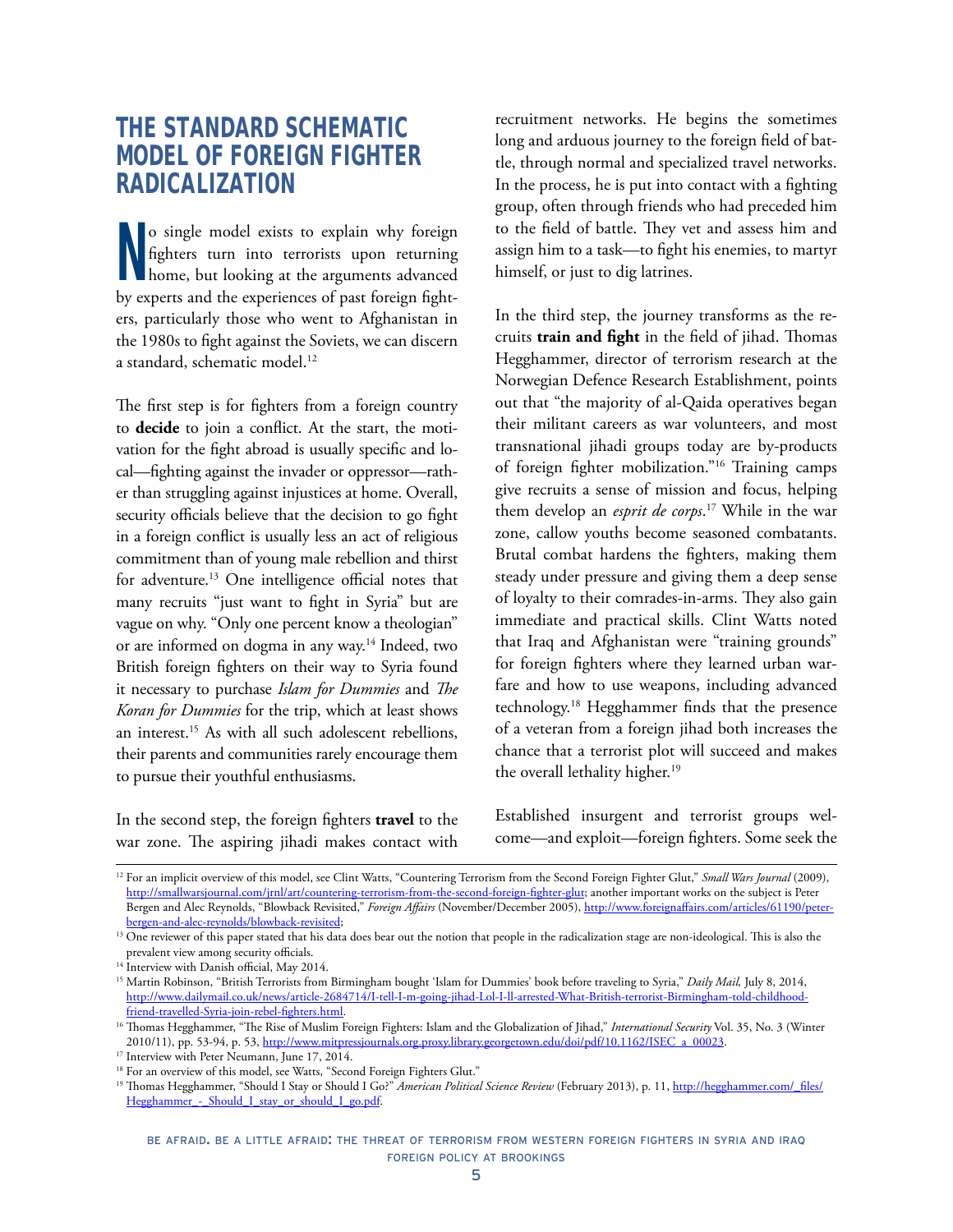manpower and funds (and funding networks) that foreign fighters can bring. Western foreign fighters often have their passports taken away when they join the group and, lacking family or cultural ties to others in the region, become highly dependent on the group they've joined. A few foreign fighters may be medics, mechanics, or otherwise have valuable skills, though this is the exception, not the rule. Others welcome the foreigners for ideological reasons. Still others recruit foreign fighters because they make good cannon fodder and suicide bombers. One study of Iraqi suicide bombing during the height of the civil war found that there were more Europeans serving as suicide bombers than Iraqis.<sup>20</sup> David Malet points out that groups often value foreign fighters because these fighters do not have to worry about retaliation against their families and are therefore more willing to target civilians as part of a group's efforts.<sup>21</sup>

In the war zone, the fighting groups cross-fertilize, with the ideas of all the different groups and individual fighters influencing the others. In addition, those who run the training camps and other members of established groups regularly proselytize to new recruits. In Afghanistan in the 1980s, Egyptian groups that saw Arab regimes as the primary enemy mixed with those opposed to the Soviet invaders, leading to the development of the broader ideology Al Qaeda would eventually champion. Many foreign fighters who go to a war zone are young and ideologically unformed, and the combatant groups see converting them to their worldview as part of their mission: training camps emphasize teaching "true" Islam and the duty of jihad as well as weapons training. So individuals may enter the war with no intention of attacking at home, but their views change and come

to encompass a broader set of goals. As one official succinctly put it, "They come back fucked up."

Networks form and strengthen as groups and individuals become connected to one another. Some groups, like Al Qaeda, keep meticulous records, enabling them to track those who work with them and whom they train long after the conflict has ended.<sup>22</sup> As Britain's MI-5 explains, "foreign fighters can gain combat experience, access to training and a network of overseas extremist contacts. The skills, contacts and status acquired overseas can make these individuals a much greater threat…"23

Lone fighters go to the war zone but become part of something bigger.<sup>24</sup> This larger jihadist network and the associated bonds can be invoked when extremist groups seek to foment violence back in the West. Some returned fighters might also simply do violence on their own without any central direction, having been radicalized, or just psychologically disturbed, by the fighting in Syria or Iraq.

In the fourth step, the fighters **return** to their home countries in the West and keep the circle turning. Returned foreign fighters have gained in status—obtained a sort of "street cred"—that makes them able to recruit and radicalize others.<sup>25</sup> Sympathizers admired returnees from Iraq and Afghanistan, giving them the prestige to convince others to enter the fray.<sup>26</sup>

In the final step, the returned fighters begin to **plot** terrorist attacks in their homeland. Slowly, they turn their attention away from the foreign struggle that took them abroad and begin to focus on perceived injustices at home: insults against Islam from their country's politicians and opinion leaders, support

<sup>20</sup> Mohammed M. Hafez, Suicide Bombers in Iraq: The Strategy and Ideology of Martyrdom (Washington, D.C.: United States Institute of Peace Press, 2007), pp. 251-4.

<sup>21</sup> Malet, "Foreign Fighters Playbook."

<sup>&</sup>lt;sup>22</sup> Jacob N. Shapiro, The Terrorist's Dilemma: Managing Violent Covert Organizations (Princeton, NJ: Princeton University Press, 2013), p. 96.

<sup>&</sup>lt;sup>23</sup> Security Service MI5, "Foreign Fighters," (n.d., accessed June 1, 2014), [https://www.mi5.gov.uk/home/the-threats/terrorism/international-](https://www.mi5.gov.uk/home/the-threats/terrorism/international-terrorism/international-terrorism-and-the-uk/foreign-fighters.html)

[terrorism/international-terrorism-and-the-uk/foreign-fighters.html.](https://www.mi5.gov.uk/home/the-threats/terrorism/international-terrorism/international-terrorism-and-the-uk/foreign-fighters.html)

<sup>&</sup>lt;sup>24</sup> Interview with French government official, May 2014.

<sup>&</sup>lt;sup>25 "</sup>The Threat to Denmark from Foreign Fighters in Syria," Center for Terroranalyse (PET), December 4, 2014, p. 5, [https://www.pet.dk/English/](https://www.pet.dk/English/CenterforTerrorAnalysisCTA/~/media/CTA/20131203SyrienUKLASSENGFINALpdf.ashx) [CenterforTerrorAnalysisCTA/~/media/CTA/20131203SyrienUKLASSENGFINALpdf.ashx.](https://www.pet.dk/English/CenterforTerrorAnalysisCTA/~/media/CTA/20131203SyrienUKLASSENGFINALpdf.ashx)

<sup>&</sup>lt;sup>26</sup> "The Threat to Denmark from Foreign Fighters in Syria," Center for Terroranalyse (PET), December 4, 2014, p. 5, [https://www.pet.dk/English/](https://www.pet.dk/English/CenterforTerrorAnalysisCTA/~/media/CTA/20131203SyrienUKLASSENGFINALpdf.ashx) [CenterforTerrorAnalysisCTA/~/media/CTA/20131203SyrienUKLASSENGFINALpdf.ashx.](https://www.pet.dk/English/CenterforTerrorAnalysisCTA/~/media/CTA/20131203SyrienUKLASSENGFINALpdf.ashx)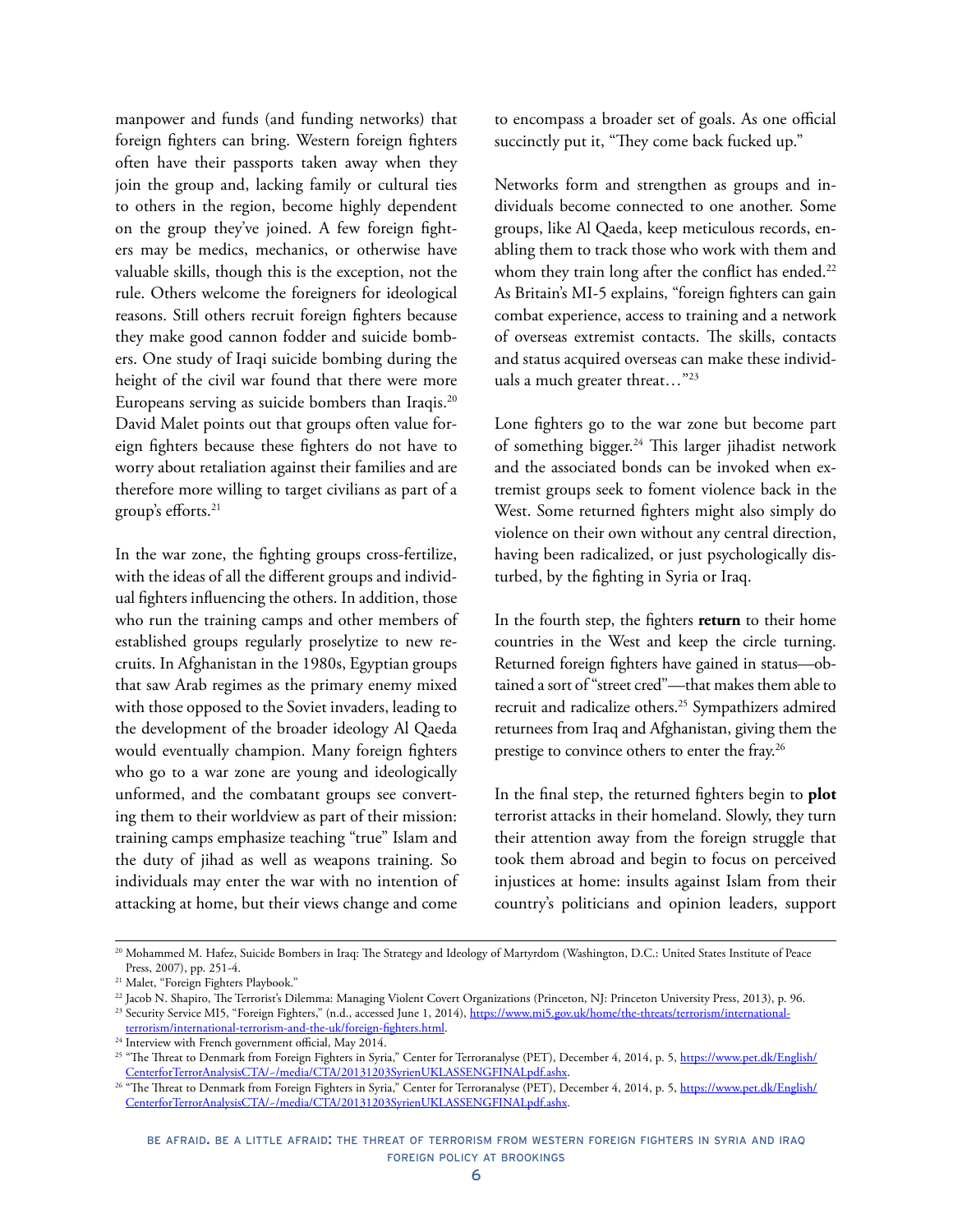for the forces oppressing Muslims abroad, or the daily prejudices faced by Muslims in America and especially Europe.

Not surprisingly, this standard model alarms U.S. and European counterterrorism officials who fear that returning foreign fighters will produce a spate of terrorism. For example, one French intelligence official warned about foreign fighters in Iraq in 2004: "There, they're trained, they fight and acquire a technique and the indoctrination sufficient to act on when they return;"27 another declared in a confidential assessment that returned foreign fighters are "a grave threat for the national territory of France."<sup>28</sup>

Foreign fighters traveling to Somalia to participate in the civil war there were also a major concern for European officials. The head of MI-5, Jonathan Evans, said in September 2010 that "a significant number of UK residents" were training in Al Shabaab camps in Somalia. He stated, "I am concerned that it's only a matter of time before we see terrorism on our streets inspired by those who are today fighting alongside al-Shabaab" and warned that "Somalia shows many of the characteristics that made Afghanistan so dangerous a seedbed for terrorism in the period before the fall of the Taliban."29

For European Union member states, the problem often appears worse, as the actions of one member



figure 1. standard schematic model of foreign fighter radicalization

<sup>27</sup> Craig Smith and Don Van Natta Jr., "Officials Fear Iraq's Lure for Muslims in Europe," *The New York Times,* October 23, 2004, [http://www.](http://www.nytimes.com/2004/10/23/international/europe/23france.html?_r=0) [nytimes.com/2004/10/23/international/europe/23france.html?\\_r=0](http://www.nytimes.com/2004/10/23/international/europe/23france.html?_r=0).

<sup>28</sup> Elaine Sciolino, "Return of jihadists: Europe's fears subside," *The New York Times,* April 7, 2008, [http://www.nytimes.com/2008/04/07/world/](http://www.nytimes.com/2008/04/07/world/europe/07iht-terror.4.11744190.html?pagewanted=all&_r=0) [europe/07iht-terror.4.11744190.html?pagewanted=all&\\_r=0](http://www.nytimes.com/2008/04/07/world/europe/07iht-terror.4.11744190.html?pagewanted=all&_r=0).

<sup>29</sup> Quoted in Richard Norton-Taylor, "MI5 chief warns of terror threat from Britons trained in Somalia," *The Guardian*, September 16, 2010, [http://](http://www.theguardian.com/politics/2010/sep/17/mi5-chief-somalia-terro-threat) [www.theguardian.com/politics/2010/sep/17/mi5-chief-somalia-terro-threat](http://www.theguardian.com/politics/2010/sep/17/mi5-chief-somalia-terro-threat).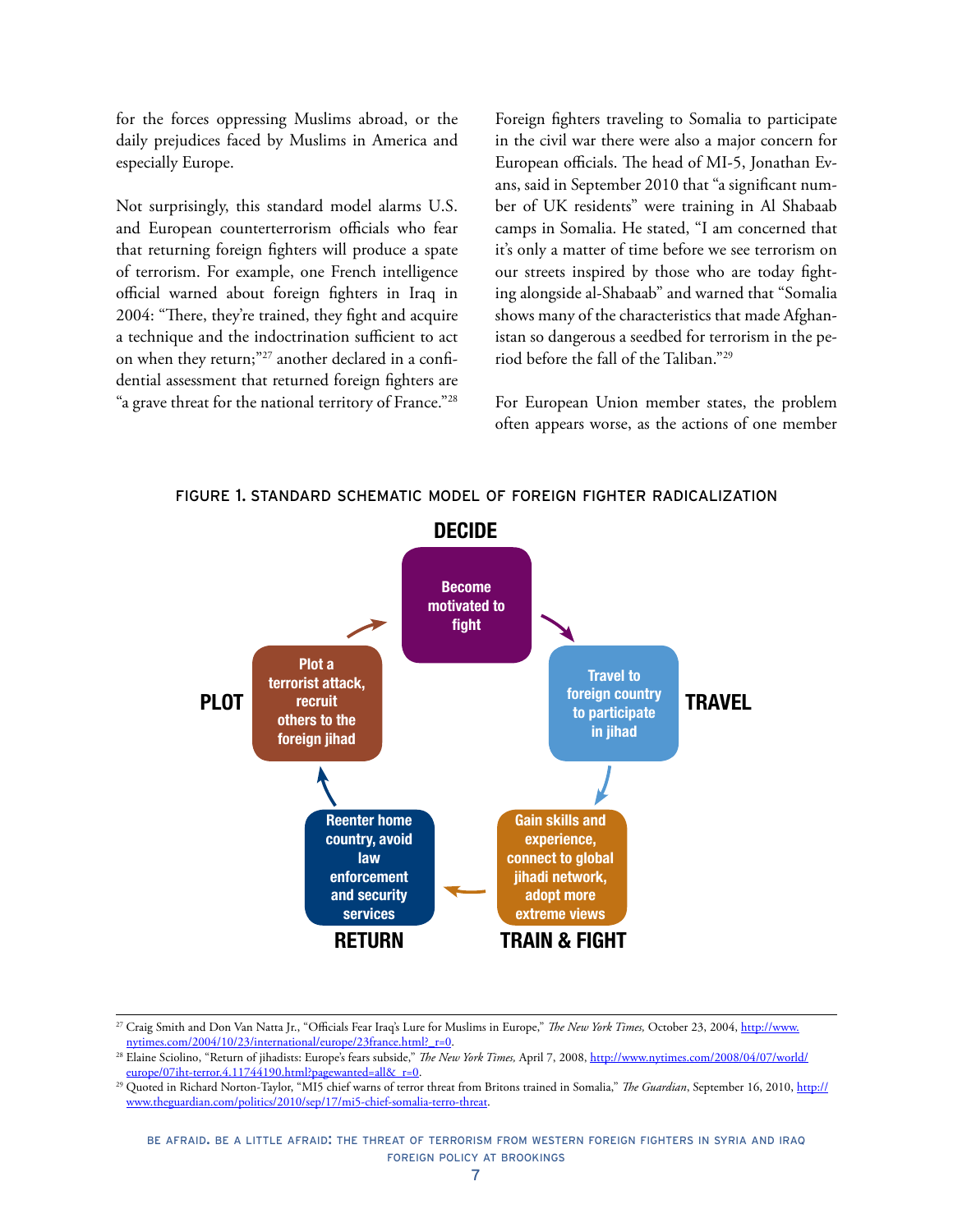can endanger the security of others. Europe faces a least-common-denominator effect: because of the lack of border controls, "the whole area will only be as strong as the weakest link."30

The model presented in Figure 1 represents a schematic guide to the transformation of foreign fighters into jihadists. As the model suggests, the process is circular, with today's recruits becoming tomorrow's recruiters.

<sup>&</sup>lt;sup>30</sup> Sharon L. Cardash, Frank J. Cilluffo, and Jean-Luc Marret, "Foreign Fighters in Syria: Still Doing Battle, Still a Multidimensional Danger," Fondation pour la Recherche Strategique, note number 24/12, August 2013, p. 3, [http://www.frstrategie.org/barreFRS/publications/](http://www.frstrategie.org/barreFRS/publications/notes/2013/201324.pdf) [notes/2013/201324.pdf.](http://www.frstrategie.org/barreFRS/publications/notes/2013/201324.pdf) This is a reference to the Schengen area within the European Union, which consists of the entire EU except the United Kingdom, Ireland, Bulgaria, Croatia, Cyprus, and Romania. The latter four will join in the future. It also includes Iceland, Liechtenstein, Norway, and Switzerland.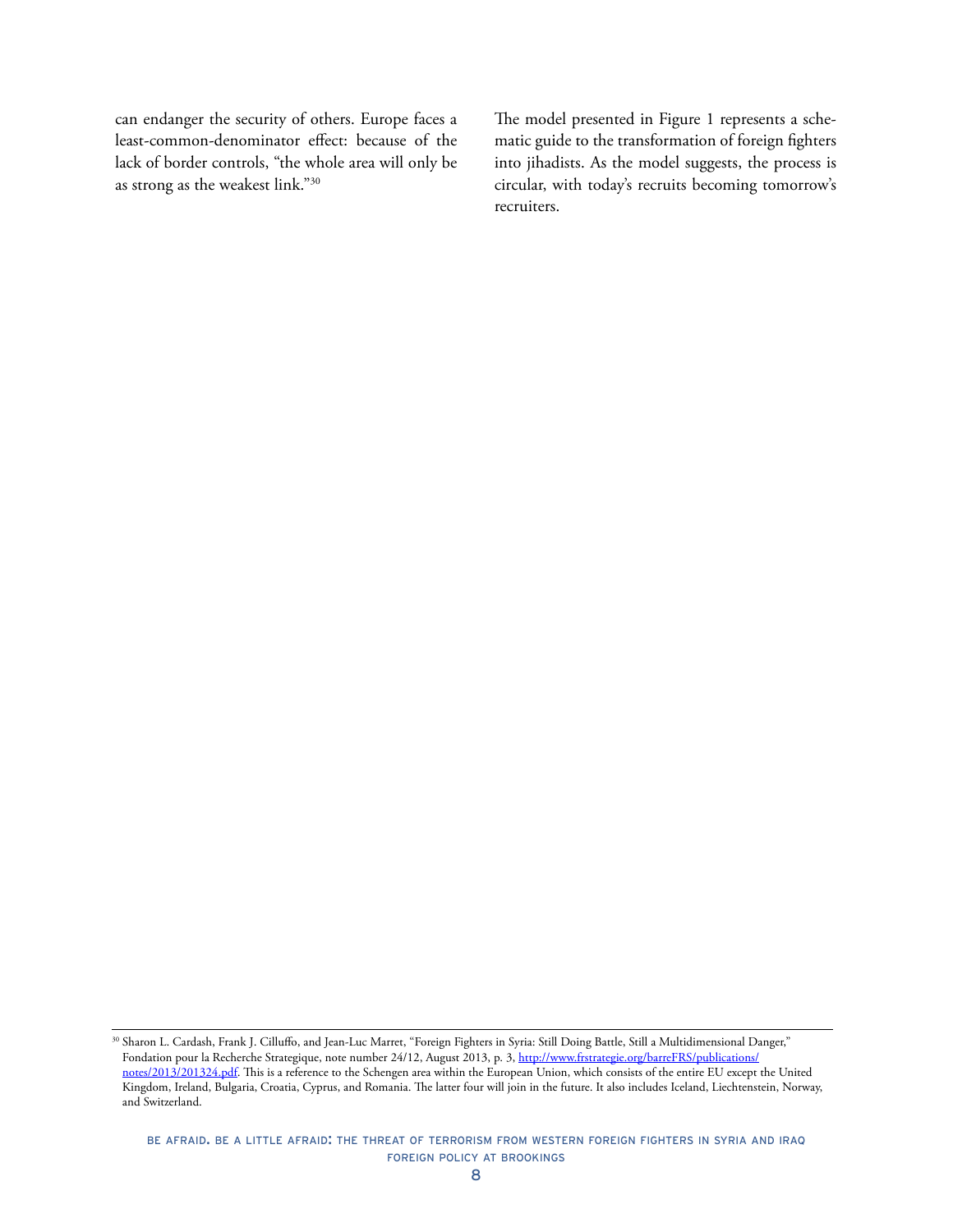## <span id="page-11-0"></span>**SYRIA/IRAQ AS THE WORST-CASE SCENARIO?**

**Much of the traditional, Afghanistan-based sche-**<br>matic model of foreign fighters turning into<br>terrorists seems to apply to the current conflict matic model of foreign fighters turning into terrorists seems to apply to the current conflict in Syria and Iraq. As in past cases, the flow of Western fighters has alarmed American and European intelligence services.<sup>31</sup> And, as in past conflicts, foreign fighters appear to be gaining valuable skills and access to terrorist networks. For example, Danish intelligence argues that foreign fighters from Denmark "have gained specific military skills" from their time in Syria that would facilitate a terrorist attack and reports that some Danish fighters are returning to Denmark, where they can further radicalize local Muslims.32 Indeed, Danish jihadists made a video titled "The forgotten obligation" that shows Danish foreign fighters in Syria firing (rather unsuccessfully) at photos of six prominent Danes.<sup>33</sup>

Similarly, just as they did in past conflicts, foreign fighters today are building networks with dangerous terrorist groups such as the Islamic State of Iraq and Syria (ISIS) and Jabhat al-Nusra (JN). Western foreign fighters in Syria have also forged closer ties to Chechen operatives, many of whom have significant military experience.34 Given language barriers and larger numbers of Europeans, some nationalities are now forming their own units that are organizationally distinct from, but subordinate to, jihadist groups.

For Western security services, the flow of foreign fighters to Syria and Iraq is of even more concern than similar flows to Afghanistan, Iraq, Somalia, and other countries were in the past. The reasons for this increased concern include the larger numbers of fighters; the ease of travel; the new and distinct motivations of fighters; the ties to existing and new networks; the presence of Al Qaeda core members; and the emergence of social media.

## Larger Numbers

Many of the concerns regarding Syria stem from the large number of foreign fighters involved. The Obama administration estimates that as many as 12,000 to 15,000 foreign fighters have gone to Syria and Iraq as of September 23, 2014.35 The fighters come from at least 80 countries: perhaps 15-25 percent have come from Western Europe and North America; the vast majority of the rest have come from the Arab and broader Muslim world.<sup>36</sup>

The growth in foreign fighters, including Western foreign fighters, is also increasing dramatically as the conflict continues and expands into Iraq.<sup>37</sup> The second half of 2013 saw a huge surge in Sunni foreign fighters. The Syria conflict saw the fastest mobilization of foreign fighters in the history of the modern jihadist movement, suggesting that these staggering numbers may increase dramatically in the coming years. Indeed, more Europeans have gone to fight in Syria than in all modern jihadist struggles combined.<sup>38</sup>

<sup>31</sup> See, inter alia, Agence France-Presse*,* "Norway in danger from Syrian jihadists, says intelligence agency," *The Daily Star*, February 24, 2014, [http://](http://www.dailystar.com.lb/News/Middle-East/2014/Feb-24/248330-norway-in-danger-from-syria-jihadists-intelligence-agency.ashx) [www.dailystar.com.lb/News/Middle-East/2014/Feb-24/248330-norway-in-danger-from-syria-jihadists-intelligence-agency.ashx.](http://www.dailystar.com.lb/News/Middle-East/2014/Feb-24/248330-norway-in-danger-from-syria-jihadists-intelligence-agency.ashx)

<sup>&</sup>lt;sup>32</sup> "The Threat to Denmark," Center for Terroranalyse, p. 1.

<sup>33</sup> Ibid., p. 5.

<sup>&</sup>lt;sup>34</sup> "Foreign Fighters in Syria," The Meir Amit Intelligence and Terrorism Information Center, December 2013, p. 22, paragraph 29, [http://www.](http://www.terrorism-info.org.il/Data/articles/Art_20607/E_207_13_1157524947.pdf)<br>
<u>terrorism-info.org.il/Data/articles/Art\_20607/E\_207\_13\_1157524947.pdf</u>.

<sup>&</sup>lt;sup>35</sup> Agence France-Presse, "Americans among 12,000 foreign fighters in Syria: US," *Yahoo News*, August 21, 2014, [http://news.yahoo.com/americans](http://news.yahoo.com/americans-among-12-000-foreign-fighters-syria-us-225059981.html)[among-12-000-foreign-fighters-syria-us-225059981.html](http://news.yahoo.com/americans-among-12-000-foreign-fighters-syria-us-225059981.html); Justin Sink, "WH: Radicalized Americans back in US," *The Hill*, September 22, 2014, <http://thehill.com/policy/international/218494-white-house-radicalized-americans-back-in-us>.

<sup>&</sup>lt;sup>36</sup> Bruce Riedel, "Syria's Terror Blowback Threatens Europe and the United States," *The Daily Beast*, May 5, 2014, [http://www.thedailybeast.com/](http://www.thedailybeast.com/articles/2014/05/05/syria-s-terror-blowback-threatens-europe-and-the-united-states.html) [articles/2014/05/05/syria-s-terror-blowback-threatens-europe-and-the-united-states.html](http://www.thedailybeast.com/articles/2014/05/05/syria-s-terror-blowback-threatens-europe-and-the-united-states.html); Aaron Y. Zelin, "ICSR Insight: Up to 11,000 foreign fighters in Syria; steep rise among Western Europeans," The International Centre for the Study of Radicalisation and Political Violence, December 17, 2013, [http://icsr.info/2013/12/icsr-insight-11000-foreign-fighters-syria-steep-rise-among-western-europeans/;](http://icsr.info/2013/12/icsr-insight-11000-foreign-fighters-syria-steep-rise-among-western-europeans/) "Foreign Fighters in Syria," The Meir Amit Intelligence and Terrorism Information Center, p. 26, paragraph 34; Zeke J. Miller, "Some Americans Fighting With Terror Groups Have Returned to the U.S., Obama Administration Says," *TIME*, September 22, 2014, <u>https://time.com/3418455/isis-isil-barack-obama-us/#3418455/isis-isil-barack-obama-us/#3418455/isis-isil-barack-obama-us/</u>

<sup>&</sup>lt;sup>37</sup> Zelin, "ICSR Insight: Up to 11,000 foreign fighters in Syria."

<sup>&</sup>lt;sup>38</sup> House of Commons Home Affairs Committee, "Counter-terrorism," Seventeenth Report of Session 2013-2014, April 13, 2014, p. 18, [http://www.](http://www.publications.parliament.uk/pa/cm201314/cmselect/cmhaff/231/231.pdf) [publications.parliament.uk/pa/cm201314/cmselect/cmhaff/231/231.pdf](http://www.publications.parliament.uk/pa/cm201314/cmselect/cmhaff/231/231.pdf).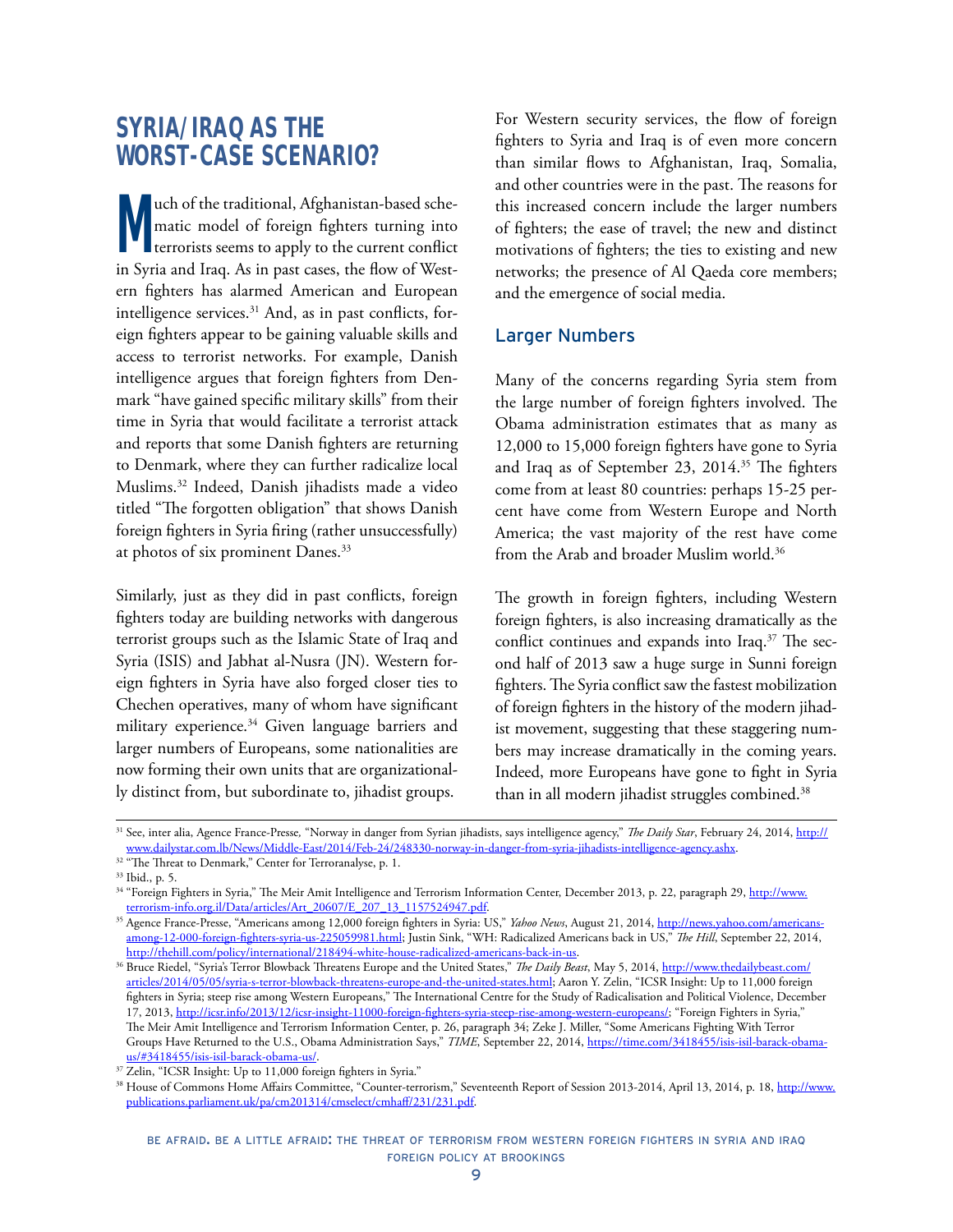Quantity has a quality all its own; thus, even if this problem has proven to be manageable in the past, its massive growth has caused Western security services to fear that they will not have the resources to deal with the Syria problem. Officials in every government we talked to feared that the scale of the flow would overwhelm existing resources. Gilles de Kerchove, the European Union's counterterrorism coordinator, warns that "The scale of this is completely different from what we've experienced in the past."<sup>39</sup> French officials note that they had fewer than 10 citizens who went to Iraq in the 2000s and Yemen and fewer than 100 who went to Afghanistan.<sup>40</sup> They currently estimate that 930 have already gone to Syria (as of September 2014) and perhaps 150 have already returned.<sup>41</sup> As one government official commented, the scale is "totally unprecedented." British expert Peter Neumann contends that Syria is the top "mobilizer for Islamists and jihadists in the last 10 or 20 years...more people from Europe are being mobilized than in all the other foreign conflicts that have happened for the past 20 years taken together."42 Under these circumstances, some attacks in Europe by returnees from Syria and Iraq are, according to one French official, "a statistical certainty."43 The problem is particularly acute for small countries like Belgium that have many foreign fighters but small security services and little history of militancy, forcing them to play catch-up even as the problem escalates.

## Ease of Travel

Traveling to Afghanistan was difficult for would-be jihadists from Europe and the United States. They had to leave Europe or America and transit Pakistan or Iran—an expensive, time-consuming, and dangerous process. Facilitation networks were only just beginning, and information about where to go and whom to contact was often limited and passed by word of mouth. Iraq was easier than Afghanistan: physically closer to the Arab heartland, would-be fighters could travel through Syria or enter from Kuwait, Saudi Arabia, or elsewhere. Europeans and Americans, however, would often have to travel through an Arab country or through Kurdish areas, both of which offered opportunities to disrupt their travel.

Syria is simpler still. As Brian Fishman contends, "it is far easier for foreign fighters to enter Syria than it was Iraq."44 Western volunteers can simply fly, drive, or take a train to Turkey and quickly enter the fray across the border in Syria. Turkey does not require a visa for travelers from EU countries, enabling foreign fighters to slip in among the millions of tourists from European countries—a relatively cheap and easy journey compared to traveling to Iraq and Afghanistan.45 Trips are self-funded and social media or even just normal travel agencies can help guide recruits on the trip from Europe across Turkey. Some go as if on vacation, spending a few days or weeks and then returning; some people even bring their families. By transiting Turkey, the fighters often leave few if any clues for security officials to detect.<sup>46</sup>

No real facilitation network is even necessary until the Turkish-Syrian border. Turkey has a 560-milelong border with Syria, with numerous crossing points.47 Jihadists inside Turkey, usually affiliated

46 Cardash *et al.,* "Foreign Fighters in Syria," p. 2.

<sup>39</sup> Eric Schmitt, "Worries Mount as Syria Lures West's Muslims," *The New York Times,* July 27, 2013, [http://www.nytimes.com/2013/07/28/world/](http://www.nytimes.com/2013/07/28/world/middleeast/worries-mount-as-syria-lures-wests-muslims.html?pagewanted=all&_r=0) [middleeast/worries-mount-as-syria-lures-wests-muslims.html?pagewanted=all&\\_r=0](http://www.nytimes.com/2013/07/28/world/middleeast/worries-mount-as-syria-lures-wests-muslims.html?pagewanted=all&_r=0).

<sup>40</sup> Note that Filiu estimates that 20 French citizens went to Iraq. Jean-Pierre Filiu, "Ansar al-Fatah and 'Iraqi' Networks in France," in Bruce Hoffman and Fernando Reinares, *The Evolution of the Global Terrorism Threat* (New York: Columbia University Press, 2014, forthcoming)*,* pp. 353-372.

<sup>41</sup> Interview with French officials, May 2014; "930 French residents have joined jihadi groups in Iraq and Syria, minister," *RFI* (Sept. 14, 2014), <http://www.english.rfi.fr/france/20140914-930-french-residents-have-joined-jihadi-groups-iraq-and-syria-minister>.

<sup>&</sup>lt;sup>42</sup> Ella Flaye, "At least 500 Europeans fighting with Syria rebels, study finds, stoking radicalization fears," *CBS News*, April 30, 2013, [http://www.](http://www.cbsnews.com/8301-202_162-57582040/at-least-500-europeans-fighting-with-syria-rebels-study-finds-stoking-radicalization-fears/) [cbsnews.com/8301-202\\_162-57582040/at-least-500-europeans-fighting-with-syria-rebels-study-finds-stoking-radicalization-fears/](http://www.cbsnews.com/8301-202_162-57582040/at-least-500-europeans-fighting-with-syria-rebels-study-finds-stoking-radicalization-fears/). 43 Interview with French official, May 2014.

<sup>44</sup> Brian Fishman, "Syria Proving More Fertile than Iraq to Al-Qa'ida's Operations," *CTC Sentinel,* November 26, 2013. [https://www.ctc.usma.edu/](https://www.ctc.usma.edu/posts/syria-proving-more-fertile-than-iraq-to-al-qaidas-operations) [posts/syria-proving-more-fertile-than-iraq-to-al-qaidas-operations](https://www.ctc.usma.edu/posts/syria-proving-more-fertile-than-iraq-to-al-qaidas-operations).

<sup>&</sup>lt;sup>45</sup> Turkey does require an "e-visa" for travelers from some EU countries, including the United Kingdom.

<sup>47 &</sup>quot;Foreign Fighters in Syria," The Meir Amit Intelligence and Terrorism Information Center, p. 33, paragraph 45.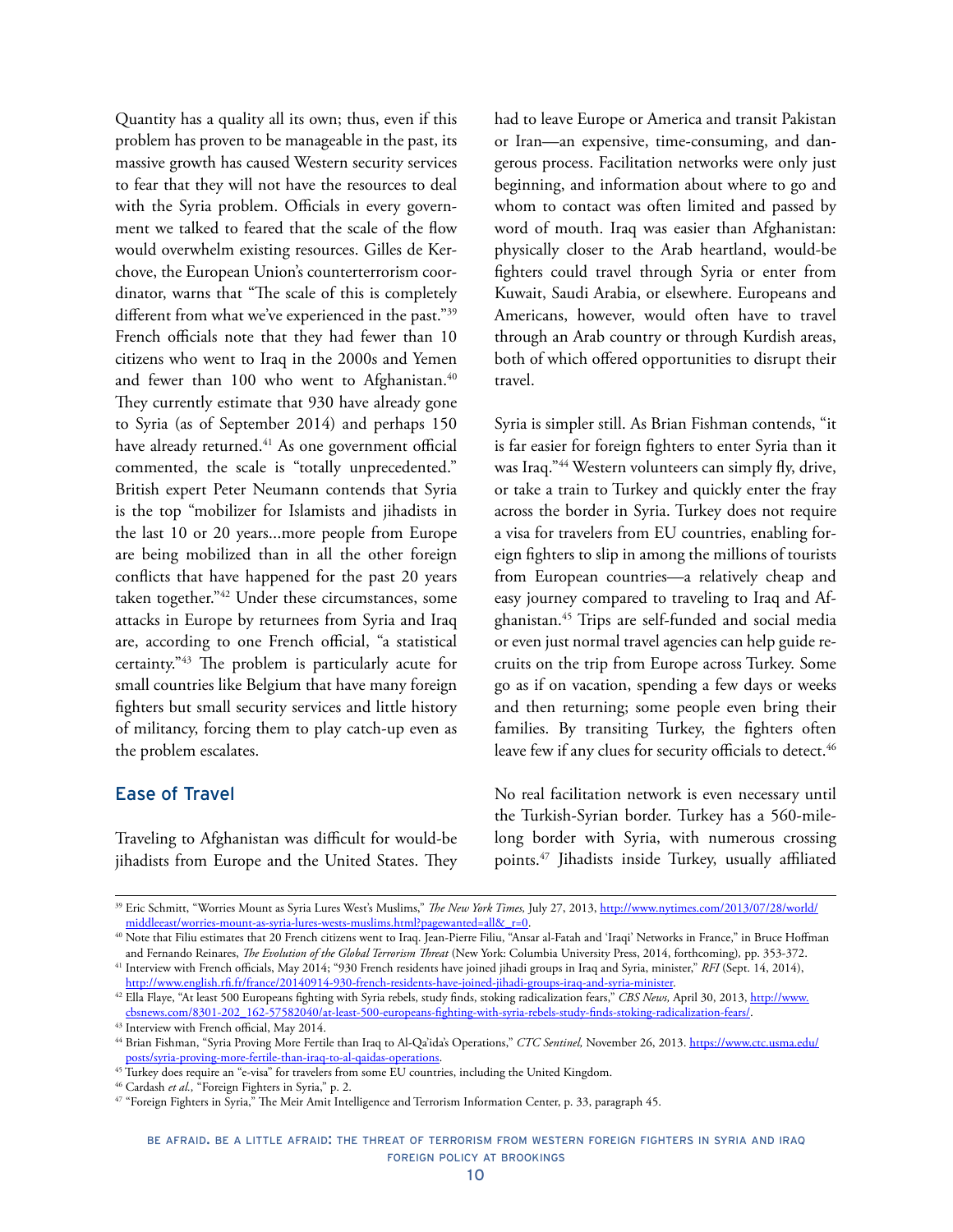

FIGURE 2. NUMBER OF FOREIGN FIGHTERS IN SYRIA (BY COUNTRY)<sup>48</sup>

*Note:* Chart excludes countries that are currently believed to have fewer than 10 foreign fighters who have traveled to Syria. Luxembourg, Macedonia, Montenegro, and Switzerland all reported foreign fighter flows, but current estimates put the numbers of fighters for each of those countries below 10. *Sources:* "930 French residents," *RFI*; Richard Barrett, "Foreign Fighters in Syria;" Timothy Holman, "Foreign Fighters from the Western Balkans in Syria*,*" *CTC Sentinel* Vol. 7, No. 6 (June 2014), pp. 8-13, p. 8, <https://www.ctc.usma.edu/wp-content/uploads/2014/06/CTCSentinel-Vol7Iss6.pdf>; Pieter Van Ostaeyen, "The Clear Banner: Update on the Belgians in Syria," *Jihadology*, May 7, 2014, [http://jihadology.net/2014/05/07/the-clear](http://jihadology.net/2014/05/07/the-clear-banner-update-on-the-belgians-in-syria/)[banner-update-on-the-belgians-in-syria/;](http://jihadology.net/2014/05/07/the-clear-banner-update-on-the-belgians-in-syria/) David Usborne, "UN Security Council passes resolution restricting movement of foreign fighters intent on joining Isis," The Independent, September 25, 2014, [http://www.independent.co.uk/news/world/politics/islamic-state-un-security-council-passes-reso](http://www.independent.co.uk/news/world/politics/islamic-state-un-security-council-passes-resolution-restricting-movement-of-foreign-fighters-intent-on-joining-isis-9754269.html)[lution-restricting-movement-of-foreign-fighters-intent-on-joining-isis-9754269.html;](http://www.independent.co.uk/news/world/politics/islamic-state-un-security-council-passes-resolution-restricting-movement-of-foreign-fighters-intent-on-joining-isis-9754269.html) Zelin, "ICSR Insight: Up to 11,000 foreign fighters in Syria."

with JN or ISIS, often assist foreign fighters, facilitating their travel. On the Syrian side of the border, rebel groups—including both jihadist and more mainstream groups—control many border crossings.49 Although Iraq also borders Turkey, the experiences of foreign fighters trying to join the fight in Iraq in the 2000s revealed the difficulty of that route: would-be fighters had to transit remote parts of Turkey and areas controlled by Iraqi Kurds, who are hostile to Al Qaeda and aligned with the West.

Turkish officials, supportive of the anti-Asad effort, have often been accused of making little effort to

stop the flow. They didn't designate Jabhat al-Nusra a terrorist group until June 2014, and even then they appear to have done little to stop it and other groups from recruiting.<sup>50</sup> One European official noted that for a long time, Turkey was essentially "obsessed with the PKK" (Partiya Karkerên Kurdistan, or "Turkish Workers' Party," the militant organization that has been fighting against the Turkish government for years to establish an independent Kurdistan), and not at all worried about extremist Islamist groups that seemed uninterested in carrying out attacks within Turkey. The PKK focus has also made Turkish officials bitter when European govern-

<sup>48</sup> From a methodological point of view, the numbers should not (but do) include those already violent, radicalized, and trained. The danger of Syria for Western countries is that individuals may return more anti-Western, more skilled, or both. However, a figure like Mouhannad Almallah Dabas, a naturalized Spaniard who went to Syria, was already involved in the 2004 Madrid train bombings and other jihadist activity before leaving for Syria. See Fernando Reinares and Carola Garcia-Calvo, "Jihadists from Spain in Syria: facts and figures," Real Instituto Elcano, December 12, 2013, [http://www.realinstitutoelcano.org/wps/portal/rielcano/contenido?WCM\\_GLOBAL\\_CONTEXT=/elcano/elcano\\_in/zonas\\_in/](http://www.realinstitutoelcano.org/wps/portal/rielcano/contenido?WCM_GLOBAL_CONTEXT=/elcano/elcano_in/zonas_in/international+terrorism/reinares-garcia-calvo-jihadists-from-spain-in-syria) [international+terrorism/reinares-garcia-calvo-jihadists-from-spain-in-syria.](http://www.realinstitutoelcano.org/wps/portal/rielcano/contenido?WCM_GLOBAL_CONTEXT=/elcano/elcano_in/zonas_in/international+terrorism/reinares-garcia-calvo-jihadists-from-spain-in-syria)

<sup>49</sup> Ibid., p. 35, paragraph 48.

<sup>50</sup> Tulin Daloglu, "Turkey finally designates Jabhat al-Nusra a terrorist group," *Al-Monitor,* June 6, 2014, [http://www.al-monitor.com/pulse/](http://www.al-monitor.com/pulse/originals/2014/06/turkey-al-nusra-terrorist-organization-syria-al-qaeda.html) [originals/2014/06/turkey-al-nusra-terrorist-organization-syria-al-qaeda.html](http://www.al-monitor.com/pulse/originals/2014/06/turkey-al-nusra-terrorist-organization-syria-al-qaeda.html).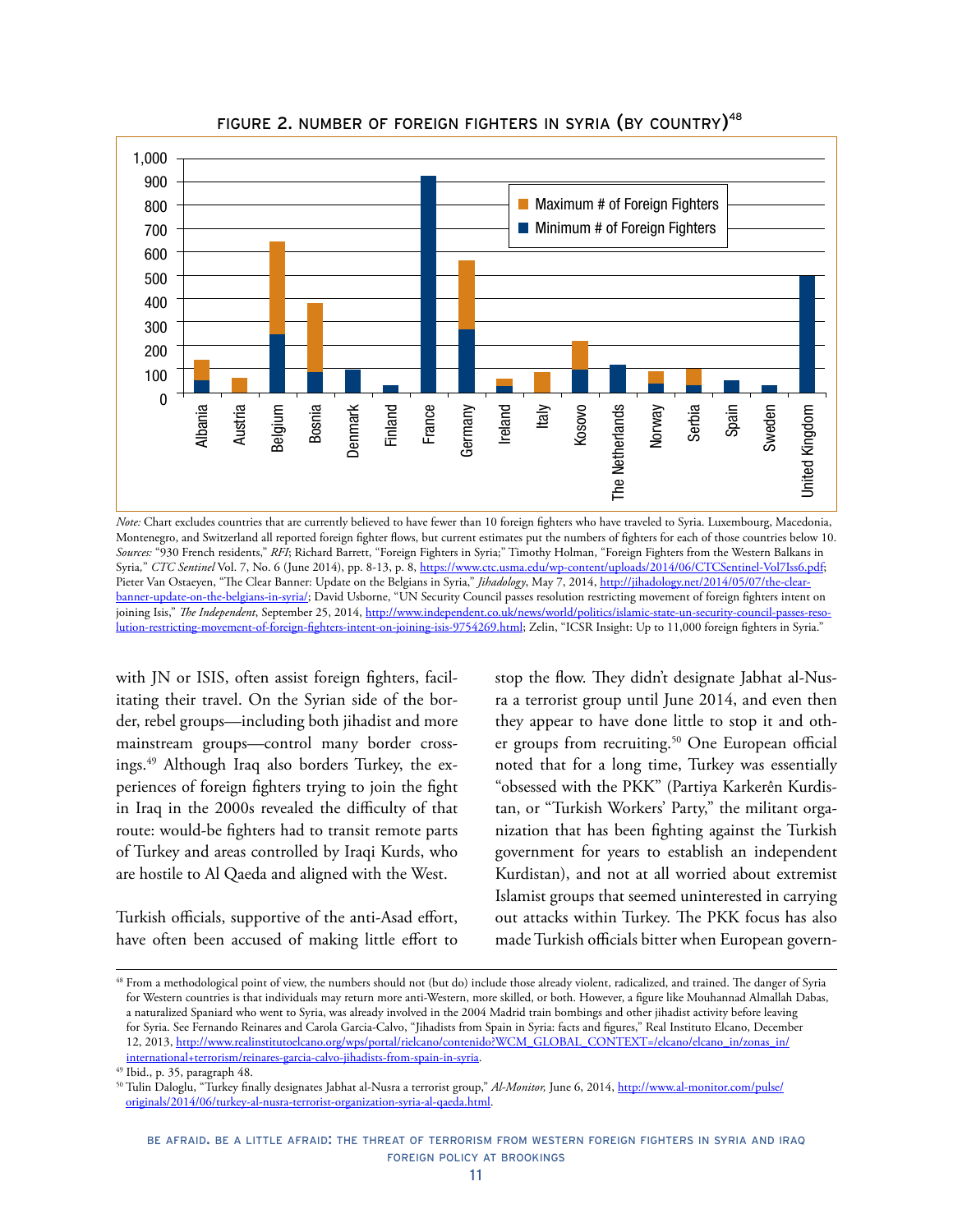ments ask for help, as they believe Western European countries are lax on policing the PKK. But that same official admitted that recent bombings and the explosive growth of ISIS into Iraq have caused a shift in the Turkish attitude.<sup>51</sup> The Turkish government claims they have arrested and deported over 1,000 Europeans who came to Turkey intending to join the fight in Syria, sending them back to their own countries.52

#### New Motivations

Motivations of Western foreign fighters going to Syria vary somewhat from what motivated jihadists in the past. In the schematic model, Western foreign fighters were motivated to join the fight by a romantic desire to defend Islam and Muslims under threat. Most cases historically involved Muslim countries that suffered from invasion or attacks by non-Muslim countries: Afghanistan (the Soviet Union and later the United States), Bosnia (Serbia), Chechnya (Russia), Kashmir (India), Iraq (the United States), and Somalia (Ethiopia) are among the most prominent examples.

At the start, simply defending the Syrian people against the regime's brutality was the primary motivation of many foreign fighters, not defending them against a Western or other "foreign" enemy. A few shared an ideological commitment to global jihad from the start, wanting to "protect their brothers and sisters," as one intelligence official put it, and seeking to use Syria as the base for creating a global caliphate.53 A few others went there to live in a "true Islamic society," according to a European official,<sup>54</sup> even bringing family members to live with them in areas controlled by jihadist groups. Most, however,

joined the fight to gain bragging rights among their friends or to seek "excitement and adventure."55 In their eyes, Syria seemed an admirable and an honorable way for them to do so.

But in contrast to most previous struggles, the fight in Syria and more recently Iraq does not involve a non-Muslim invader or an established and corrupt (at least in the eyes of the jihadists) Sunni regime like in Yemen. Rather, the conflict plays on Sunni prejudices against (and sometimes even pure hatred of) Shi'a Muslims: a sentiment that grew during the Iraqi civil war and has blossomed further during the Syrian conflict. The Syrian and Iraqi regimes have deliberately and successfully portrayed the conflict as sectarian to discredit the opposition and unify non-Sunnis around the governments. Many in the opposition in turn have embraced sectarianism.<sup>56</sup> Many volunteers who came to Syria in large numbers in the latter half of 2013 were inspired by calls from prominent religious leaders like Yusuf al-Qaradawi to defend Sunnis against Shi'a groups like Hizballah, which had recently triumphed in the battle of Al-Qusayr along with regime forces.<sup>57</sup>

A second new motivation is eschatological: recruiters play on a discourse that the apocalypse is underway and that the conflict in Syria is the battle between the forces of God and His enemies. This motivates only a fairly small minority of those going to fight in the new wars, but it reflects the view that Syria is at the heart of the Arab and Muslim worlds, both historically and symbolically. Syria quickly fell as Muslim armies spread out from the Arabian Peninsula after the birth of Islam, and it was the heart of one of Islam's most important dynasties, the Umayyads—"the first great Muslim dynasty to rule the empire of the Caliphate (661–750 CE)."58 As such,

<sup>51</sup> Interview with French officials, May 2014.

<sup>52</sup> Senada Sokollu, "European jihadists use Turkey as transit country," *Deutsche Welle,* May 14, 2014, [http://www.dw.de/european-jihadists-use-turkey](http://www.dw.de/european-jihadists-use-turkey-as-transit-country/a-17632725)[as-transit-country/a-17632725.](http://www.dw.de/european-jihadists-use-turkey-as-transit-country/a-17632725)

<sup>53</sup> Interview with European intelligence official, May 2014.

<sup>&</sup>lt;sup>54</sup> Interview with British government official, June 2014.

<sup>55 &</sup>quot;The Threat to Denmark from Foreign Fighters in Syria," Center for Terroranalyse, p. 2.

<sup>56</sup> Daniel L. Byman, "Sectarianism Afflicts the New Middle East," *Survival: Global Politics and Strategy* Vol. 56, No. 1 (February–March 2014), pp. 79-100.

<sup>57 &</sup>quot;Foreign Fighters in Syria," The Meir Amit Intelligence and Terrorism Information Center, p. 15, paragraph 15.

<sup>58 &</sup>quot;Umayyad dynasty," *Encyclopaedia Britannica* (2014), [http://www.britannica.com/EBchecked/topic/613719/Umayyad-dynasty.](http://www.britannica.com/EBchecked/topic/613719/Umayyad-dynasty)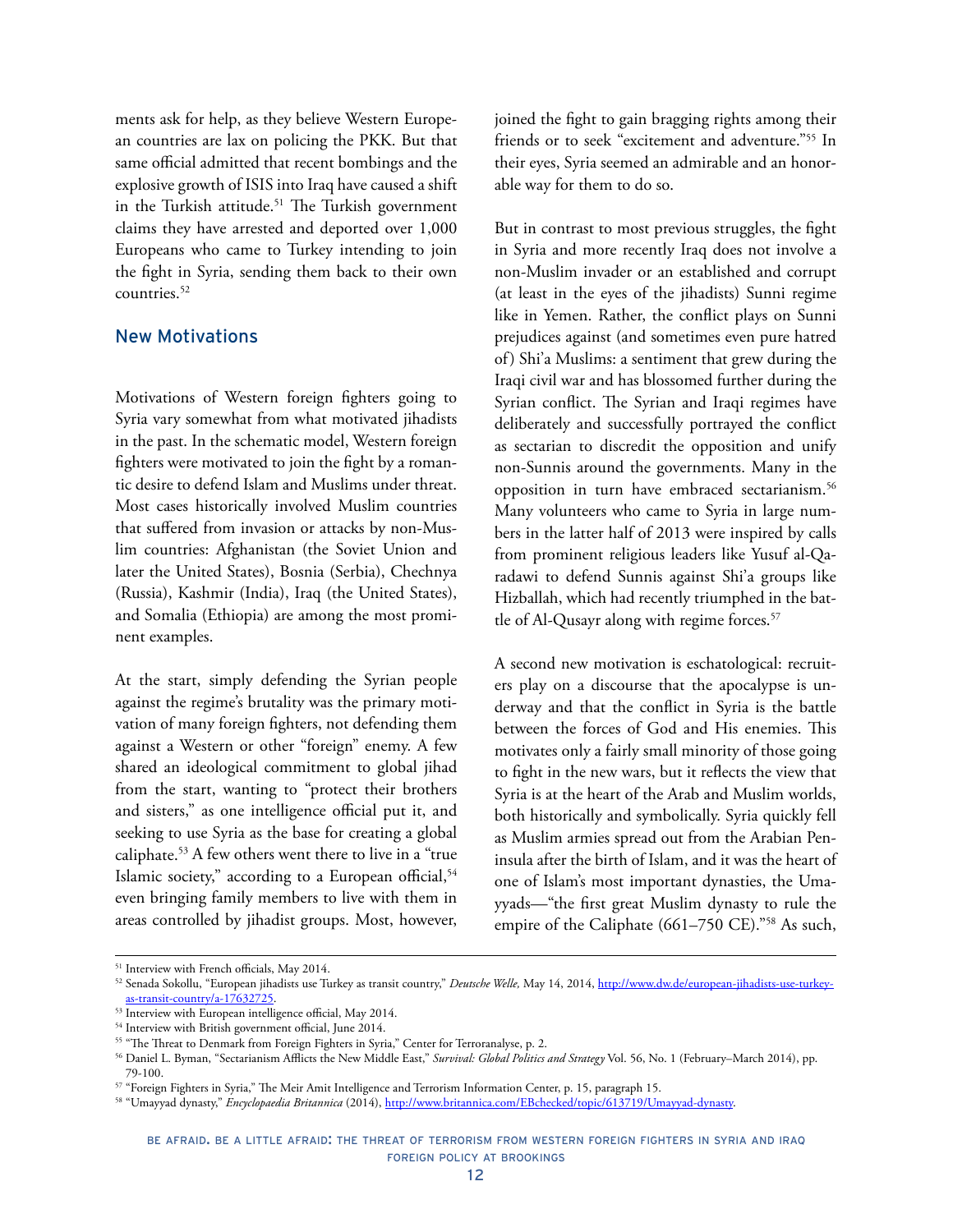Syria's suffering and its ultimate fate are at the core of Muslim identity for millions of people. The *hadith* (sayings of the prophet Muhammad) emphasize the importance of Syria as the scene of the last battles. As Islam expert William McCants explains:

Syria is very important to this narrative. In the early Islamic prophecies about the end of days, few regions matter more than Syria. The prophet recommends during the last battles to go fight in Syria if you can; if you can't, go to Yemen. The prophet also talks about a group of believers—the true believers—who are going to persevere until the end and fight in the last battles. They will gather in Syria—in Damascus and around Jerusalem, where they will fight for God until the final hour.

As the savagery and sectarianism in Syria have grown, a new motivation has emerged: the desire to prove one's toughness. British officials noted that ISIS atrocities have played well with certain segments among Muslim youth, particularly those already involved in criminal activity. ISIS also offers its fighters uniforms, has English-language media, and otherwise appeals to young Westerners. Because ISIS controls territory in Iraq and Syria, it can also claim that it is building an "Islamic State"—a common theme in its propaganda.<sup>59</sup> ISIS is developing a "badass" brand, one that may be superseding that of the Al Qaeda core, which some see as weak compared with ISIS.<sup>60</sup>

Support for Syrian fighters is popular among Muslim communities in the West, according to Western intelligence officials, enhancing the status of volunteers within their communities back home. As one official put it, going to Syria often makes a fighter a hero back home, as he is seen as standing up for his community.61 In addition, local Islamist groups play up the violence there to gain recruits and fundraising. These local groups often link the conflict in Syria to problems at home, such as discrimination, or specific affronts, such as the cartoons published by a Danish newspaper that mocked the prophet Muhammad.<sup>62</sup> Thus, new motivations are mixed with existing grievances, and global ones with local ones.

Western governments lack a coherent counter-narrative for dissuading potential recruits from volunteering. As Shiraz Maher points out, "would-be jihadists find themselves adopting a not dissimilar view to Western governments—that Assad is guilty of committing atrocities against civilians, and that he should be removed."63 At the same time, Western governments are criticized by jihadists (as well as many non-jihadists) for their passivity in the face of Muslim (or simply Syrian or Iraqi) suffering. The U.S. decision to intervene in Iraq to defend the Yazidis, an ethnic and religious minority whose members are considered infidels (unbelievers) by many Muslims (and devil-worshippers by some<sup>64</sup>), has only reinforced this narrative. Foreign fighters, in this sense, are stepping into a void left by the failure of their home governments to respond to the Asad and Maliki regimes' crimes against Sunni Muslims in Syria and Iraq.

## Ties to New and Existing Networks

When the conflicts in Afghanistan, Bosnia, Chechnya, and Somalia began, there was no Al Qaeda or global jihadist presence there, and it took years, in some cases even decades, for it to emerge as a strong force. Iraq was an exception to this—part of the reason it was of grave

<sup>59</sup> Interview with Shiraz Maher and Peter Neumann, June 17, 2014.

<sup>&</sup>lt;sup>60</sup> Interview with Shiraz Maher and Peter Neumann, June 17, 2014.

<sup>61</sup> Interview with European government official, June 2014.

<sup>&</sup>lt;sup>62</sup> Shaarik H. Zafar, "Western Foreign Fighters in Syria: Implications for U.S. CVE Efforts," prepared remarks delivered at the Washington Institute

for Near East Policy, March 14, 2014, <u>http://www.washingtoninstitute.org/uploads/Documents/other/ZafarPreparedRemarks20140314.pdf.</u><br><sup>63</sup> Shiraz Maher, "ICSR Insight: British Foreign Fighters in Syria," The International C

<sup>&</sup>lt;sup>64</sup> Raya Jalabi, "Who are the Yazidis and why is Isis hunting them?" *The Guardian*, August 11, 2014, [http://www.theguardian.com/world/2014/](http://www.theguardian.com/world/2014/aug/07/who-yazidi-isis-iraq-religion-ethnicity-mountains) [aug/07/who-yazidi-isis-iraq-religion-ethnicity-mountains.](http://www.theguardian.com/world/2014/aug/07/who-yazidi-isis-iraq-religion-ethnicity-mountains)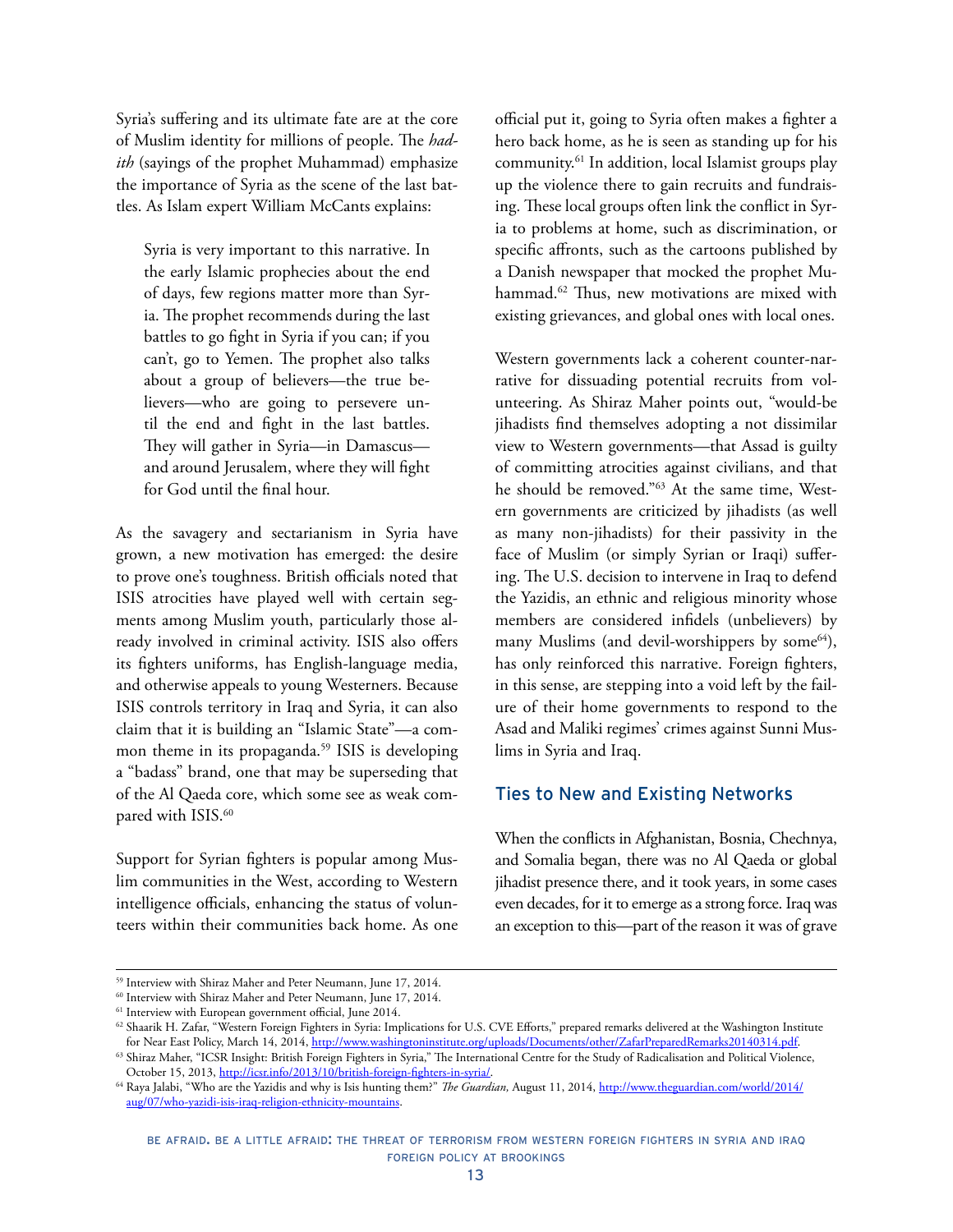concern to European officials at the time—but even there it took two years for a formal Al Qaeda affiliate to emerge. In Syria, extreme jihadist groups like JN and ISIS, both of which espouse an Al Qaeda-like ideology, quickly joined the fray.<sup>65</sup> By mid-2014, when ISIS expanded the war to western and northern Iraq, jihadist groups seemed to be dominating the struggle.

Although the Syrian opposition still consists of a wide range of groups, Western foreign fighters have long flowed primarily to those with a jihadist agenda such as JN and ISIS.<sup>66</sup> It is incredibly difficult to state with any degree of certainty the exact numbers of fighters in JN and ISIS, but Seth Jones of RAND put the number of fighters in JN by early 2014 at between 2,000 and  $6,000$ ,  $67$  and U.S. intelligence officials estimate that ISIS has as many as 31,500 fighters, including as many as 15,000 from countries beyond its base in Iraq, though that figure may include foreigners fighting for other groups.<sup>68</sup> Foreign fighters make up a large component of these groups, especially ISIS. They are attracted to these groups because these groups are more open to foreign fighters, their pay is often higher, their sectarianism is appealing, and they are seen as more proficient fighters.69 As more have joined, the personal and organizational networks connecting new recruits to former fighters have naturally begun to concentrate on these groups, creating a self-reinforcing dynamic. Finally, ISIS's recent advances in Iraq have given it prestige and created a sense that it is a winner, making it more attractive to young recruits.

Often, which group an individual joins depends more on their facilitator than the recruit's preferences, as foreign fighters rarely arrive with such specific preferences about the different factions. ISIS, a group that entered the Syrian civil war from Iraq, has most actively sought foreign recruits. JN, like most other Syrian groups, was less interested in recruiting foreign fighters, as few have military experience and are therefore often seen as liabilities on the battlefield. In addition, JN feared some foreign fighters were spies. Nonetheless, JN and other groups have been willing to take in foreign fighters, using them particularly for menial tasks and suicide bombings.

While in Syria, the fighters develop new networks or become integrated into existing ones. Foreign fighters are often segregated by country of origin or language, strengthening their ties to their own nationals.70

### Presence of the Al Qaeda Core

In addition to Al Qaeda affiliates like JN and rival groups like ISIS, several Al Qaeda core members from Afghanistan, Pakistan, and Yemen have also traveled to Syria.71 According to U.S. officials quoted in the *Associated Press*, these militants did not go to Syria to fight the Asad regime, but rather to recruit Europeans and Americans to attack U.S.-bound aircraft.72 Intelligence officials fear that the Al Qaeda core could gain access to new Western operatives via its Syria presence and rejuvenate itself. The combination of experienced Al Qaeda operatives dedicated to planning terrorist

<sup>65</sup> "The Threat to Denmark from Foreign Fighters in Syria," Center for Terroranalyse, p. 3. For a comparison of the strengths and weaknesses of Al Qaeda-related groups in both Syria and Iraq, see Fishman, "Syria Proving More Fertile than Iraq to Al-Qa'ida's Operations."

<sup>&</sup>lt;sup>66</sup> "The Threat to Denmark from Foreign Fighters in Syria," Center for Terroranalyse, p. 3.

<sup>&</sup>lt;sup>67</sup> Seth G. Jones, "A Persistent Threat: The Evolution of al Qa'ida and Other Salafi Jihadists," RAND Corporation (2014), p. 28, [http://www.rand.](http://www.rand.org/pubs/research_reports/RR637.html)

[org/pubs/research\\_reports/RR637.html.](http://www.rand.org/pubs/research_reports/RR637.html) 68 Greg Miller and Juliet Eilperin, "U.S. intelligence agencies remain uncertain about danger posed by Islamic State," *The Washington Post,* September 13, 2014, [http://www.washingtonpost.com/world/national-security/us-intelligence-agencies-remain-uncertain-about-danger-posed-by-islamic-](http://www.washingtonpost.com/world/national-security/us-intelligence-agencies-remain-uncertain-about-danger-posed-by-islamic-state/2014/09/13/23245e84-3aa6-11e4-bdfb-de4104544a37_story.html)

<sup>&</sup>lt;sup>69</sup> "Foreign Fighters in Syria," The Meir Amit Intelligence and Terrorism Information Center, p. 2, paragraphs 2-3, pp. 6-7, paragraph 5; Jomana Karadsheh, Jim Sciutto, and Laura Smith\_Park, "How Foreign Fighters are swelling ISIS ranks in startling numbers," *CNN*, September 14, 2014, http://www.cnn.com/2014/09/12/world/meast/isis-numbers/.

 $n^{\circ}$  "Foreign Fighters in Syria," The Meir Amit Intelligence and Terrorism Information Center, p. 37, paragraph 52.

<sup>71</sup> Eric Schmitt, "Qaeda Militants Seek Syria Base, U.S. Officials Say," *The New York Times,* March 25, 2014, [http://www.nytimes.com/2014/03/26/](http://www.nytimes.com/2014/03/26/world/middleeast/qaeda-militants-seek-syria-base-us-officials-say.html?_r=1) [world/middleeast/qaeda-militants-seek-syria-base-us-officials-say.html.](http://www.nytimes.com/2014/03/26/world/middleeast/qaeda-militants-seek-syria-base-us-officials-say.html?_r=1)

<sup>72</sup> Ken Dilanian and Eileen Sullivan, "Al-Qaida's Syrian Cell Alarms US," *The Associated Press*, September 13, 2014, [http://bigstory.ap.org/article/ap](http://bigstory.ap.org/article/ap-enterprise-al-qaidas-syrian-cell-alarms-us)[enterprise-al-qaidas-syrian-cell-alarms-us.](http://bigstory.ap.org/article/ap-enterprise-al-qaidas-syrian-cell-alarms-us)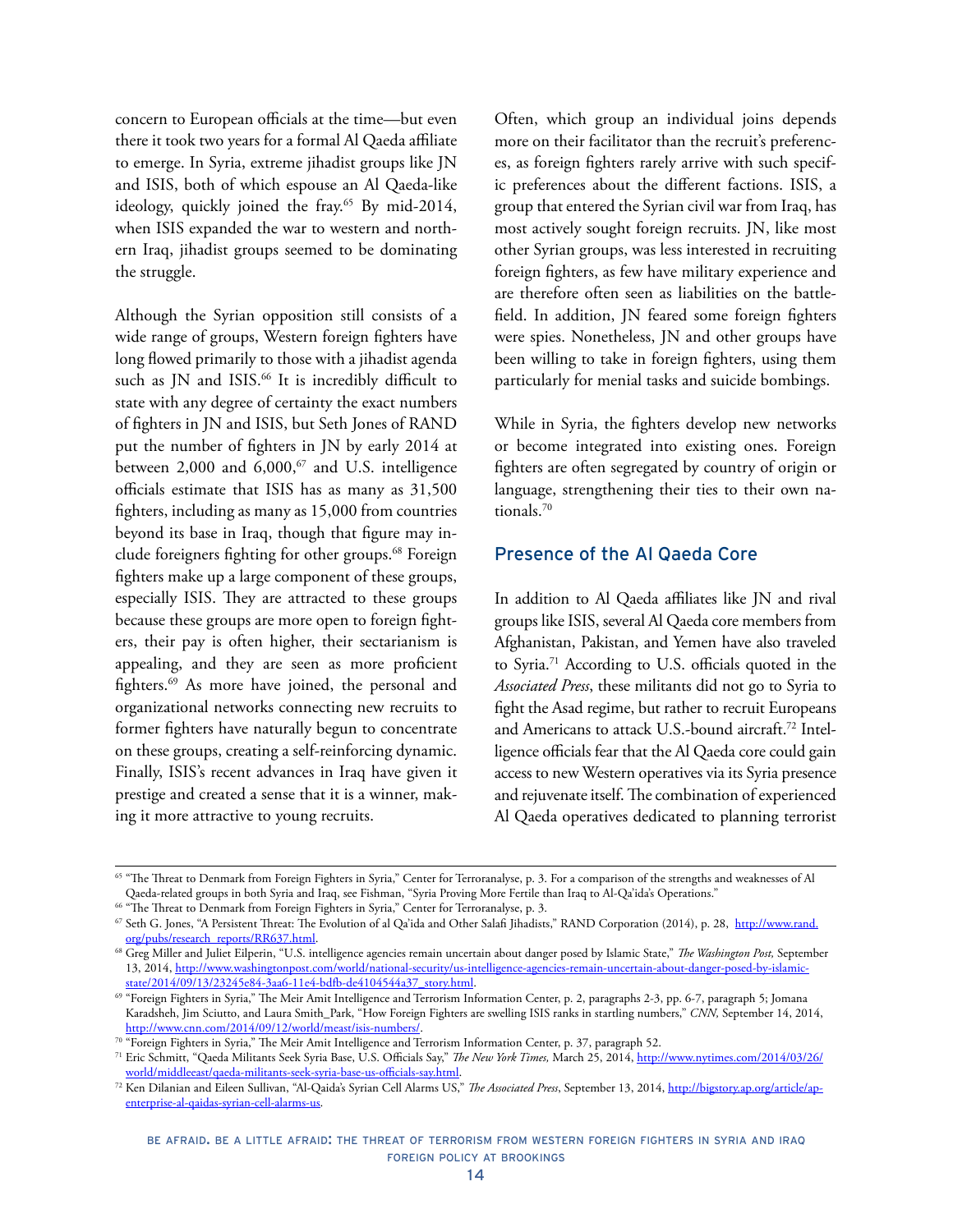spectaculars in the West with numerous fresh young recruits with American and European passports is the nightmare of Western security services.<sup>73</sup>

#### Use of Social Media

Facebook, YouTube, and Twitter all emerged during the 2000s as new tools for jihadists to use to mobilize followers.74 Such tools have taken off around the world and are playing a tremendously influential role in the Syria conflict—it has been called "the most socially mediated civil conflict in history."75 A Danish intelligence report notes that the foreign fighter flow to Syria is younger than for past conflicts, with typical recruits being between 16 and 25 years old—a prime social media age.76 Social media enables the rapid dissemination of jihadist ideas through a range of contacts. Sermons, videos of fighting, images of atrocities, and other forms of propaganda are used to motivate supporters.77 Some groups advertise on Facebook, and some individuals use social media to call for attacks on their home countries.<sup>78</sup> Groups

like ISIS are particularly skilled at using social media to shape their image and recruit fighters.79

Many Westerners fighting in Syria and Iraq used Tumblr, <Ask.fm>, Twitter, and other forms of social media to learn about the conflict and are now using these platforms to disseminate their own views to followers back home.<sup>80</sup> Jihadist recruiters stress not only bringing items like hiking boots but also iPads so fighters can stay in touch with those back home.<sup>81</sup> At the individual level, foreign fighters use social media to boost their social standing at home—in other words, to look cool—and often pose with impressive-looking weapons and brag about the fighting they have done. They also post pictures of cats.<sup>82</sup>

Taken together, these factors—some of which are undisputed, others of which are informed conjecture—suggest Western security services have good reason to be particularly concerned about the flow of their citizens to the conflicts in Syria and Iraq.

<sup>73</sup> James R. Clapper, "Worldwide Threat Assessment of the US Intelligence Community," statement for the record submitted to the Senate Select Committee on Intelligence, January 29, 2014, [http://www.intelligence.senate.gov/140129/clapper.pdf.](http://www.intelligence.senate.gov/140129/clapper.pdf)

<sup>74</sup> Maher, "ICSR Insight: British Foreign Fighters in Syria."

<sup>75</sup> Marc Lynch, Deen Freelon, and Sean Aday, "Syria's Socially Mediated Civil War," *Peaceworks* No. 91 (January 2014), [http://www.usip.org/sites/](http://www.usip.org/sites/default/files/PW91-Syrias%20Socially%20Mediated%20Civil%20War.pdf) [default/files/PW91-Syrias%20Socially%20Mediated%20Civil%20War.pdf.](http://www.usip.org/sites/default/files/PW91-Syrias%20Socially%20Mediated%20Civil%20War.pdf)

 $76$  "The Threat to Denmark from Foreign Fighters in Syria," Center for Terroranalyse, p. 2. One study of the median age for Arab foreign fighters to Iraq was 22-23 years old. See Joseph Felter and Brian Fishman, "Al Qa'ida's Foreign Fighters in Iraq: A First Look at the Sinjar Records" Combating Terrorism Center at West Point (West Point, NY: November 2007), p. 16, [https://www.ctc.usma.edu/posts/al-qaidas-foreign-fighters-in-iraq-a-first](https://www.ctc.usma.edu/posts/al-qaidas-foreign-fighters-in-iraq-a-first-look-at-the-sinjar-records)[look-at-the-sinjar-records](https://www.ctc.usma.edu/posts/al-qaidas-foreign-fighters-in-iraq-a-first-look-at-the-sinjar-records).

 $\%$  Joseph Carter, Shiraz Maher, and Peter Neumann, "#Greenbirds: Measuring the Importance and Influence of Foreign Fighter Networks," The International Centre for the Study of Radicalisation and Political Violence," April 2014, [http://icsr.info/wp-content/uploads/2014/04/ICSR-](http://icsr.info/wp-content/uploads/2014/04/ICSR-Report-Greenbirds-Measuring-Importance-and-Infleunce-in-Syrian-Foreign-Fighter-Networks.pdf)[Report-Greenbirds-Measuring-Importance-and-Infleunce-in-Syrian-Foreign-Fighter-Networks.pdf;](http://icsr.info/wp-content/uploads/2014/04/ICSR-Report-Greenbirds-Measuring-Importance-and-Infleunce-in-Syrian-Foreign-Fighter-Networks.pdf) A. Roussinos, "Jihad Selfies: These British Extremists in Syria Love Social Media," *Vice*, December 5, 2013, http://www.vice.com/en\_uk/read/syrian-jihadist-selfies-tell-us-a-lot-about-their-<br>war; Zafar, "Western Foreign Fighters in Syria."

<sup>&</sup>lt;sup>78</sup> Interview with Marc Hecker, May 2014; Abul Taher and Amanda Perthen, "From shop assistant to the British Bin Laden," *Mail Online*, May 31, 2014,<http://www.dailymail.co.uk/news/article-2644895/The-British-Bin-Laden-House-Fraser-trainee-unmasked-sadistic-Al-Qaeda-killer.html>.

<sup>79</sup> Jeff Stone, "ISIS Attacks Twitter Streams, Hacks Accounts To Make Jihadi Messages Go Viral," *International Business Times*, June 17, 2014, [http://](http://www.ibtimes.com/isis-attacks-twitter-streams-hacks-accounts-make-jihadi-message-go-viral-1603842) [www.ibtimes.com/isis-attacks-twitter-streams-hacks-accounts-make-jihadi-message-go-viral-1603842](http://www.ibtimes.com/isis-attacks-twitter-streams-hacks-accounts-make-jihadi-message-go-viral-1603842).

<sup>80</sup> Taher and Perthen, "From shop assistant to the British Bin Laden."

<sup>&</sup>lt;sup>81</sup> Interview with Shiraz Maher and Peter Neumann, June 17, 2014.

<sup>82</sup> Jon Stone, "Islamist Fighters in Iraq and Syria Keep Tweeting Pictures of Cats," Buzzfeed, June 16, 2014, http://www.buzzfeed.com/jonstone/ foreign-jihadi-fighters-in-iraq-and-syria-keep-tweeting-pict#2m9yskx.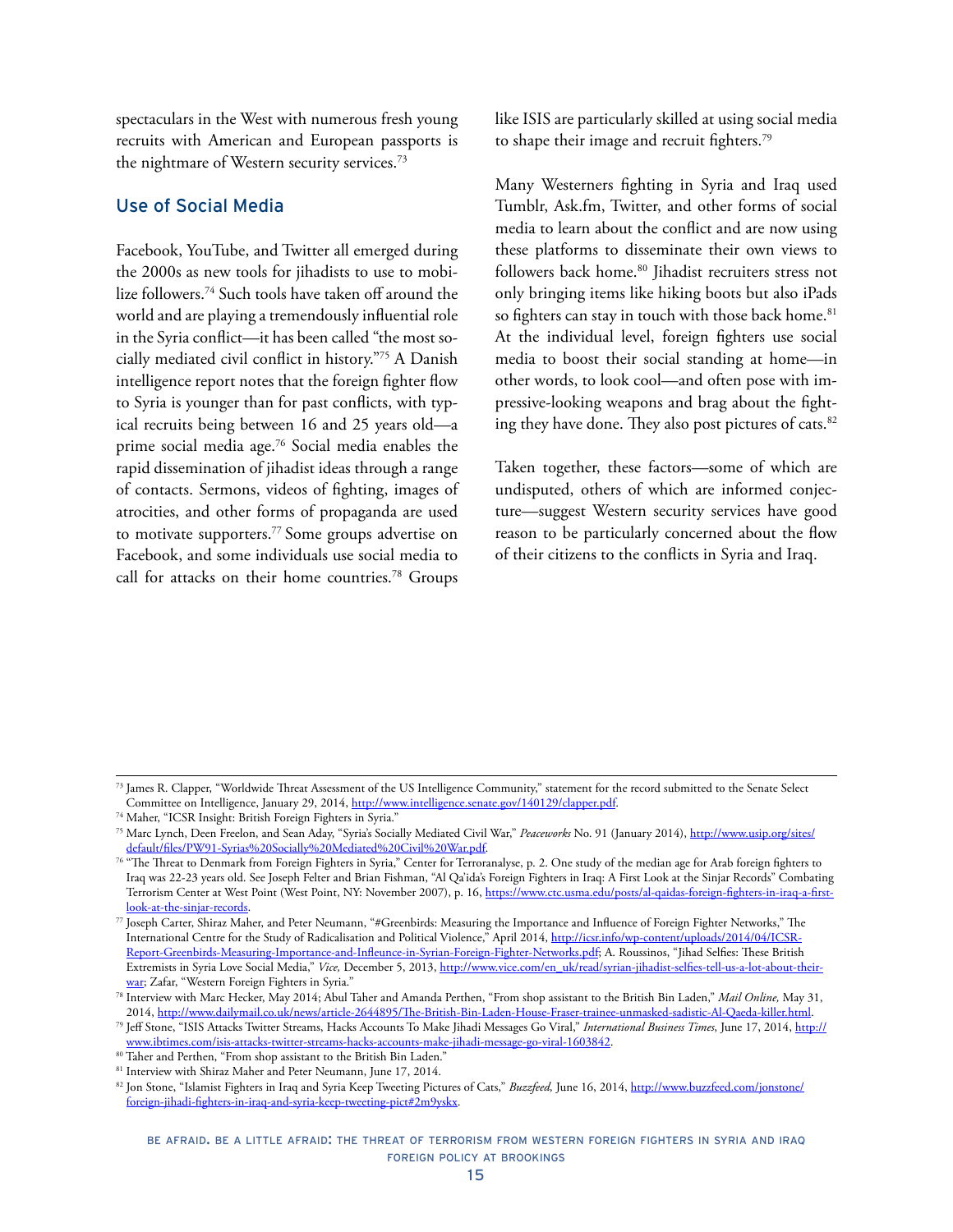## <span id="page-18-0"></span>**MITIGATING FACTORS**

The concern about foreign fighters becoming ter-<br>
rorists—and the particular fears about Syria and<br>
Iraq—are both justified and overstated. As the rorists—and the particular fears about Syria and Iraq—are both justified and overstated. As the historical record makes clear, most foreign fighters do not end up as terrorists. Some of the above factors have silver linings or are otherwise more complex than they first appear, and there are numerous mitigating factors that make the conversion rate of foreign fighters into terrorists far lower than might be expected. Government policies can play an important role in further decreasing the dangers foreign fighters pose.

It is useful to consider the precedent of the Iraq War of the 2000s. Two sober and informed analysts, Peter Bergen and Alec Reynolds, warned in 2005 that the Iraq War foreign fighter flow could be "even more dangerous than the fallout from Afghanistan" with regard to terrorism.83 That same year, then-CIA director Porter Goss told the Senate Select Committee on Intelligence that "Islamic extremists are exploiting the Iraqi conflict to recruit new anti-US jihadists."84 Many dozens of young Western Muslims one source gives 70 from the United Kingdom and 20 from France through 2006—went to fight in Iraq and, as feared, returned from the fighting with greater prestige.<sup>85</sup> In that conflict, volunteers were specifically motivated by anti-American sentiment and anger at specific European countries like the United Kingdom that supported the Iraq War.

However, a survey of major terrorist attacks in Europe from 2003 through 2014 reveals that Iraq did not play nearly as devastating a role as feared. In fact, the number of individuals who went to fight in Iraq and came back to commit terrorist acts may actually be *zero*, and in any event is a far lower number than was originally anticipated.<sup>86</sup> Analyst Jean-Pierre Filiu finds that the Iraq experience contributed to network formation, but that these networks were disrupted.87 As Teun van Dongen contends, "Plausible as this may have sounded, no successful terrorist attack has been carried out by a jihadist who gained experience by fighting in Iraq."88

So what explains why foreign fighters never successfully engaged in anti-Western terrorism in Europe or the United States? A number of factors played contributing roles: the lack of desire to carry out attacks back home; the death of many fighters; the fact that some fighters never came home and simply continued fighting in the next field of jihad; the type of training received; and, especially, the role of security services.

#### Degree of Anti-Western Sentiment

Some individuals began as anti-Western jihadists, while others never acquired a fierce hatred of the West. French officials regularly cite the case of Mohammad Merah—who killed three soldiers in France and attacked a Jewish school, where he killed another four people, including three children—to illustrate the danger of returned foreign fighters in

<sup>83</sup> Peter Bergen and Alec Reynolds, "Blowback Revisited," *Foreign Affairs* (November/December 2005), [http://www.foreignaffairs.com/articles/61190/](http://www.foreignaffairs.com/articles/61190/peter-bergen-and-alec-reynolds/blowback-revisited) [peter-bergen-and-alec-reynolds/blowback-revisited](http://www.foreignaffairs.com/articles/61190/peter-bergen-and-alec-reynolds/blowback-revisited).

<sup>84</sup> Porter Goss, "DCI Testimony: Global Intelligence Challenges 2005," prepared remarks delivered before the Senate Select Committee on

Intelligence, February 16, 2005, [https://www.cia.gov/news-information/speeches-testimony/2005/Goss\\_testimony\\_02162005.html.](https://www.cia.gov/news-information/speeches-testimony/2005/Goss_testimony_02162005.html)<br><sup>85</sup> See Jean-Pierre Filiu, "Ansar al-Fatah and 'Iraqi' Networks in France," in Bruce Hoffman and

Terrorism Threat (New York: Columbia University Press, 2014, forthcoming), pp. 353-372.<br><sup>86</sup> Several cases involve indirect links to Iraq. For example, the bungled June 2007 attacks on the Glasgow airport and nightclubs in who had Al Qaeda in Iraq members' numbers in their cell phones. One U.S. official stated: "The event is best viewed as A.Q.I.-related, rather than A.Q.I.-directed." See Raymond Bonner, Jane Perlez, and Eric Schmitt, "British Inquiry of Failed Plots Points to Iraq's Qaeda Group," *The New York Times,* December 14, 2007, [http://www.nytimes.com/2007/12/14/world/europe/14london.html.](http://www.nytimes.com/2007/12/14/world/europe/14london.html) A terrorist attack in Stockholm in 2010 that killed three people was carried out by a Swede of Iraqi origin who was angry about the Iraq war and may have traveled to Iraq during the war. See Jonathan Paige, "Stockholm suicide bomber: Taimour Abdulwahab al-Abdaly profile," *The Guardian*, December 12, 2010, [http://www.theguardian.](http://www.theguardian.com/world/2010/dec/12/stockholm-suicide-bomber-profile)

 $87$  Filiu, "Ansar al-Fatah and 'Iraqi' Networks in France," p. 357.

<sup>88</sup> Teun van Dongen, "Foreign fighters in Syria: a terrorist threat to Europe?" Aspen Institute Italia, April 11, 2013, paragraph 7, [https://www.](https://www.aspeninstitute.it/aspenia-online/article/foreign-fighters-syria-terrorist-threat-europe) [aspeninstitute.it/aspenia-online/article/foreign-fighters-syria-terrorist-threat-europe.](https://www.aspeninstitute.it/aspenia-online/article/foreign-fighters-syria-terrorist-threat-europe) See also Martin Harrow, "The effect of the Iraq war on Islamist terrorism in the West," *Cooperation and Conflict* Vol. 45, No. 3 (2010), pp. 274-293, p. 285, [http://cac.sagepub.com/content/45/3/274.abstract.](http://cac.sagepub.com/content/45/3/274.abstract)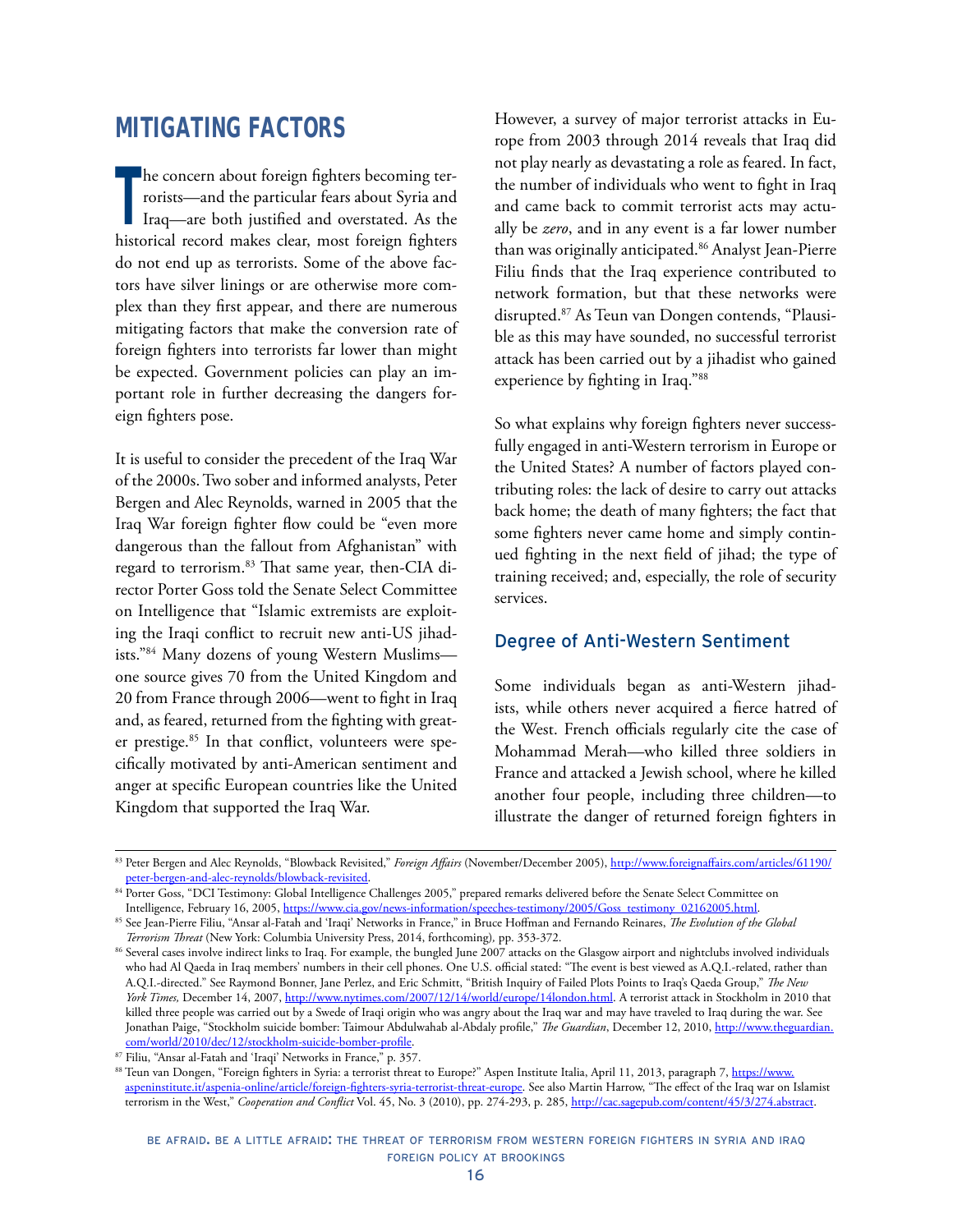Europe. Merah, however, was already committed to anti-Western terrorism before he traveled abroad to seek additional training. His attacks in France were chosen by him, not by the Al Qaeda core or any other foreign organization. In his case, going abroad meant little for acquiring the motivation or the skill to carry out a terrorist attack at home.

Indeed, it is plausible that foreign jihads can actually serve as a diversion for those already radicalized. Hegghammer finds that radicalized Western fighters are more likely to go abroad than to choose violence at home.89 And in any event, Merah is an exception to the Afghanistan-based model: most foreign fighters are not committed to anti-Western violence before they leave home or when they return. And, as one study of foreign fighters in history found, "The vast majority of them went on to lead essentially ordinary lives," even if they remained politically active.90

Many of those who traveled to fight in past conflicts did not end up acquiring a strong anti-Western sentiment while overseas. In the most comprehensive study done so far of jihadist foreign fighters, Thomas Hegghammer finds that only one in nine who travel abroad come back determined to do terrorism at home—a high percentage, but still only a small minority.91 There are several possible reasons for this.

Although Al Qaeda and similar movements share general anti-Western goals, they vary tremendously in the degree to which they prioritize this: most, like Al Qaeda in the Islamic Maghreb (AQIM) and Al Shabaab, have not focused on attacks in the West. Officials we interviewed as well as a British parliamentary report noted that those who trained in Afghanistan and Pakistan became far more dangerous to the West than those who went to Iraq (despite

the presence of an Al Qaeda affiliate there), "where there was not the same degree of hostility against the West."92

The groups fighting in Syria and Iraq today are not focused primarily on the United States or Europe: in this sense, they are more like the groups that operated in Iraq after the 2003 U.S. invasion than the Al Qaeda core in Afghanistan and Pakistan. As Hegghammer contends, the groups in Syria and Iraq today "are not systematically trying to mount operations in the west"<sup>93</sup> and are far more focused on killing Shi'a than on killing Westerners (especially Westerners far outside the conflict zone). Indeed, the most dynamic group that has attracted the most Westerners—ISIS—is at war with Al Qaeda in part because of its sectarian focus.

Of course, to the degree that the West becomes more engaged in these conflicts, the focus of these groups may change. Officials in France worried that their country's intervention in Mali would spark terrorism from French residents. As French anti-terrorism judge Marc Trévidic told reporters, "With this military intervention, we're on the front lines. Suddenly, France is a priority target."94 Similarly, the recent U.S. intervention against ISIS in Iraq may change that group's approach to the United States. The execution of the freelance American journalist James Foley in August 2014 by ISIS was explicitly intended as a warning to the United States not to continue its intervention against them in Iraq.

But for now, even groups like JN that are linked to the globally-oriented Al Qaeda core are still focused on the local struggle. As Marc Hecker contends, the jihadist groups in the Levant believe fighters are more useful in Syria and Iraq than in France.<sup>95</sup> These jihadist groups are fighting a civil war, and the

<sup>89</sup> Hegghammer, "Should I Stay or Should I Go?" p. 6.

<sup>90</sup> Malet, "Foreign Fighters Playbook."

<sup>91</sup> Hegghammer, "Should I Stay or Should I Go?" p. 10.

<sup>92</sup> House of Commons Home Affairs Committee, "Counter-terrorism," p. 19; interviews with British counterterrorism officials, June 2014.

<sup>93</sup> Statement of Thomas Hegghammer in House of Commons Home Affairs Committee, "Counter-terrorism," p. 85.

<sup>94</sup> Elaine Ganley, "France Girds for New Threats Amid Mali Operation," *Associated Press,* January 15, 2013, [http://bigstory.ap.org/article/france-](http://bigstory.ap.org/article/france)girdsnew-threats-after-mali-operation

<sup>&</sup>lt;sup>95</sup> Interview with Marc Hecker, May 2014.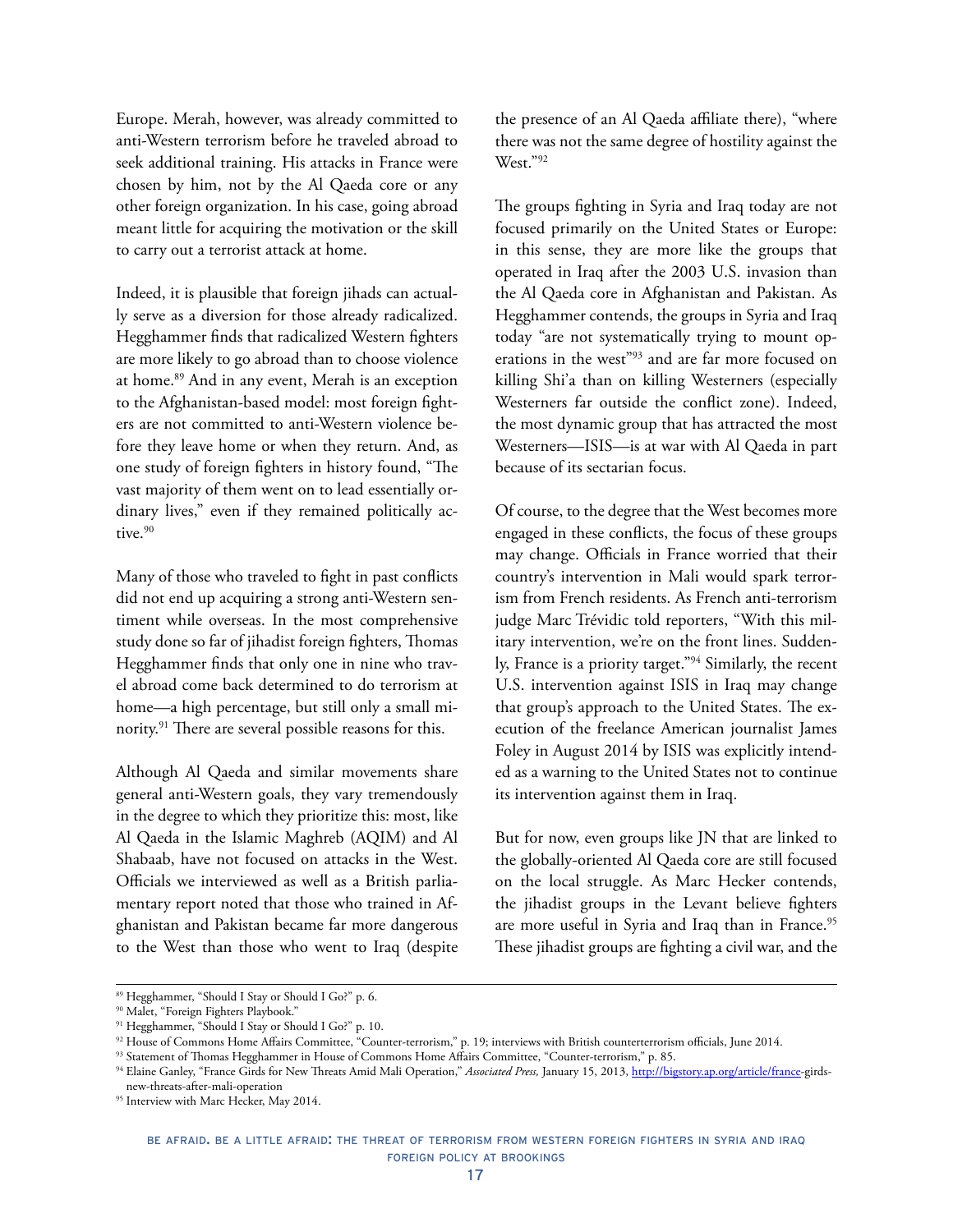demands of combat are overwhelming. They want foreign fighters to help the fight; attacking the West is usually a lesser priority.

The case of Moner Mohammad Abusalha illustrates their priorities. Abusalha raised alarms in the United States by becoming the first American to conduct a suicide attack in Syria, heightening fears that others like him might carry out similar attacks at home. Leaving his home in Florida, Abusalha joined JN, whose formal affiliation with Al Qaeda makes it nominally more focused on the United States and the West. Yet even he—a seemingly perfect candidate to strike the United States—was used for JN's local campaign.

Another reason that these individuals often don't end up posing a threat to the West is that many have little or no desire to ever attack their home countries, no matter how much anti-Western sentiment they are exposed to in the conflict zone. They were motivated to join the fight by something that happened abroad and they do not associate that fight with struggles in their homeland. The teachings of many mainstream but militant preachers reinforce this, arguing that fighting foreign "invaders" in places like Iraq is justified but carrying out terrorist attacks at home is not.<sup>96</sup> Similarly, the social status that comes with fighting abroad is far greater than that of committing terrorist attacks at home—it's one thing to be seen as a heroic soldier fighting an invading army and quite another to be seen as a terrorist who bombs his own country.

Finally, foreign fighters may not want to carry out attacks back in their home countries for the simple fact that such attacks could endanger their own friends and family. Abdisalan Hussein Ali, a Somali-American from Minnesota who blew himself up in an attack on African Union troops in Mogadishu in October 2011, told a friend in Minneapolis a couple years before he left for Somalia that he would never attack the United States. "Why would I do that?" the friend recalled Ali saying. "My mom could be walking down the street."97

## The Consequences of Infighting

In some cases, the jihad itself may have turned off some foreign fighters. Civil wars are brutal and often involve attacks on civilians and—particularly in the Syrian and Iraqi cases—fellow Muslims. Even when fighters are not turned off by the brutality, the tough living and fighting conditions often sour the adventure and make them want to leave. According to one intelligence official, "some come back and are terrified." Many of these guys "went for the t-shirt and the pictures" but saw awful things.<sup>98</sup> That official believed perhaps 30 to 40 percent of those who went to fight return disillusioned or have no intention of attacking at home.

Infighting among jihadist groups is making this disillusionment even more real in Syria and Iraq and is already discouraging would-be foreign fighters from traveling to the conflict zone. JN and ISIS have been engaged in a bitter struggle for supremacy, which erupted after the Al Qaeda core rejected ISIS and its claims to represent true jihad in Syria. As of late June 2014, this fighting had reportedly claimed as many as 7,000 lives—and since then probably far more; 86 were killed in one clash alone on August 8, 2014.99 Such infighting particularly affects the foreign fighters, who cannot fall back on local networks to protect them.

In the first half of 2014, there were five known deaths of British nationals in Syria: four were from

<sup>96</sup> Hegghammer, "Should I Stay or Should I Go?" pp. 7-8.

<sup>97</sup> Quoted in Josh Kron, "American Identified as Bomber in Attack on African Union in Somalia," *The New York Times*, October 30, 2011, [http://](http://www.nytimes.com/2011/10/31/world/africa/shabab-identify-american-as-bomber-in-somalia-attack.html?_r=0) [www.nytimes.com/2011/10/31/world/africa/shabab-identify-american-as-bomber-in-somalia-attack.html?\\_r=0.](http://www.nytimes.com/2011/10/31/world/africa/shabab-identify-american-as-bomber-in-somalia-attack.html?_r=0) 98 Interview with Danish official, May 2014.

<sup>99</sup> The Associated Press, "Syria Activists: 7,000 Killed in Rebel Infighting," *Newsmax World*, June 29, 2014, [http://www.newsmaxworld.com/](http://www.newsmaxworld.com/MiddleEast/Syria-jihadists-Assad/2014/06/29/id/579855/) [MiddleEast/Syria-jihadists-Assad/2014/06/29/id/579855/;](http://www.newsmaxworld.com/MiddleEast/Syria-jihadists-Assad/2014/06/29/id/579855/) Agence France Presse, "'86 dead' as Syria's Qaeda, allies repel jihadists," *The Daily Star*, April 11, 2014, [http://www.dailystar.com.lb/News/Middle-East/2014/Apr-11/252993-syria-death-toll-from-rebel-infighting-jumps-to-68.ashx.](http://www.dailystar.com.lb/News/Middle-East/2014/Apr-11/252993-syria-death-toll-from-rebel-infighting-jumps-to-68.ashx)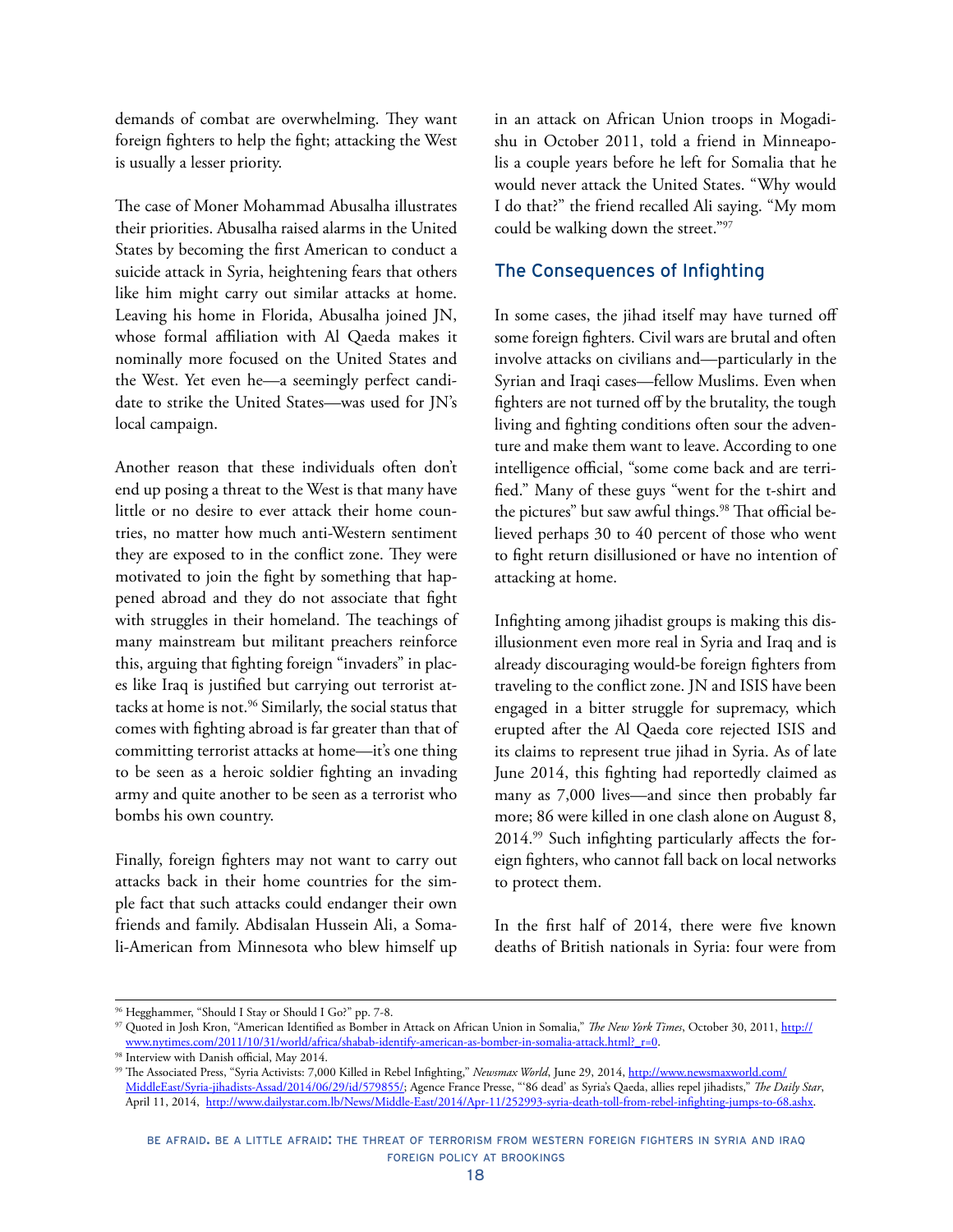infighting.100 One study of returnees to the Netherlands and Belgium from March 2013 found that infighting among Muslim groups disillusioned many of the returnees—and this study was carried out before serious fighting between ISIS and JN began.101 Volunteers hoping to kill regime forces and apostates now find themselves in a bitter internecine conflict killing fellow jihadists and civilians. Danish officials found that the stories of infighting are one of the few arguments that dissuade potential foreign fighters from leaving in the first place: "we tell them you might end up shooting at one of your comrades down the block."102 Social media conversations also suggest that the infighting is leading potential foreign fighters to refrain from traveling to Syria and Iraq.

Most of the Westerners who travel to Syria and Iraq are unskilled; as a result, many of them are unwelcome or abused by local groups—they do not speak the language, do not understand local culture, and are poor fighters. In addition, they are easier to mistreat because, unlike local fighters, they do not have families who would protest or take revenge. A European intelligence officer indicated that some foreign fighters are executed as presumed spies.<sup>103</sup> Despite rather glamorous photos posted online, many are actually tasked with performing dull logistical duties (including unpleasant ones such as burying bodies) or are quickly given the honor of becoming suicide bombers.<sup>104</sup>

Others may have turned away from the struggle because of de-radicalization programs or other efforts to re-integrate them into the community. Returnees from the Afghan jihad, for example, faced highly varied conditions upon return: some, like those from the United Arab Emirates, were welcomed back and given generous social welfare packages to encourage their integration; others, such as those in Egypt and North Africa, faced far more suspicion.<sup>105</sup> Individuals who face a lack of alternatives in their home societies are particularly vulnerable.<sup>106</sup> In Denmark, for example, the authorities have specific re-training programs that aim to capitalize on the fatigue and disillusionment that some returnees feel and to offer them the possibility of re-integration into their home societies.

Indeed, it is possible—though by no means certain that the Syria conflict will produce *less* anti-Western sentiment than previous conflicts. British officials worry that Western countries are damned either way: criticized if they intervene and thus appear as imperialists, but also blasted if they stand aside and Muslims die.107 Because the conflict is far more sectarian and apocalyptic than previous conflicts, the concerns of the fighters are on intra-Muslim problems, not on the policies of Western governments. In contrast, Iraq's insurgency in the mid-2000s was directly battling U.S. and European forces, giving volunteers an immediate grievance against their home governments. The anti-Soviet struggle in Afghanistan did produce Al Qaeda, but it took years from the organization's founding in 1988 for it to truly focus on the United States, and this shift occurred when the organization was based in Sudan.<sup>108</sup> Of course, to the extent that the United States and other Western countries intervene in Iraq, as began in August 2014, this dynamic may change and anti-Western sentiment may increase.

<sup>100</sup> Interview with Shiraz Maher and Peter Neumann, June 17, 2014.

<sup>&</sup>lt;sup>101</sup> Ronald Sandee, "Inside the Jihad: Dutch Fighters in Syria," KRONOS, October 24, 2013, [http://www.kronosadvisory.com/Kronos\\_DUTCH.](http://www.kronosadvisory.com/Kronos_DUTCH.FIGHTERS.IN.SYRIA.pdf) [FIGHTERS.IN.SYRIA.pdf.](http://www.kronosadvisory.com/Kronos_DUTCH.FIGHTERS.IN.SYRIA.pdf)

<sup>102</sup> Interview with European intelligence officer, May 2014.

<sup>103</sup> Interview with European intelligence officer, May 2014.

<sup>104 &</sup>quot;Foreign Fighters in Syria," The Meir Amit Intelligence and Terrorism Information Center, p. 38, paragraph 54.

<sup>105</sup> Alex Strick van Linschoten and Felix Kuehn, *An Enemy We Created: The Myth of the Taliban-Al Qaeda Merger in Afghanistan* (New York: Oxford University Press, 2012), p. 110.

<sup>&</sup>lt;sup>106</sup> For an overview of this model, see Watts, "Second Foreign Fighters Glut."

<sup>&</sup>lt;sup>107</sup> Interviews with British government officials, June 2014.

<sup>108</sup> Kim Cragin, "Early History of Al-Qa'ida," *The Historical Journal* Vol. 51, No. 4 (2008), pp. 1047–1067.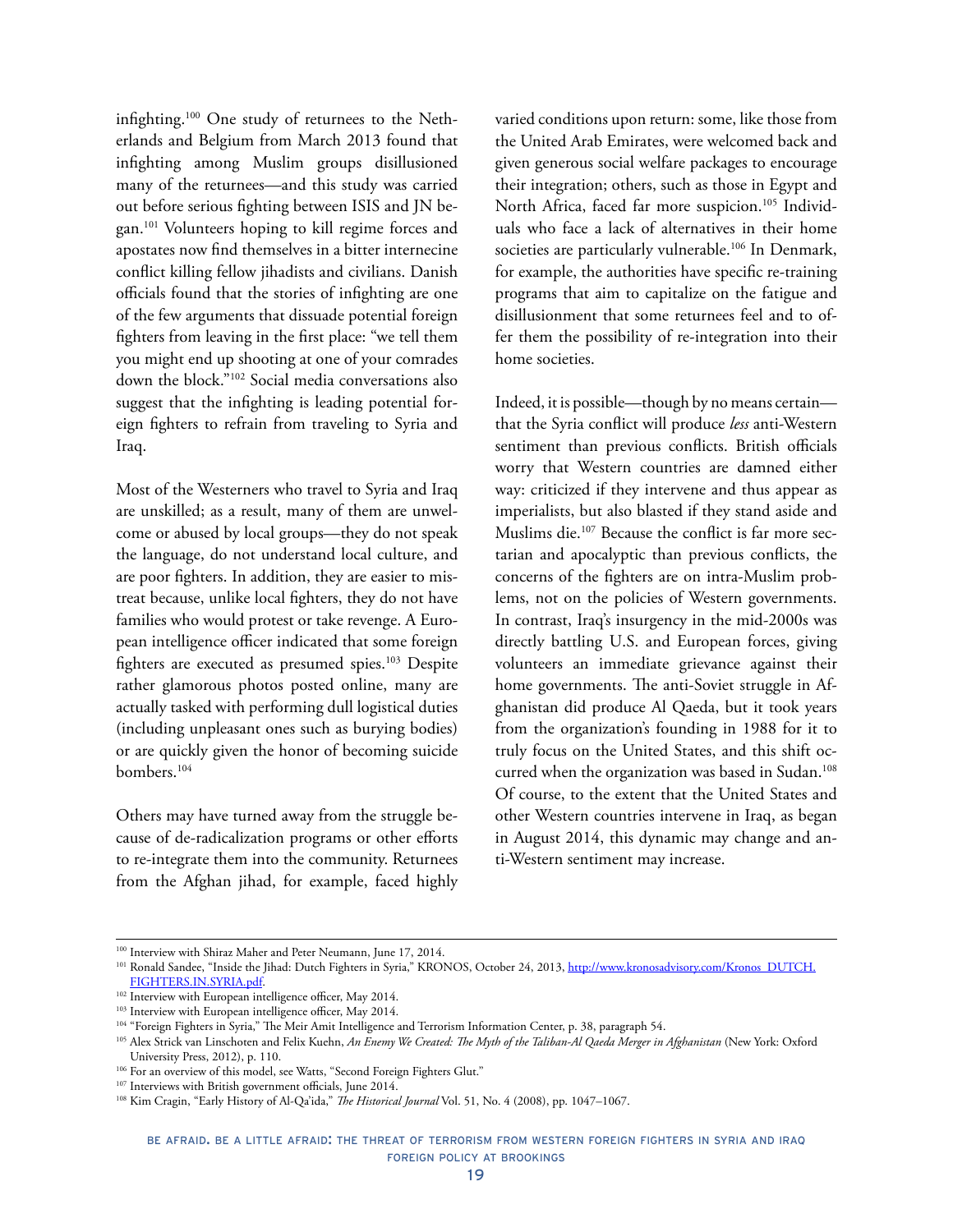Many of those who return are not fixed in their views. British officials, when categorizing foreign fighters, believe that "confused" may constitute the largest group: they may be traumatized or otherwise unsure of what to do next.<sup>109</sup> They might later become violent, but they could also lead peaceful lives.

## The Wrong Training and Focus

The focus on the immediate civil war shapes the skills fighters learn. Small arms proficiency and guerrilla tactics, for example, are at the core of many Syrian groups' tactics; conducting surveillance, building an underground network, operating clandestinely, and other skills useful for conducting terrorist attacks especially terrorist attacks in hyper-vigilant Western countries—are not always part of the curriculum. In Afghanistan, the foreign fighters did not become a threat to the West during the struggle against the Soviet Union or during the Afghan civil war that followed. Rather, they became a threat after the Taliban took control of most of Afghanistan in the mid-1990s and Al Qaeda was able to profit from the relative calm to set up camps that trained foreign fighters in the techniques of terrorism.

In Syria and Iraq, the civil war rages on, and those foreign fighters who are trained at all are trained to fight in that war. Danish intelligence notes that Danes who travel to Syria learn how to handle weapons but is more speculative on whether they are actually trained in terrorist-related skills, noting simply that individuals have an "opportunity" to do so.<sup>110</sup> Interviews with European intelligence officials also suggest that training is limited—the emphasis is on small arms training, though there is probably some explosives and sniper training.<sup>111</sup> However,

these officials were careful to stress that they often do not know the type of training a particular individual received. An Israeli think tank affiliated with Israeli intelligence declares the training "rudimentary" and believes that only those who already have combat experience are given more training.<sup>112</sup>

But proficiency with small arms and guerilla tactics are still valuable skills, and the networks and steadiness gained from combat are useful to domestic groups. Still, these are not master terrorism classes. Mehdi Nemmouche, the French national who fought in Syria and is suspected of murder at the Jewish Museum in Belgium, proficiently used his weapons to do the killing—a skill he might have picked up in Syria—but the fact that he did not quickly dispose of his weapons and attracted the attention of security services looking for drug runners illustrates both the dangers and limits of the skill set.<sup>113</sup>

### Living Dangerously

Many foreign fighters die in combat: the fighting is bloody, and the volunteers rarely have effective training.114 Martin Harrow put the percent of foreign fighters killed in combat in Iraq in the 2000s at perhaps 5 percent, $115$  and the death toll is likely to be far higher in the current conflict in Syria and Iraq than in most other conflicts due to the ferocity of the fighting (and infighting) there. Even preliminary numbers are vague, but estimates by European intelligence services given in interviews suggest that perhaps 20 percent of those who have traveled from Europe to join the fight have died in combat and that these numbers may be increasing due to infighting.116 In contrast, most of those who traveled to Afghanistan and Pakistan went to train, not to fight,

<sup>109</sup> Interviews with British government officials, June 2014; interview with Danish government official, May 2014.

 $110$  "The Threat to Denmark from Foreign Fighters in Syria," Center for Terroranalyse, p. 4.<br> $111$  Interview with Marc Hecker, May 2014.

<sup>&</sup>lt;sup>112</sup> "Foreign Fighters in Syria," The Meir Amit Intelligence and Terrorism Information Center, p. 35, paragraph 47.

<sup>113</sup> Anshel Pfeffer, "Analysis / They looked for drugs and found the Brussels suspect instead," *Haaretz,* June 1, 2014, [http://www.haaretz.com/jewish-](http://www.haaretz.com/jewish-world/jewish-world-news/.premium-1.596574)

<sup>&</sup>lt;sup>114</sup> Filiu, "Ansar al-Fatah and "Iraqi" Networks in France," p. 362.<br><sup>115</sup> Harrow, "The effect of the Iraq war," p. 286.

<sup>&</sup>lt;sup>116</sup> Interview with European Intelligence officer, May 2014.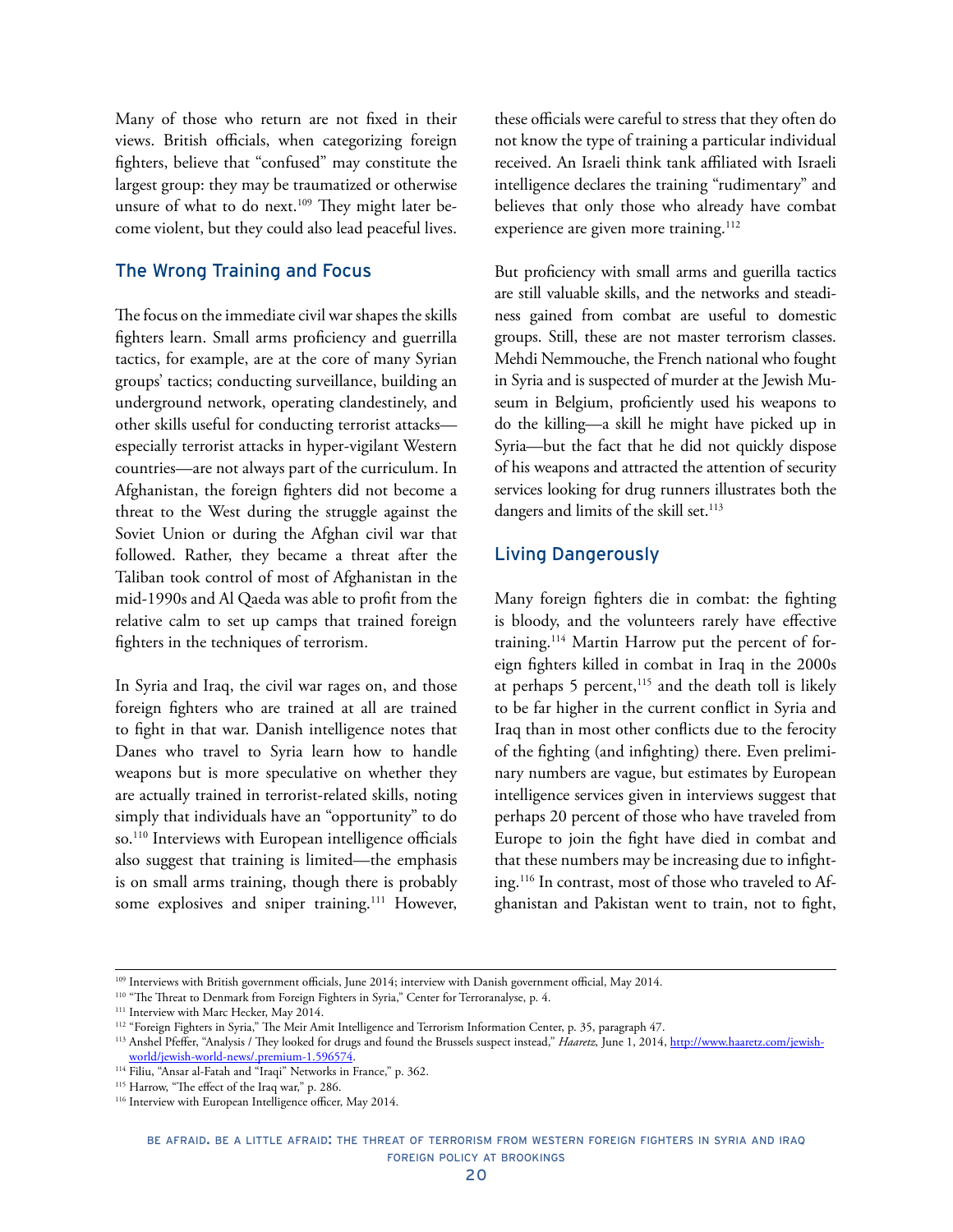according to a European intelligence official. As one European government official commented, "they are not a concern if they die; only if they come back."117

## Staying on to Fight

Some of those who survive still do not return home, either because they are now committed to finishing the fight (or taking it to a new foreign land) or because they can no longer return to their home country without fear of arrest—or both.

When conflicts end, some fighters may remain fully committed to global jihad and seek to aid Muslims embattled elsewhere. When the anti-Soviet struggle in Afghanistan ended, fighters dispersed to Bosnia, Chechnya, and other conflict zones as well as to Pakistan and Sudan. Most did not seek to carry out attacks in the West. In Syria and Iraq, many foreign fighters have made a point of declaring that they have no intention of returning home, even burning their passports in videos posted to the Internet.<sup>118</sup> One European intelligence official estimated that perhaps 10 to 20 percent of foreign fighters do not plan to go back to their home countries—ever. Many of these are probably among the most zealous.

#### The Role of Security Services

Western security services paid little attention to foreign fighters who had returned to their midst from Afghanistan and the Balkans in the 1990s. Not surprisingly, these veterans of foreign jihad were able to organize cells, plot attacks, engage in fundraising and recruitment, and otherwise pose a danger to Western countries. However, after 9/11 and during the Iraq War in the 2000s, security services were on full alert—as they are now with regard to the fight in Syria and Iraq.

As a result, individuals who went to Pakistan to train after 2001 were far more likely to be caught than they were before 9/11. So it is important to recognize that the one in nine foreign fighters who came back and conducted attacks in the West that Hegghammer identified includes fighters from a time when security services were not on full alert. Indeed, as Hegghammer modestly notes, "The thing about the average that I have put forward is that it is just that: is an average. The challenge is that the return rate—the blow-back rate if you will—varies enormously between conflicts." He goes on to add, "Afghanistan, or the AfPak region, has a relatively high return rate. In fact, as many as three-quarters of the foreign fighters involved in plots in Europe have their background from AfPak, so the point is we cannot extrapolate this ratio to Syria."119

Western security services vary tremendously in their competence, size, and approach to counterterrorism. In addition, their laws vary on important questions, such as how easy it is to prosecute individuals suspected of affiliating with a Syrian jihadist group and how extensive monitoring of suspects can be upon return. A particularly important question is how much Western services can stop mobilization for jihad in Syria or Iraq: in Denmark, for example, one local imam praises "martyrs" who go to Syria as heroic and godly.<sup>120</sup> In most Western countries, it is not illegal to fight abroad, only to belong to or provide material support for a group designated as a terrorist group by the European Union or the United States: currently only ISIS and JN in Syria and Iraq. Standards vary as to what constitutes "joining."

Yet regardless of all these differences, the travel of Western foreign fighters to Syria and Iraq offers security services several advantages in detecting and disrupting potential plots. When these individuals travel, their absence is usually discovered by the local

<sup>&</sup>lt;sup>117</sup> Interview with European government official, May 2014.

<sup>&</sup>lt;sup>118</sup> See, for example, "European ISIS Foreign Fighters (Jihadist) Burn their passports after arriving in Syria," June 27, 2014, <u>[http://www.liveleak.com/](http://www.liveleak.com/view?i=509_1403900374)</u><br>view?i=509\_1403900374.

<sup>&</sup>lt;sup>119</sup> Statement of Thomas Hegghammer in House of Commons Home Affairs Committee, "Counter-terrorism," p. 84.

<sup>&</sup>lt;sup>120</sup> Paul Sauer, "Danske muslimer opildnes til hellig krig i Syrien," *Jyllands-Posten*, March 1, 2013, [http://www.jyllands-posten.dk/premium/indland/](http://www.jyllands-posten.dk/premium/indland/ECE5226905/danske-muslimer-opildnes-til-hellig-krig-i-syrien/) [ECE5226905/danske-muslimer-opildnes-til-hellig-krig-i-syrien/.](http://www.jyllands-posten.dk/premium/indland/ECE5226905/danske-muslimer-opildnes-til-hellig-krig-i-syrien/)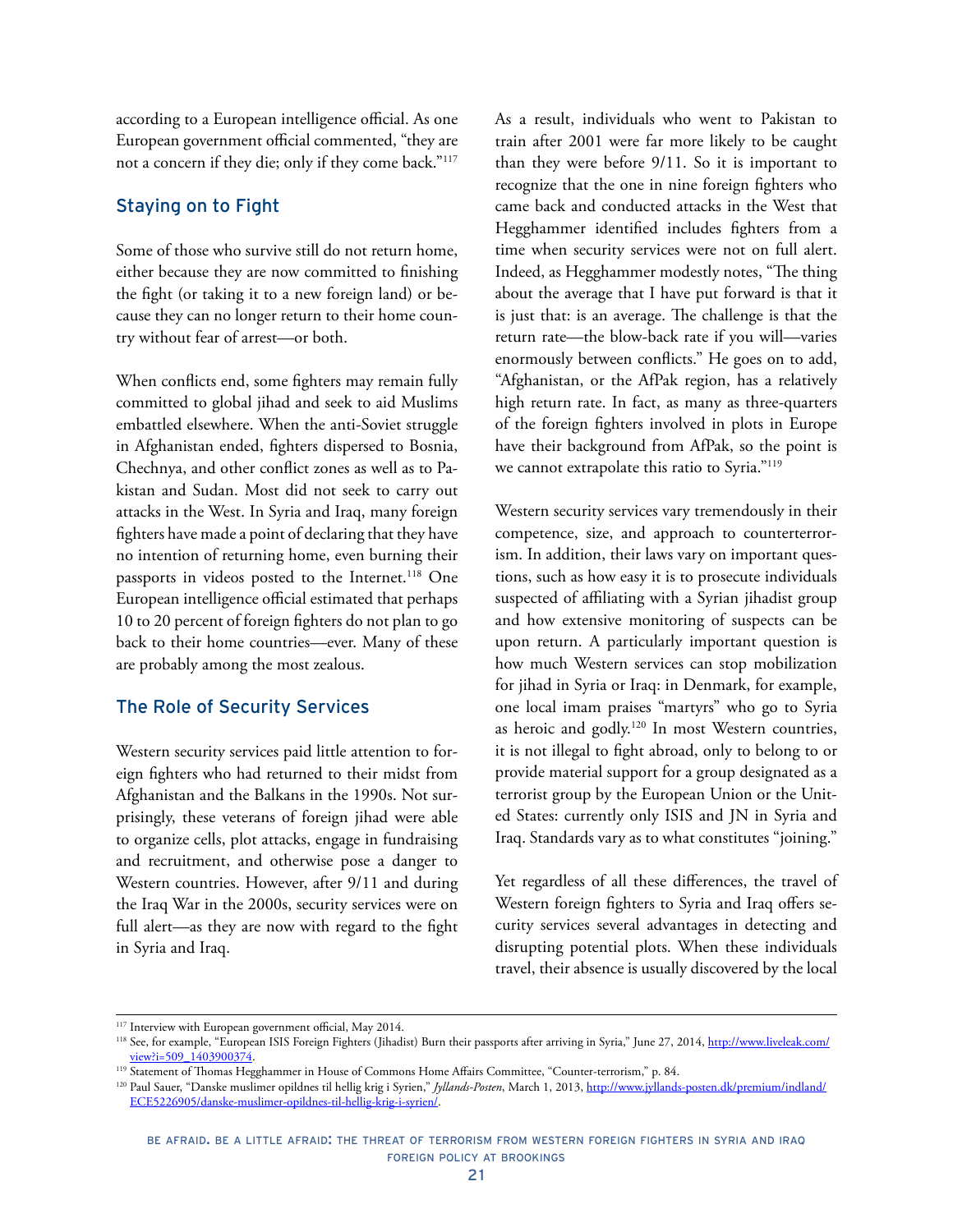security services. Our interviews indicate that many volunteers come from known criminal or radical circles that police or security services were already monitoring. Danish intelligence found that the "vast majority" of those who went to fight in Syria were affiliated with Islamist or criminal circles—"a totally fucked up mix," in the words of one interviewee.<sup>121</sup> Other information may come from a sudden absence from receiving various social welfare benefits, appalled and fearful family members, or informants within the community. Often the information comes from the volunteers themselves: they broadcast their presence on social media and otherwise make their decision to travel known.

Community members are often particularly useful for identifying individuals who have already radicalized but who are not on the radar screen already. In addition, such efforts are usually cumulative: individuals who go to Syria or Iraq may be linked to other current or potential volunteers as well as existing radical networks of which security services may not previously have been aware. Because so many returnees are known, it is hard for them to form the types of large, local networks that would be necessary to carry out a large-scale attack without attracting the attention of the security services. European security services attest that although the number of their citizens going to Syria is large and threatening, they have a fairly good handle on who these individuals are. As one French official told us, "Every time a network gets big, they make mistakes and get discovered."122

Because it is easy to join these networks, it is relatively easy to infiltrate agents into them, particularly for Arab governments allied with the West. Additionally, some of the individuals who join can be turned, used as informers or as spokesmen to discredit the group. Playing up grievances individuals have from their jihadist experiences, threatening the guilty with jail time, and other methods can work to transform fighters into intelligence assets.

## The Other Side of Social Media

Social media is an important means of fundraising, recruitment, and travel facilitation for jihadist groups, but it also involves huge risks for them. By publicizing activities on social media—so useful for bragging rights back home—individuals identify themselves to security services and at times provide incriminating information and valuable intelligence such as their group affiliation, presence when atrocities are being committed, intentions, and comrades. In addition, social media and the associated analysis of "friends" and "followers" can enable intelligence services to rapidly understand broader networks of influence and conspiracy, as well as identify when foreign fighters might return home.<sup>123</sup> As one observer put it, some potential terrorists were "totally invisible" until they went off to fight and exposed themselves via the Internet.<sup>124</sup> A European government official noted that despite the recent revelations by Edward Snowden about the National Security Agency (NSA) and years of spying on terrorists, many remain "totally oblivious" to the abilities of Western signals intelligence agencies.<sup>125</sup> As John Mueller put it, "[w]e've had 13 years in which officials talk about how they listen to 'chatter' by jihadists, and yet the jihadists continue to chatter."126

<sup>&</sup>lt;sup>121</sup> "The Threat to Denmark from Foreign Fighters in Syria," Center for Terroranalyse, p. 2.

<sup>122</sup> Interview with French government official, May 2014.

<sup>&</sup>lt;sup>123</sup> Although individual jihadists may have many "followers" on social media, security officials are often able to develop a set of indicators that reveal when a particular follower is more likely to join a violent group.

<sup>&</sup>lt;sup>124</sup> Interview with Danish official, May 2014.

<sup>&</sup>lt;sup>125</sup> Interview with British government official, June 2014.

<sup>126</sup> E-mail communication with authors, September 2014.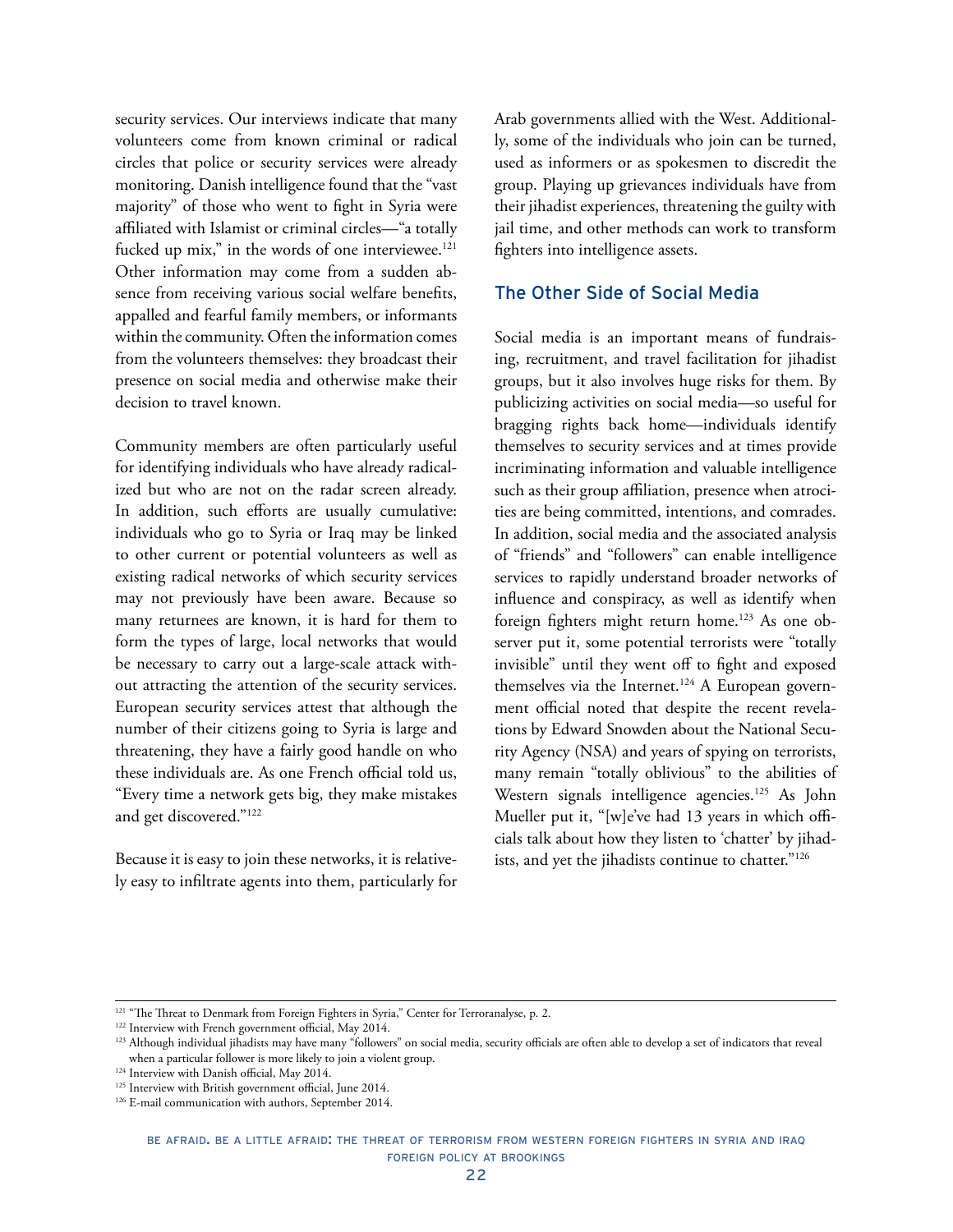## <span id="page-25-0"></span>**POLICY RECOMMENDATIONS**

**A** s the above analysis makes clear, the threat of Westerners traveling to Syria and Iraq is not negligible, but nor should it be overstated. Some individual fighters may try to use violence when they return, but the vast majority will die in the war zone, stay on to continue fighting, return home and refrain from violence, or be quickly caught and jailed.

Of course, terrorism is a small-numbers game, and it only takes a few sufficiently trained and motivated individuals to produce a horrific tragedy (19 in the final stage of 9/11). But following the model outlined in the first section, we can think about the conflict in Iraq and Syria as a "terrorist production system" with five stages. There is no single point of failure in

this production system, and inevitably some individuals will complete the journey and become successful terrorists. But by intervening at every stage in the process, there are ways to reduce the numbers and thus dramatically decrease the odds that foreign fighters will become a problem in the West.

The model presented in Figure 3 shows how the various mitigating factors and effective policies can (though not necessarily will) lessen the danger presented by foreign fighters.

First is the **decision** stage. It makes sense to reduce the numbers of those going to the conflict zone in the first place by interfering in the decision to go. After all, those who do not go cannot be radicalized by foreign fighting. The Danish government has an extensive program to talk to potential volunteers before they go to Syria, working with families and local



#### figure 3. complex model of foreign fighter radicalization

be afraid. be a little afraid: the threat of terrorism from western foreign fighters in syria and iraq foreign policy at brookings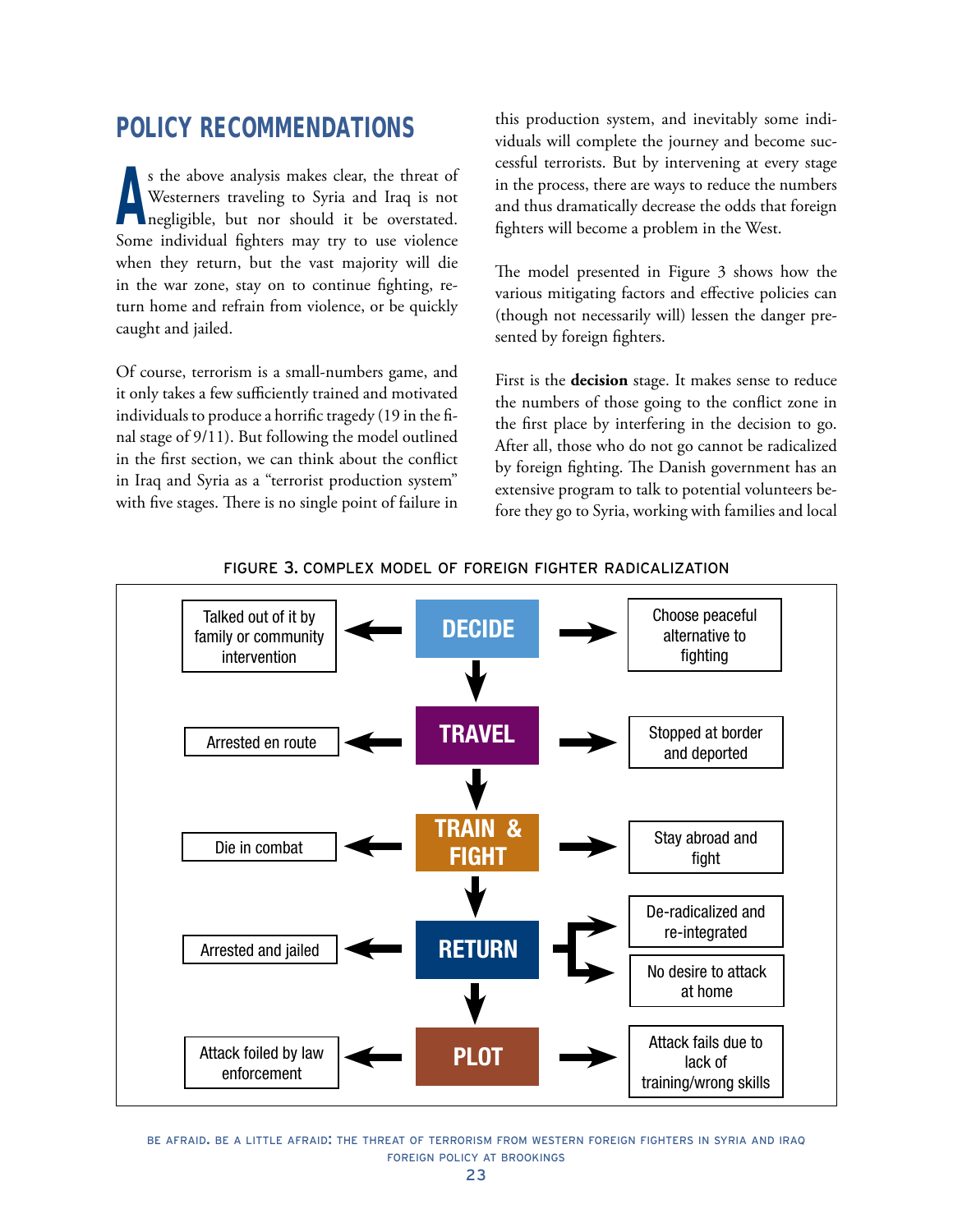authorities. They stress the dangers of fighting and the consequences, such as losing welfare benefits, as well as peaceful alternatives to help the Syrian people. So far, this program has paid only limited dividends. Both Denmark and France have recently set up hotlines for family and community members to alert authorities that someone might travel to Syria. In the United Kingdom, the British government has appealed to Muslim women to persuade their sons and brothers not to join the fray.127 Britain also has a "Prevent" program designed to decrease extremism. Aaron Y. Zelin and Jonathan Prohov write:

One way Britain has tried to combat the recruitment of its citizens is by removing recruitment material from the Internet. Between January and March 2014, Britain had 8,000 "takedowns" of online content—a sudden and dramatic increase, considering there were only 21,000 takedowns conducted over the previous four years combined. The Foreign and Commonwealth Office has also been putting money into a social media program aimed at deterring British citizens from traveling to Syria to fight. In addition, the British police recently announced that they will be partnering with charitable organizations in a campaign to prevent young people from going to Syria. As reported by *The New York Times*, "Officers plan to hand out leaflets at British ports warning of the risks of traveling to Syria, and officers plan to advise people who want to support humanitarian efforts in Syria to avoid traveling there and to donate to nonprofit organizations instead."128

Western countries should push a counter-narrative that stresses the brutality of the conflict and the internecine violence among jihadists. In the United States, the National Counterterrorism Center (NCTC)'s Countering Violent Extremism (CVE) group, in partnership with the World Organization for Resource Development and Education (WORDE), has created community awareness briefings designed "to educate communities about the threat of online, international, and homegrown radicalization."129 According to WORDE:

These briefings are a unique opportunity to foster trust between local communities and the U.S. Government, which over time can establish a two-way means of communication whereby the community can learn about the government's efforts to counter extremism, as well as services offered by law enforcement to protect their neighborhoods from these and other threats, and public officials can receive information from the community about emerging threats.

However, in general, governments are poor at developing counter-narratives and lack community credibility. As one French official admitted, "we are not good at this."130 It is usually better to elevate existing voices of community leaders who already embrace the counter-narrative than to try to handle this directly through government channels. Pragmatic arguments are better than theological ones, as governments make bad religious authorities. "Turned" jihadists and their stories would be particularly convincing. One possible model for Western countries to emulate comes from Saudi Arabia, where the

<sup>130</sup> Interview with French government official, May 2014.

<sup>127</sup> Murad Batal al-Shishani, "The challenge of keeping Denmark's Muslims out of Syria," *BBC News,* May 19, 2014, [http://www.bbc.com/news/](http://www.bbc.com/news/world-europe-27423789) [world-europe-27423789.](http://www.bbc.com/news/world-europe-27423789)

<sup>128</sup> Aaron Y. Zelin and Jonathan Prohov, "The Foreign Policy Essay: Proactive Measures—Countering the Returnee Threat," *Lawfare* (blog), May 18, 2014, <http://www.lawfareblog.com/2014/05/the-foreign-policy-essay-proactive-measures-countering-the-returnee-threat/>. A reviewer of this paper notes that Internet takedowns have little effect on recruitment as websites just reappear hosted in non-UK locations the very next day.

<sup>&</sup>lt;sup>129</sup> "The National Counterterrorism Center (NCTC)," The World Organization for Resource Development and Education (WORDE), 2014, http:// www.worde.org/programs/1013-2/the-national-counterterrorism-center-nctc/#sthash.GBdSFEkJ.dpuf; Zafar, "Western Foreign Fighters in Syria."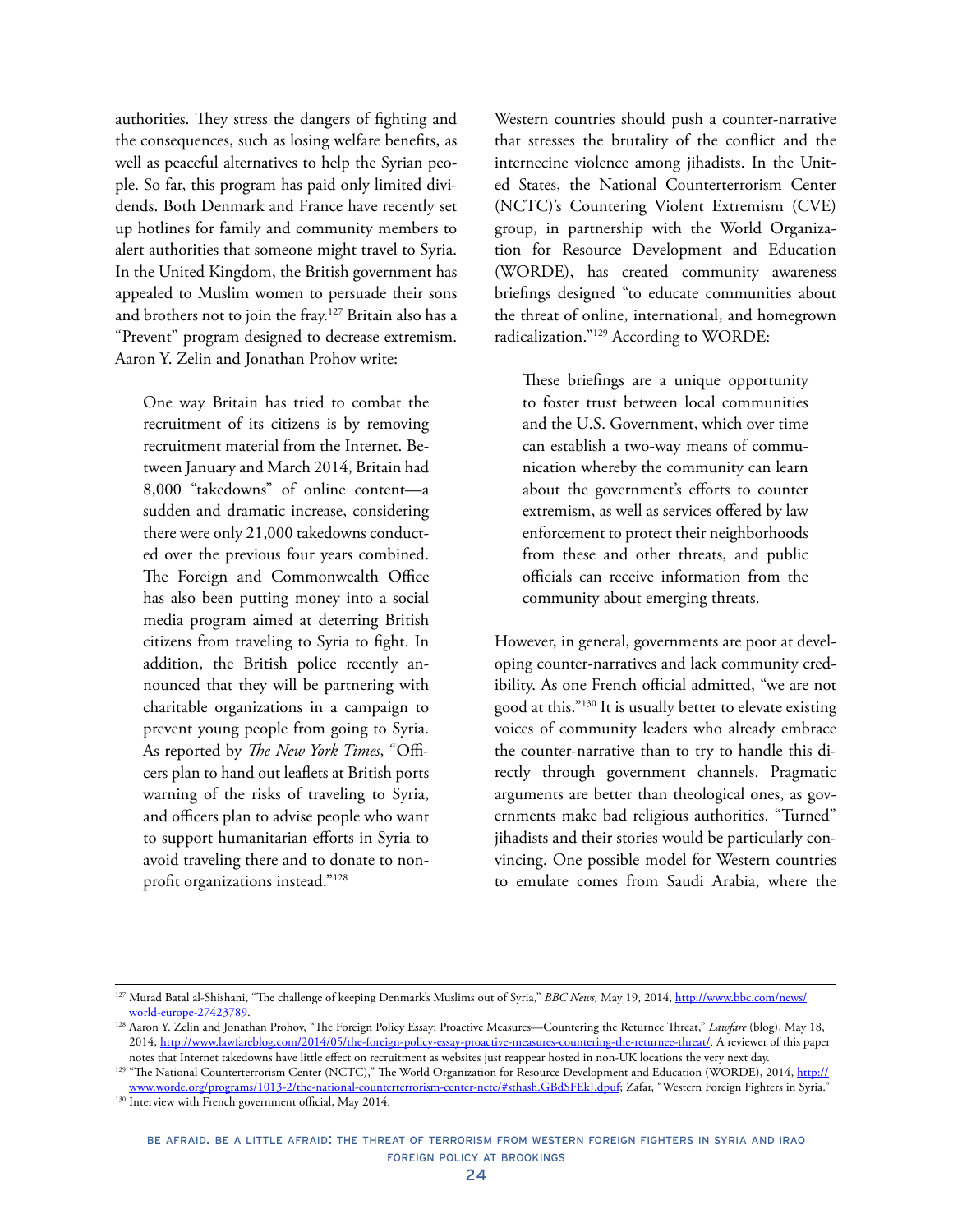Saudi government has sought to discourage its citizens from traveling to Syria to fight by running interviews with returned, and disillusioned, jihadis on Saudi state television.<sup>131</sup> These interviews also send a message to those who want to come in from the jihadist cold that society will welcome them back.

Also vital is developing peaceful alternatives for helping the people affected by the conflicts in the Middle East. Some fighters—certainly not all, but a significant portion—were originally motivated by a genuine desire to defend the Syrian people against the brutality of the Asad regime. And indeed the rhetoric of Western leaders, including President Obama, embraces this goal as well. Encouraging charitable activities, identifying legitimate channels for assistance, and otherwise highlighting what concerned individuals can do to help alleviate the suffering of the Syrian people may siphon off some of the supply of foreign fighters. As the nature of the conflict in Syria and Iraq has shifted and involved more intra-Muslim violence (and many associated brutalities), the potential for turning off fighters motivated by humanitarian concerns is far higher. Of course, if the United States becomes more involved in the Iraqi conflict, this dynamic may change.

Local programs for providing assistance can also improve domestic intelligence gathering capabilities in two ways, according to Western security service officials. First, simply being out and about in the community gives government officials more access to information about potential radicals. Families become comfortable with intelligence services, as do community leaders. Second, such programs allow intelligence officials to gain access to individuals who can potentially be recruited to inform on other would-be jihadists.

The second stage in the foreign fighter radicalization process is the **travel** to Syria. Disrupting the transit route via Turkey is one of the most promising ways of reducing the threat of foreign fighters to Europe and the United States. Doing so will primarily require better cooperation between Western governments and Turkish authorities, who have not always seen stopping fighters who seek to overthrow Asad from reaching the battlefield as their highest priority. But as Turkish authorities are now becoming more worried about the jihadist threat to Turkey, Western security services should establish channels with Turkish intelligence and police to warn them of the presence of specific individuals headed to Syria through Turkey and to encourage Turkey to turn them away from the Turkish border or stop them at the Syrian border and deport them. Though there are other ways into Syria, all are far harder and more costly for Western fighters.

Security cooperation among European services and between European and American services is also essential. Nemmouche, for example, was known to French intelligence, and the German government was aware he was passing through Frankfurt: unfortunately, reports indicate that the French may have mistakenly issued a warrant in the name of his uncle, enabling Nemmouche to slip through.<sup>132</sup> Intelligence collected from the communications of foreign fighters, shared open-source monitoring, and other information from one service can prove vital for discovering transnational networks. Cooperation within Europe is indispensable for stopping travel as jihadists from one European country often try to travel to Turkey and then on to Syria via another European country in order to avoid detection.

In the third stage of the process, the foreign fighters are **training and fighting** in Syria, mostly out of the reach of European or American influence. But even here, there are subtle ways of influencing the terrorist production function. Western security agencies should do everything they can to sow doubt in the

<sup>131</sup> Sultan al-Barei, "Disillusioned by al-Qaeda: Saudi fighter in Syria airs confessions," *Al-Shorfa,* March 20, 2014, [http://al-shorfa.com/en\\_GB/](http://al-shorfa.com/en_GB/articles/meii/features/2014/03/20/feature-01)

<sup>&</sup>lt;sup>132</sup> This mistake was reported by *Nouvelle Observateur* but denied by the French Interior Ministry. See Yifa Yaakov, "France was warned in advance about Brussels killer," *The Times of Israel,* June 4, 2014, [http://www.timesofisrael.com/france-was-warned-in-advance-about-brussels-killer/.](http://www.timesofisrael.com/france-was-warned-in-advance-about-brussels-killer/)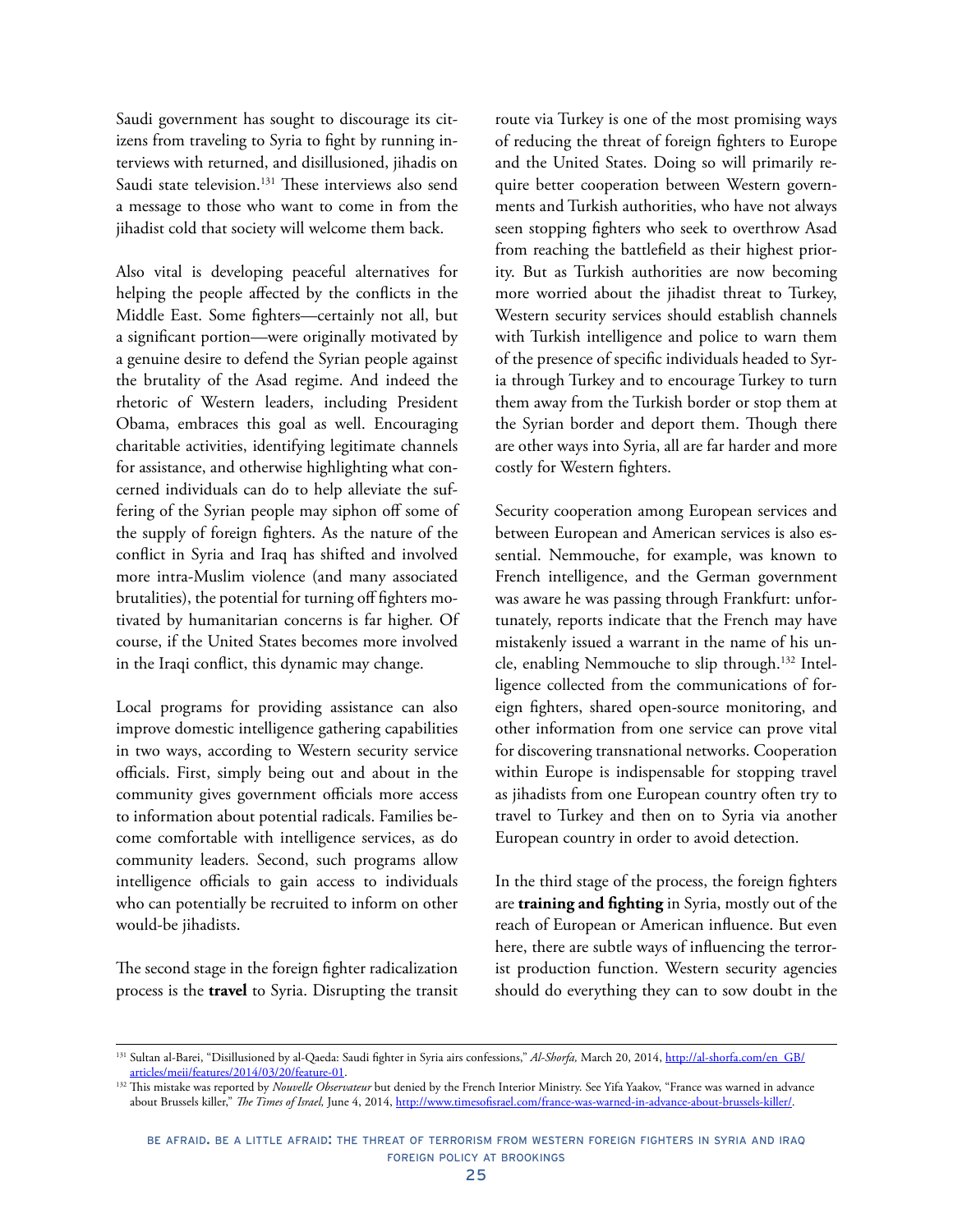minds of extremist leaders in Iraq and Syria about the true loyalties of Western Muslim volunteers. Highlighting information gained from recruits and even disinformation about the degree of infiltration by security services can heighten fears. If jihadist organizations come to view foreigners as potential spies or as corrupting influences, they might assign them to noncombat roles, test their allegiances by offering them the one-way ticket of suicide bombings, or even avoid recruiting them altogether.

Upon the foreign fighters' **return**, the fourth stage, it is critical to turn them away from violence and jihad. Western services report that they usually know when individuals return and that many return with doubts. As a first step, security services must triage returnees, identifying which ones deserve the most attention: our interviews indicate triaging is done inconsistently (and in some cases not at all) among the Western security services. Inevitably, some dangerous individuals will be missed, and some individuals identified as not particularly dangerous might later become a threat, but a first look is vital for prioritization.

Efforts to promote a counter-narrative are valuable, particularly if they involve parents, preachers, and community leaders.<sup>133</sup> Community programs deserve considerable attention. The goal should be to move potential terrorists towards non-violence; since many are in that category already, hounding them with the threat of arrest or otherwise creating a sense of alienation can backfire. In the past, family and community members have at times been successful in steering returned fighters toward a different path, even getting them to inform on their former comrades.134 Indeed, sending returnees to jail

for relatively minor crimes such as going abroad to fight with a foreign terrorist organization against a distant enemy may simply put them in prison for a few years and expose them to the radicalizing elements present in many European prisons, where many minor players become exposed to hardened jihadists and integrate into broader networks.<sup>135</sup>

Politically, of course, it is easier to arrest them than to re-integrate them: a terrorist who acted after security services passed on a chance to arrest him would embarrass the service and enrage the public. And communities and particularly families are often a source of assistance—but only if they trust the government.136 In Britain, one official worried that using community-based programs to win over families and then passing the information to intelligence services to detain family members would prevent fearful mothers and other concerned individuals from coming forward and identifying at-risk individuals.<sup>137</sup>

The experiences of Denmark and France make a useful contrast. French policy is to systematically prosecute returnees on charges of terrorism. According to Interior Minister Bernard Cazeneuve, the formula is straightforward: "I'm often asked what happens to people who leave to wage jihad in Syria when they return to France. It's simple: They're connected with a terrorist enterprise, [so they're] arrested and handed over to justice."<sup>138</sup> True to that view, two underage boys from Toulouse who went to Syria and returned to France after being disillusioned by the fight were arrested, much to the consternation of their parents.<sup>139</sup> France also recently announced that those suspected of wanting to become foreign fighters would have their passports confiscated and their

<sup>133</sup> House of Commons Home Affairs Committee, "Counter-terrorism," p. 48.

<sup>134</sup> See John Mueller, ed., *Terrorism since 9/11: The American Cases*, March 2014, cases 24, 28, and 33, [http://politicalscience.osu.edu/faculty/jmueller//](http://politicalscience.osu.edu/faculty/jmueller//since.html) [since.html](http://politicalscience.osu.edu/faculty/jmueller//since.html).

<sup>135</sup> Filiu, "Ansar al-Fatah and 'Iraqi' Networks in France," p. 358.

<sup>136</sup> See Ahmad Mansour, "Mum, I'm Fighting for Allah Now," *Fikra Forum,* February 6, 2014. [http://fikraforum.org/?p=4599.](http://fikraforum.org/?p=4599)

<sup>137</sup> Interview with British officials, June 17, 2014.

<sup>&</sup>lt;sup>138</sup> Jamey Keaten, "French Police Arrest 6 Suspected Syria Jihadists," The Associated Press, May 13, 2014, [http://bigstory.ap.org/article/french-police](http://bigstory.ap.org/article/french-police-arrest-6-suspected-syria-jihadists)[arrest-6-suspected-syria-jihadists.](http://bigstory.ap.org/article/french-police-arrest-6-suspected-syria-jihadists) 139 "Toulouse: les deux apprentis jihadistes retracent leur périple en garde à vue," *Le Parisien*, January 29, 2014, [http://www.leparisien.fr/faits-divers/](http://www.leparisien.fr/faits-divers/video-toulouse-les-deux-ados-candidats-au-jihad-en-garde-a-vue-29-01-2014-3539361.php)

[video-toulouse-les-deux-ados-candidats-au-jihad-en-garde-a-vue-29-01-2014-3539361.php](http://www.leparisien.fr/faits-divers/video-toulouse-les-deux-ados-candidats-au-jihad-en-garde-a-vue-29-01-2014-3539361.php).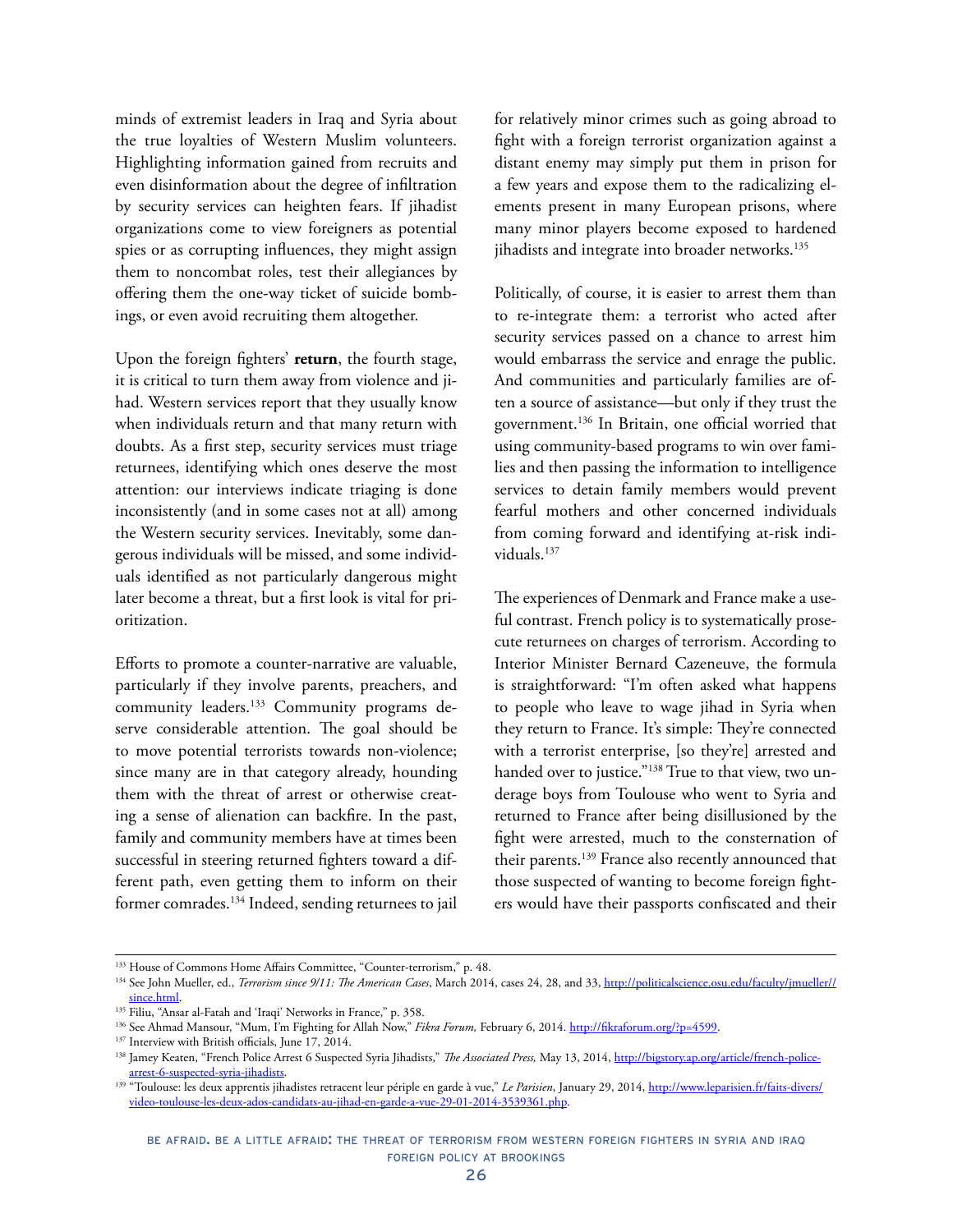names put on a Europe-wide watchlist.<sup>140</sup> Britain also emphasizes prosecution and is even withdrawing the passports of fighters and stripping those with dual-citizenship of their British citizenship.<sup>141</sup>

In Denmark, by contrast, returnees are carefully evaluated for risk: those who are considered traumatized are sometimes recruited as informants, and in general there is an attempt to get them into school or into a job and to otherwise remove them from a dangerous milieu. Danish and Dutch observers fear that being more coercive might strengthen "the victim discourse" within the Muslim community and thereby exacerbate the social conditions that can lead some individuals to participate in jihad.<sup>142</sup>

Harsh steps are at times necessary, but they must be applied gingerly or else they may backfire. For example, when an individual on the fence knows he will face imprisonment upon return, he may feel he has less to lose by moving toward terrorism at home. As Shiraz Maher put it, "this makes the decision for you."143 When networks see their members systematically targeted, some may focus their energies on the government rather than the struggle in Syria. Such coercive measures can also create "suspect communities" where radicalization is more likely and where community members are less likely to work with the police and government in general.<sup>144</sup> As one expert told us, in these communities young Muslims "hear they are different and dangerous" and thus are more prone to leave for Syria and Iraq.<sup>145</sup>

Politically, however, it is easier to take harsh steps, as missing a threat is treated more harshly than is creating one that didn't exist before. A Dutch expert also pointed out that in countries like the Netherlands, where right-wing political parties critical of many aspects of Islam are strong in mainstream politics, working with highly conservative figures against extremism is politically difficult.<sup>146</sup> Even more challenging, some fighters may need psychological counseling: the horrors of Syria and Iraq are as bad as any war, and many returnees have post-traumatic stress disorder (PTSD), according to Western security officials.147 But although it may be politically difficult to propose spending money to care for people whom many consider terrorists, failing to do so is likely to lead to violence that could have been prevented. If individuals who need counseling fear they are likely to be imprisoned instead, any psychological disorders they may have are more likely to be left untreated.

To disrupt foreign fighters in the fifth and final stage of **plotting** terrorist attacks, security services must remain focused on the returnee problem and have sufficient resources to monitor the problem as it emerges in their countries. The good news is that going to Syria and Iraq and returning home usually does bring one to the attention the security services. But maintaining vigilance as the numbers increase will be difficult purely for reasons of resources. Marc Hecker commented that France could handle the "dozens" who returned from Iraq but would be overwhelmed by the "hundreds" who may come back from Syria.<sup>148</sup>

Keeping track of that many suspects, particularly if it involves full-time surveillance, is exceptionally resource intensive. The Australian security services estimate that it will cost 8 million Australian dollars

<sup>140</sup> Elaine Ganley, "France Unveils Plan to Stop Youths from Fighting in Syria," *The Associated Press,* April 24, 2014, [http://www.bostonglobe.com/](http://www.bostonglobe.com/news/world/2014/04/24/france-unveils-plan-stop-youths-from-fighting-syria/nMPM1oS6gELPAjm77WiZrJ/story.html) [news/world/2014/04/24/france-unveils-plan-stop-youths-from-fighting-syria/nMPM1oS6gELPAjm77WiZrJ/story.html](http://www.bostonglobe.com/news/world/2014/04/24/france-unveils-plan-stop-youths-from-fighting-syria/nMPM1oS6gELPAjm77WiZrJ/story.html). 141 House of Commons Home Affairs Committee, "Counter-terrorism," pp. 35-38.

<sup>&</sup>lt;sup>142</sup> Interview with Floris Vermuelen, July 2014; interview with Danish official, May 2014.

<sup>&</sup>lt;sup>143</sup> Interview with Shiraz Maher and Peter Neumann, June 17, 2014.

<sup>144</sup> Floris Vermeulen, "Suspect Communities: Targeting Violent Extremism at the Local Level," *Terrorism and Political Violence* Vol. 26 (2014), pp. 286-306, http://www.tandfonline.com/doi/abs/10.1080/09546553.2012.705254#preview.<br><sup>145</sup> Interview with Floris Vermuelen, July 2014.<br><sup>146</sup> Interview with Floris Vermuelen, July 2014.

<sup>&</sup>lt;sup>147</sup> Interview with European security officials, June 2014.

<sup>&</sup>lt;sup>148</sup> Interview with Marc Hecker, May 2014.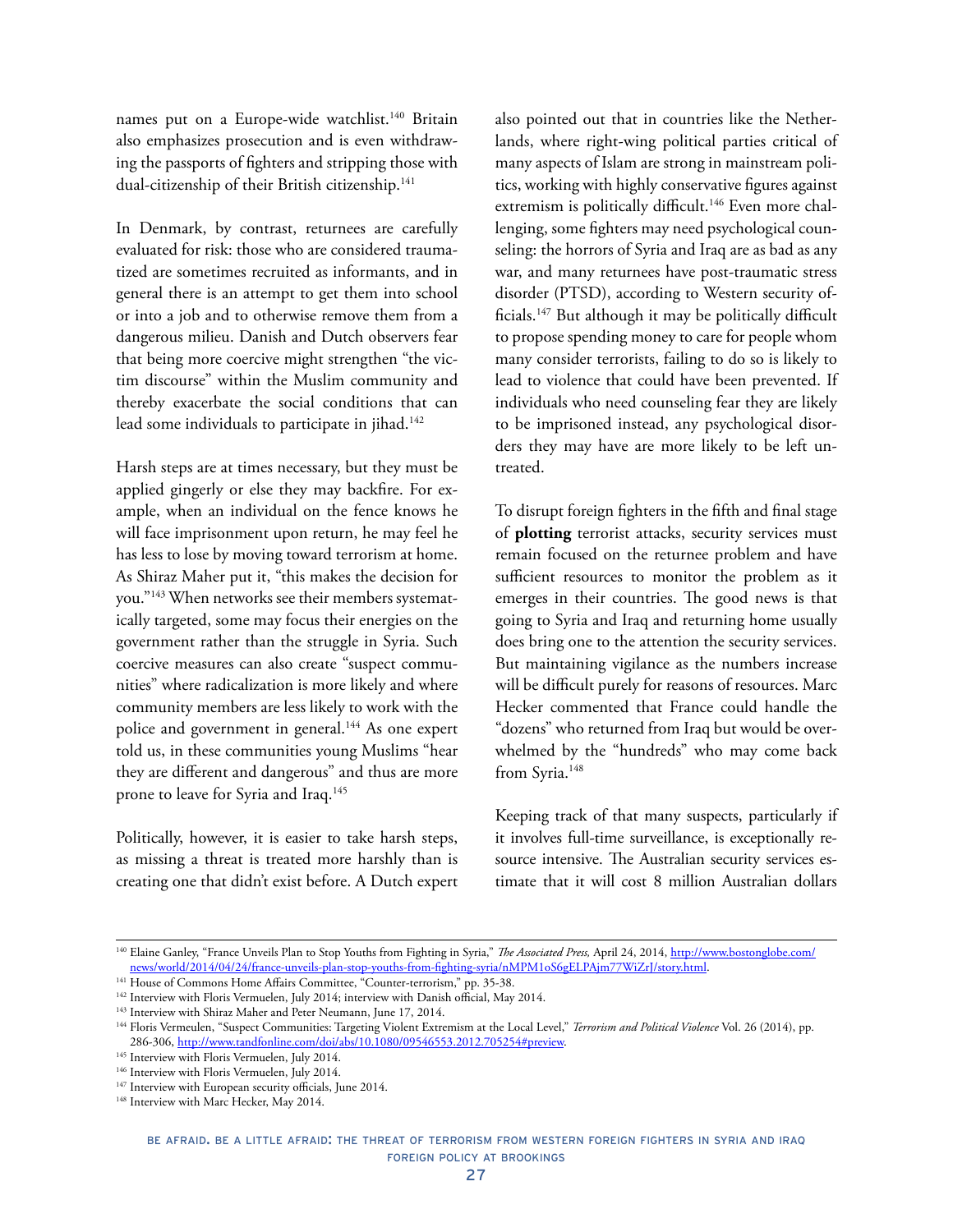(US\$7.4 million) a year to monitor just one returning jihadist around the clock.<sup>149</sup> Yet failing to monitor a known suspect would be difficult to justify in hindsight after an attack. As one intelligence official explained, "This is what gets directors fired." For intelligence services, often the problem is not in accessing or gathering the data, but in processing, analyzing, and following up on it in a timely manner. "The data are buried in a mountain of data," noted the same European analyst.<sup>150</sup>

At the same time, their own effectiveness can work against them: by reducing the problem considerably, they decrease the danger, thereby creating the impression that they need fewer resources. One way to mitigate this effect is for security services to spread the burden of responsibility around by training and sharing information with local police and other law-enforcement and community organizations. But they will still need to continually make the case to the people holding the purse strings that the sheer volume of fighters coming from Syria and Iraq requires an increased and sustained effort to successfully manage the threat. In making this case, it is tempting to engage in hyperbole and threat inflation. But security services should resist that temptation, as a distorted view of the threat will ultimately distort the response.

European and American laws vary considerably when it comes to the power and authority of security services, the tradeoffs between the protection of free speech and the risk of incitement, and the rights of returnees. In Denmark, there is no administrative detention, and the government cannot force returnees to check in; everything must first go through the court system. In addition, the burden of proof required to establish that an individual is linked to a jihadist group is high: Danish government officials

must prove that the individual actually committed a criminal act, not simply that they had ties to a listed terrorist group. In France, a conspiracy to commit terrorism must involve at least three persons. In addition, individuals cannot be arrested for merely plotting attacks—the authorities must wait until they actually begin to carry out the attack.<sup>151</sup> Only very recently did conspiracies to commit terrorist attacks abroad become illegal in France.

Security cooperation among European services and between European and American services is absolutely necessary. During the last war in Iraq, networks of fighters with Iraq experience were disrupted in part by European, Arab, and American security cooperation.152 Intelligence from the communications of foreign fighters, shared open-source monitoring, and other information obtained by one service can prove crucial for discovering transnational networks. As noted earlier, cooperation within Europe is critical for stopping travel, as jihadists from one European country often try to travel to Turkey and then on to Syria via another European country in order to avoid detection. Many European countries are more worried about attacks emanating from their neighbors (Denmark from Sweden; France from Belgium) than they are about attacks from their own soil, where they are confident in their surveillance capabilities.

In sum, there is much that can be done to reduce the threat of foreign fighters committing terrorist attacks in the West. But almost inevitably, there will be some terrorist attacks in Europe or the United States carried out by returnees from Syria or Iraq. Terrorism, unfortunately, has become a feature of modern life. It cannot be eradicated, only controlled. And the fallout of the civil wars in Syria and Iraq will certainly make that problem even more difficult. Yet

<sup>&</sup>lt;sup>149</sup> Cameron Stewart, "Jihadist watch to cost \$8m a suspect," *The Australian*, August 8, 2014, <u>[http://www.theaustralian.com.au/national-affairs/](http://www.theaustralian.com.au/national-affairs/defence/jihadist-watch-to-cost-8m-a-suspect/story-e6frg8yo-1227017233690)</u><br>defence/jihadist-watch-to-cost-8m-a-suspect/story-e6frg8yo-1227017233690#

 $\overline{150}$  Interview with European intelligence officials, May 2014.

<sup>&</sup>lt;sup>151</sup> Interview with French official, May 2014.<br><sup>152</sup> Filiu, "Ansar al-Fatah and "Iraqi" Networks in France," p. 357.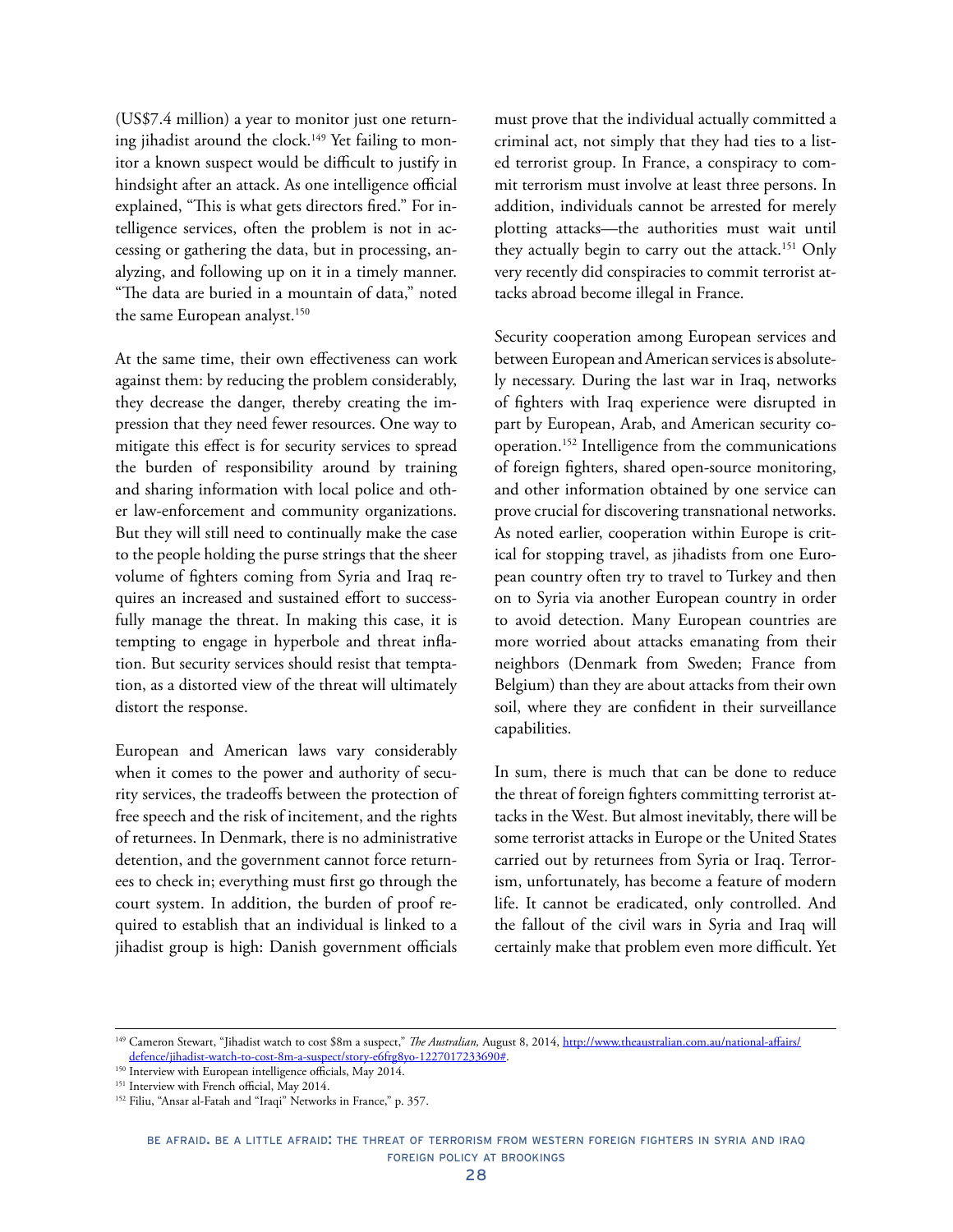it is important not to panic and to recognize that both the United States and Europe have dealt with this problem before and already have very effective measures in place to greatly reduce the threat of terrorism from jihadist returnees and to limit the scale of any attacks that might occur. Those measures can and should be improved—and, more importantly, adequately resourced. But the standard of success cannot be perfection. If it is, we are doomed to failure and, worse, doomed to an overreaction which will waste resources and cause dangerous policy mistakes.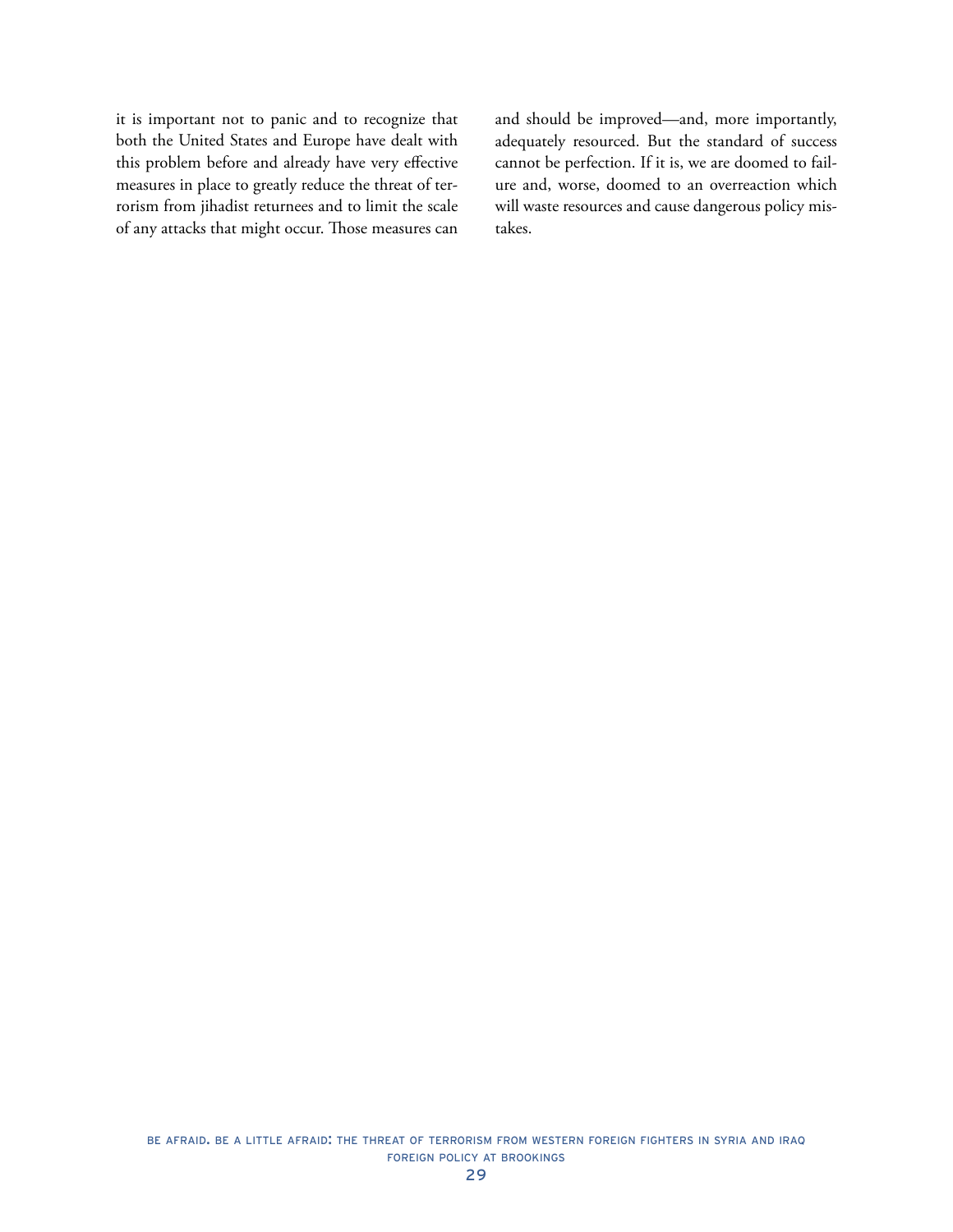<span id="page-32-0"></span>**Daniel Byman** is director of research and a senior fellow in the Center for Middle East Policy at Brookings. His research focuses on counterterrorism and Middle East security. Byman is also a professor in Georgetown University's Security Studies Program. He served as a staff member on the 9/11 Commission and worked for the U.S. government. His most recent book is *A High Price: The Triumphs and Failures of Israeli Counterterrorism* (Oxford University Press, 2011).

**Jeremy Shapiro** is a fellow with the Project on International Order and Strategy and the Center on the United States and Europe in the Foreign Policy program at Brookings. Prior to re-joining Brookings, he was a member of the U.S. State Department's policy planning staff, where he advised the secretary of state on U.S. policy in North Africa and the Levant.